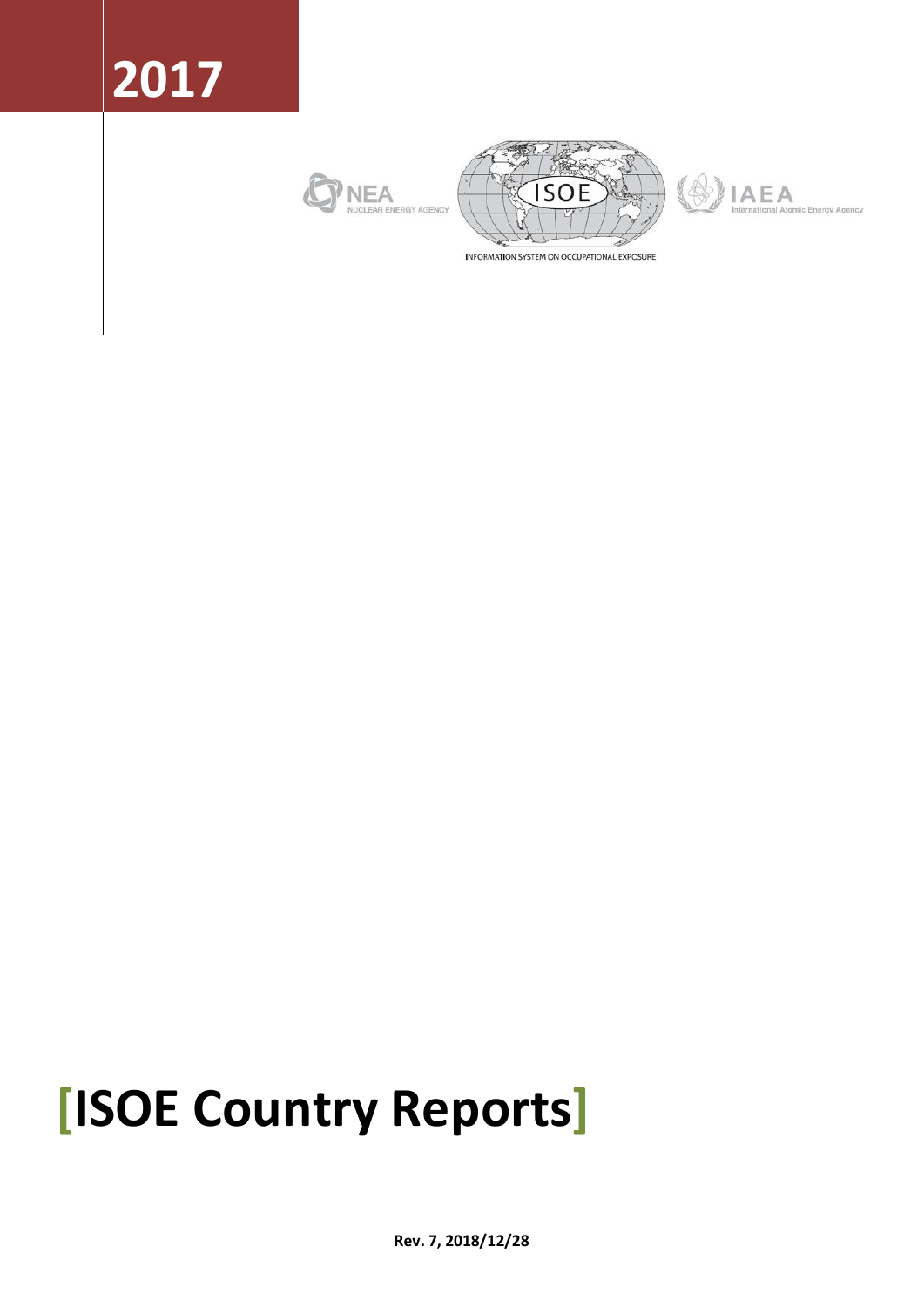#### **ORGANISATION FOR ECONOMIC CO-OPERATION AND DEVELOPMENT**

The OECD is a unique forum where the governments of 35 democracies work together to address the economic, social and environmental challenges of globalisation. The OECD is also at the forefront of efforts to understand and to help governments respond to new developments and concerns, such as corporate governance, the information economy and the challenges of an ageing population. The Organisation provides a setting where governments can compare policy experiences, seek answers to common problems, identify good practice and work to co-ordinate domestic and international policies.

The OECD member countries are: Australia, Austria, Belgium, Canada, Chile, the Czech Republic, Denmark, Estonia, Finland, France, Germany, Greece, Hungary, Iceland, Ireland, Israel, Italy, Japan, Korea, Latvia, Luxembourg, Mexico, the Netherlands, New Zealand, Norway, Poland, Portugal, the Slovak Republic, Slovenia, Spain, Sweden, Switzerland, Turkey, the United Kingdom and the United States. The European Commission takes part in the work of the OECD.

OECD Publishing disseminates widely the results of the Organisation's statistics gathering and research on economic, social and environmental issues, as well as the conventions, guidelines and standards agreed by its members.

> *This work is published on the responsibility of the Secretary-General of the OECD. The opinions expressed and arguments employed herein do not necessarily reflect the official views of the Organisation or of the governments of its member countries.*

#### **NUCLEAR ENERGY AGENCY**

The OECD Nuclear Energy Agency (NEA) was established on 1 February 1958. Current NEA membership consists of 33 countries: Argentina, Australia, Austria, Belgium, Canada, the Czech Republic, Denmark, Finland, France, Germany, Greece, Hungary, Iceland, Ireland, Italy, Japan, Luxembourg, Mexico, the Netherlands, Norway, Poland, Portugal, Korea, Romania, Russia, the Slovak Republic, Slovenia, Spain, Sweden, Switzerland, Turkey, the United Kingdom and the United States. The European Commission and the International Atomic Energy Agency also take part in the work of the Agency.

The mission of the NEA is:

- to assist its member countries in maintaining and further developing, through international co-operation, the scientific, technological and legal bases required for a safe, environmentally sound and economical use of nuclear energy for peaceful purposes;
- to provide authoritative assessments and to forge common understandings on key issues as input to government decisions on nuclear energy policy and to broader OECD analyses in areas such as energy and the sustainable development of low-carbon economies.

Specific areas of competence of the NEA include the safety and regulation of nuclear activities, radioactive waste management, radiological protection, nuclear science, economic and technical analyses of the nuclear fuel cycle, nuclear law and liability, and public information. The NEA Data Bank provides nuclear data and computer program services for participating countries.

This document, as well as any statistical data and map included herein, are without prejudice to the status of or sovereignty over any territory, to the delimitation of international frontiers and boundaries and to the name of any territory, city or area.

Corrigenda to OECD publications may be found online at: *www.oecd.org/publishing/corrigenda*.

#### **© OECD 2018**

You can copy, download or print OECD content for your own use, and you can include excerpts from OECD publications, databases and multimedia products in your own documents, presentations, blogs, websites and teaching materials, provided that suitable acknowledgement of the OECD as source and copyright owner is given. All requests for public or commercial use and translation rights should be submitted to *neapub@oecd-nea.org*. Requests for permission to photocopy portions of this material for public or commercial use shall be addressed directly to the Copyright Clearance Center (CCC) at *info@copyright.com* or the Centre français d'exploitation du droit de copie (CFC) *contact@cfcopies.com*.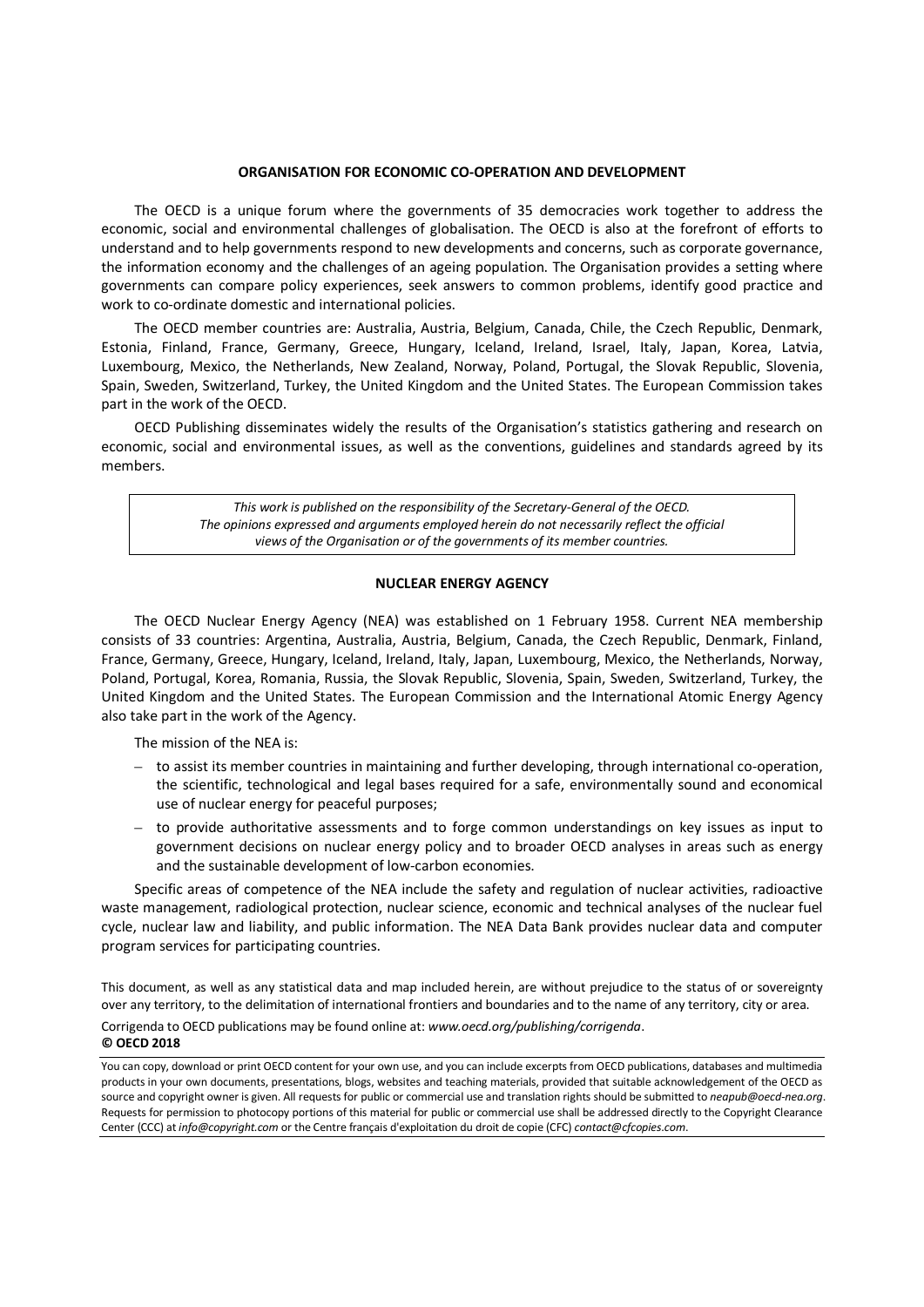

#### **FOREWORD**

<span id="page-2-1"></span>Throughout the world, occupational exposures at nuclear power plants have steadily decreased since the early 1990s. Regulatory pressures, technological advances, improved plant designs and operational procedures, ALARA culture and experience exchange have contributed to this downward trend. However, with the continued ageing and possible life extensions of nuclear power plants worldwide, ongoing economic pressures, regulatory, social and political evolutions, and the potential of new nuclear build, the task of ensuring that occupational exposures are as low as reasonably achievable (ALARA), taking into account operational costs and social factors, continues to present challenges to radiation protection professionals.

Since 1992, the Information System on Occupational Exposure (ISOE), jointly sponsored by the OECD Nuclear Energy Agency (NEA) and the International Atomic Energy Agency (IAEA), has provided a forum for radiological protection professionals from nuclear power utilities and national regulatory authorities worldwide to discuss, promote and co-ordinate international co-operative undertakings for the radiological protection of workers at nuclear power plants. The objective of ISOE is to improve the management of occupational exposures at nuclear power plants by exchanging broad and regularly updated information, data and experience on methods to optimise occupational radiation protection.

As a technical exchange initiative, the ISOE Programme includes a global occupational exposure data collection and analysis programme, culminating in the world's largest occupational exposure database for nuclear power plants, and an information network for sharing dose reduction information and experience. Since its launch, the ISOE participants have used this system of databases and communications networks to exchange occupational exposure data and information for dose trend analyses, technique comparisons, and cost-benefit and other analyses promoting the application of the ALARA principle in local radiological protection programmes.

This special edition of country reports presents dose information and principal events of 2017 in 29[\\*](#page-2-0) out of 31 ISOE countries and will be incorporated into the Twenty-Seventh Annual Report of the ISOE Programme.

<span id="page-2-0"></span> <sup>\*</sup> Dose info and principal events of 2017 are not presented for Belarus and United Arab Emirates which do not have NPPs in operation (or decommissioning).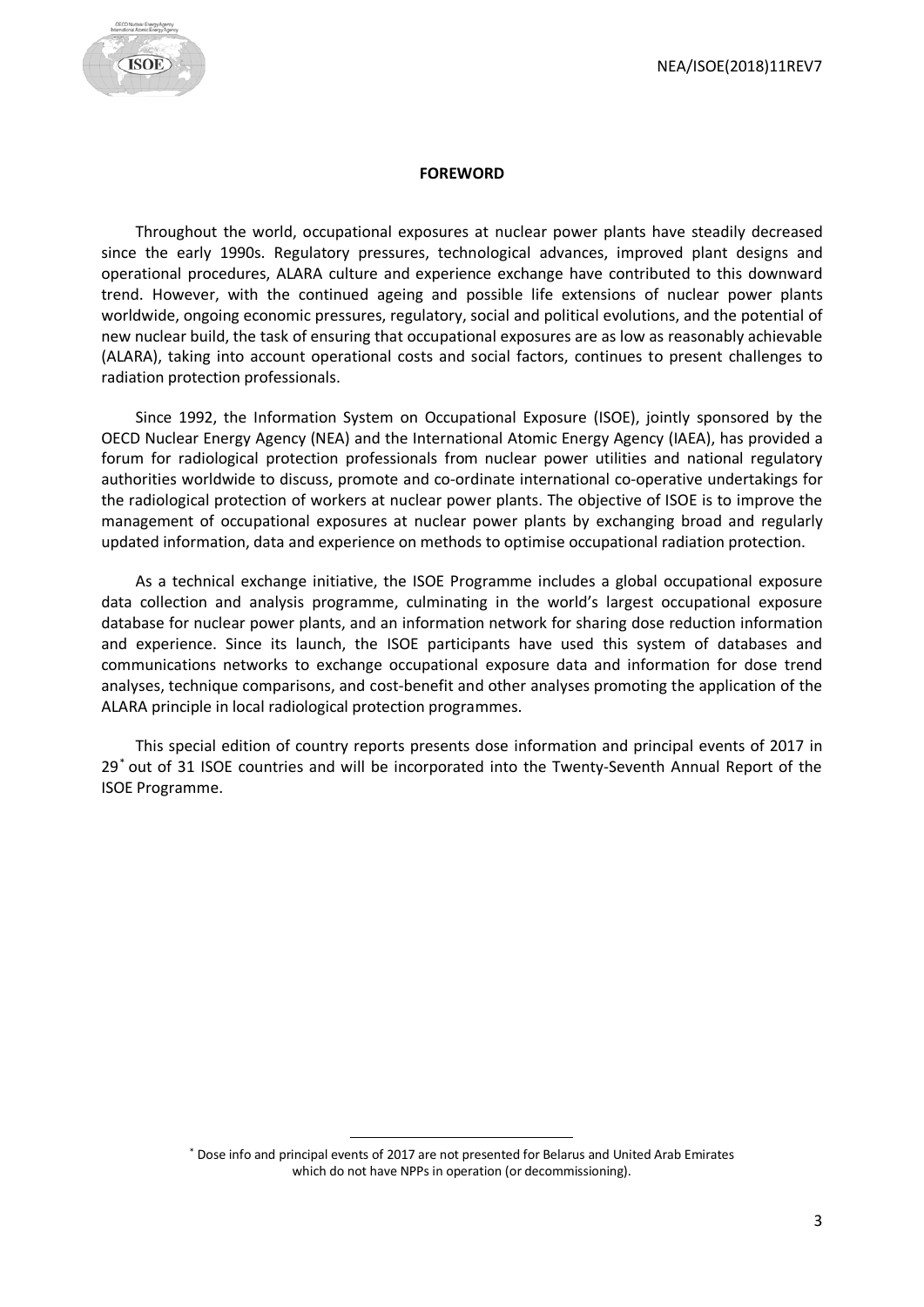

# **TABLE OF CONTENTS**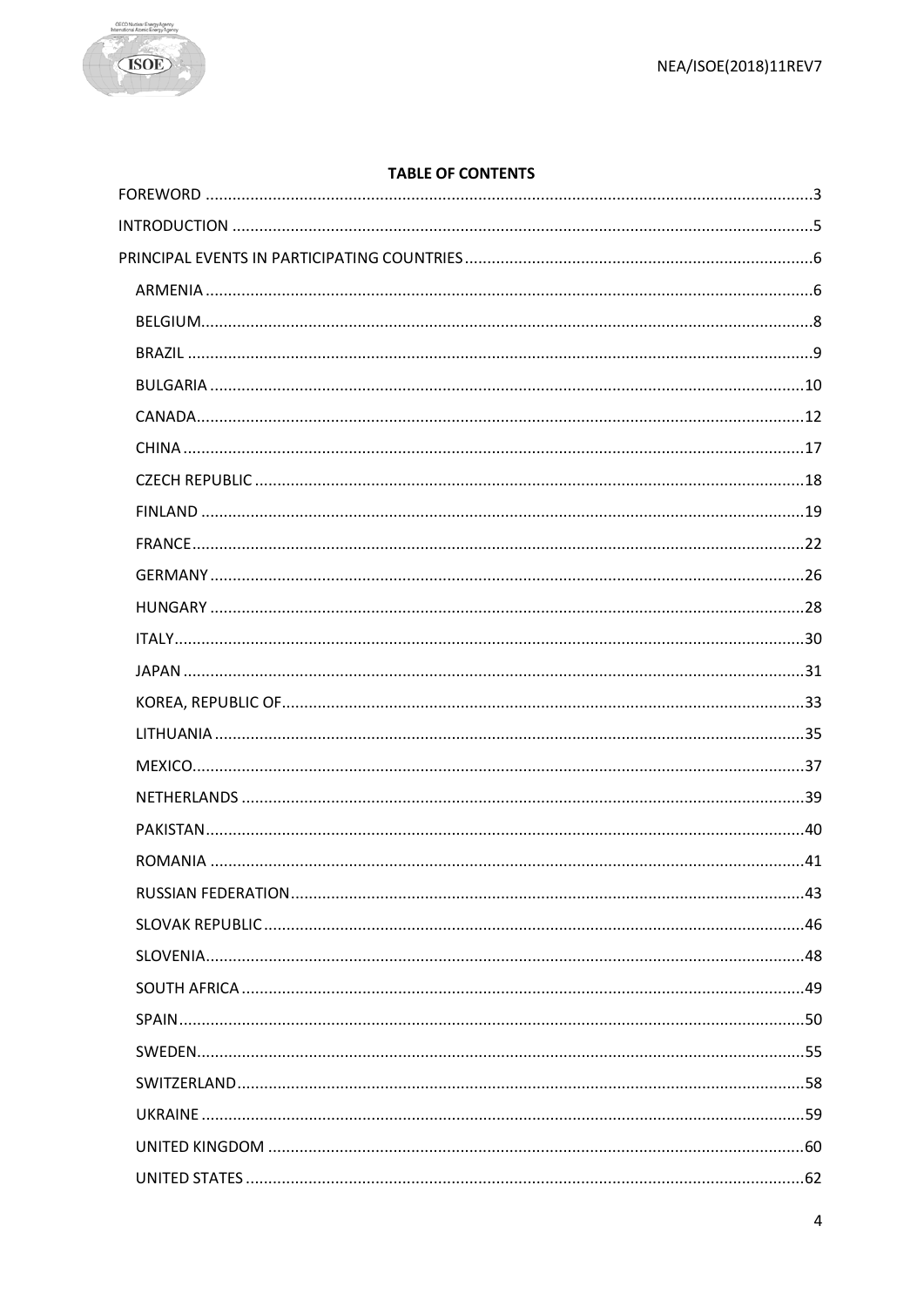

#### **INTRODUCTION**

<span id="page-4-0"></span>Since 1992, the Information System on Occupational Exposure (ISOE) has supported the optimisation of worker radiological protection in nuclear power plants through a worldwide information and experience exchange network for radiation protection professionals at nuclear power plants and national regulatory authorities, and through the publication of relevant technical resources for ALARA management. This special edition of country reports presents dose information and principal events of 2016 from 29[†](#page-4-1) out of 31 ISOE countries and will be incorporated into the Twenty-Seventh Annual Report of the ISOE Programme.

ISOE is jointly sponsored by the OECD NEA and IAEA, and its membership is open to nuclear electricity utilities and radiation protection regulatory authorities worldwide who accept the programme's Terms and Conditions. The ISOE Terms and Conditions for the period 2016-2019 came into force on 1 January 2016. As of 15 December 2017, the ISOE programme included 76 Participating Utilities in 26 countries (345 operating units; 55 shutdown units; 8 units under construction), as well as the regulatory authorities in 26 countries. The ISOE database includes occupational exposure information for over 400 units in 29 countries, covering over 75% of the world's operating commercial power reactors. Four ISOE Technical Centres (Europe, North America, Asia and IAEA) manage the programme's day-to-day technical operations.

In addition to information from operating reactors, the ISOE database contains dose data from over 100 reactors which are shut down or in some stage of decommissioning. As these reactor units are generally of different type and size, and at different phases of their decommissioning programmes, it is difficult to identify clear dose trends. However, work continued in 2017 to improve the data collection for such reactors in order to facilitate better benchmarking.

While ISOE is well known for its occupational exposure data and analyses, the programme's strength comes from its objective to share such information broadly amongst its participants. In 2017, the ISOE Network website (www.isoe-network.net) continued to provide the ISOE membership with a comprehensive web-based information and experience exchange portal on dose reduction and ISOE ALARA resources.

The annual ISOE ALARA Symposia on occupational exposure management at nuclear power plants continued to provide an important forum for ISOE participants and for vendors to exchange practical information and experience on occupational exposure issues. The technical centres continued to host international / regional symposia, which in 2017 included: the ISOE North-American ALARA Symposium organised by the North American Technical Centre in Fort Lauderdale (USA) on 9-11 January and the ISOE ATC Benchmarking Exchange for Radiation Protection organised by the Asian Technical Centre and Nuclear Research Association (NSRA) in Kyoto (Japan) on 25-27 October. Regional and international symposia provide a global forum to promote the exchange of ideas and management approaches for maintaining occupational radiation exposures as low as reasonably achievable.

<span id="page-4-1"></span> <sup>†</sup> Dose info and principal events of 2017 are not presented for Belarus and United Arab Emirates which do not have NPPs in operation (or decommissioning).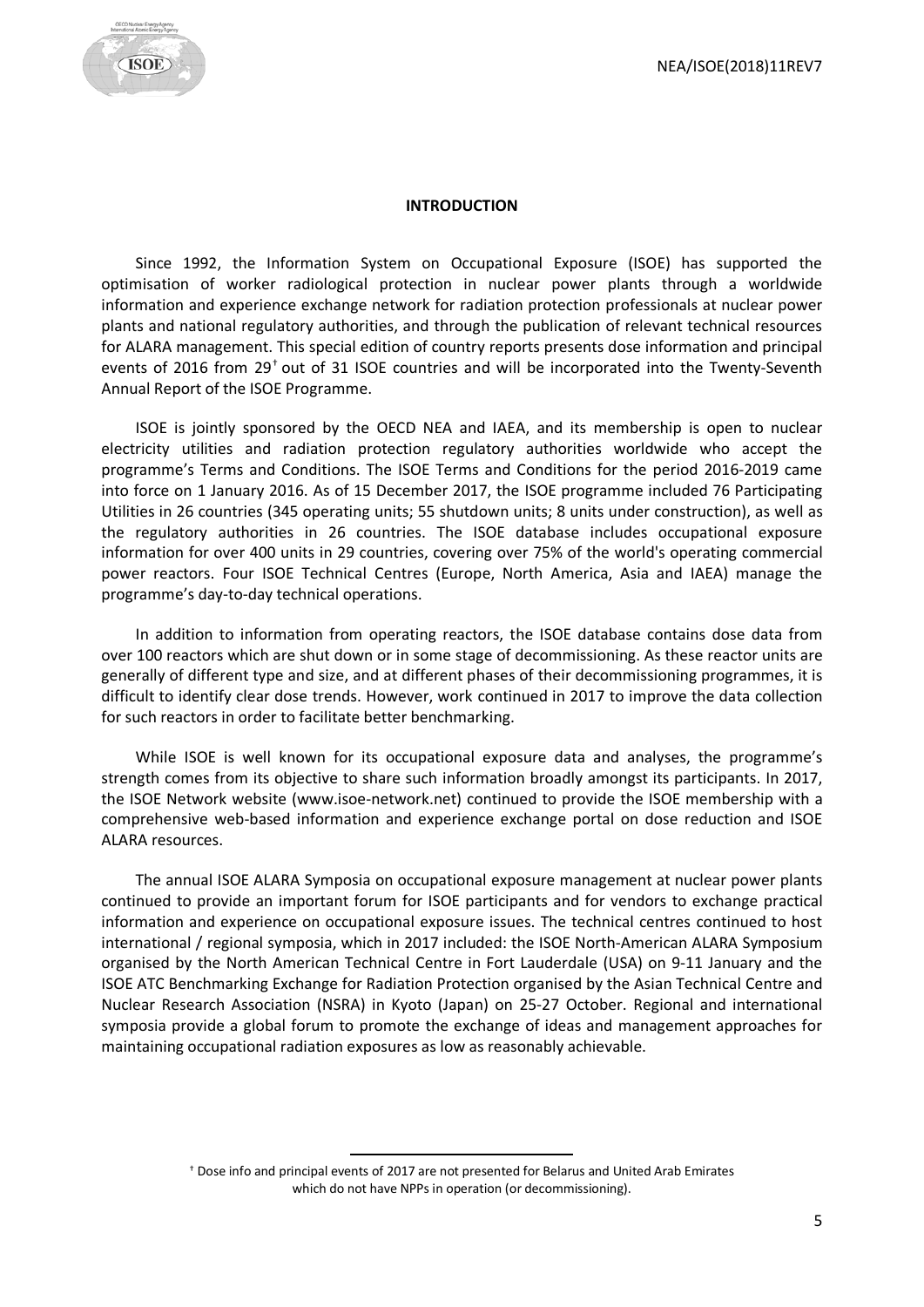

#### **PRINCIPAL EVENTS IN PARTICIPATING COUNTRIES**

#### **ARMENIA**

<span id="page-5-1"></span><span id="page-5-0"></span>1) Dose information for the year 2017

| <b>ANNUAL COLLECTIVE DOSE</b> |                                                             |                                                                            |  |  |
|-------------------------------|-------------------------------------------------------------|----------------------------------------------------------------------------|--|--|
|                               | <b>OPERATING REACTORS</b>                                   |                                                                            |  |  |
| Reactor type                  | Number of<br>reactors                                       | Average annual collective dose per unit and reactor type<br>[man·mSv/unit] |  |  |
| <b>VVFR</b>                   |                                                             | 1058.235                                                                   |  |  |
|                               | <b>REACTORS DEFINITIVELY SHUTDOWN OR IN DECOMMISSIONING</b> |                                                                            |  |  |
| <b>Reactor type</b>           | Number of<br>reactors                                       | Average annual collective dose per unit and reactor type<br>[man·mSv/unit] |  |  |
| <b>VVFR</b>                   |                                                             | N/A                                                                        |  |  |

2) Principal events of the year 2017

#### **Outage information**

The main contributions to the collective dose in 2017 were planned outage.

#### **Collective doses during the 2017 outage**

|               |                     | Personal collective dose (man·mSv) |                 |                        |  |
|---------------|---------------------|------------------------------------|-----------------|------------------------|--|
| Outage number | <b>Outage dates</b> | <b>ANPP</b>                        |                 | <b>Outside workers</b> |  |
|               |                     | <b>Planned</b>                     | <b>Received</b> | <b>Received</b>        |  |
| 2017          | 10.05.17 - 07.07.17 | 899                                | 824.635         | 114.116                |  |

#### **Maximum personal doses during the 2017 outage**

| Outage number<br>Outage dates |                     | Maximum personal dose (mSv) |                        |  |
|-------------------------------|---------------------|-----------------------------|------------------------|--|
|                               |                     | <b>ANPP</b>                 | <b>Outside workers</b> |  |
| 2017                          | 10.05.17 - 07.07.17 | 17.337                      | 5.005                  |  |

- *Organisational evolutions*

With the purpose of the ALARA principle further implementation at the Armenian NPP the "Program of the Armenian NPP Radiation protection for 2017" was developed which sets the objectives and tasks for minimization of the radiation impact and ensuring the effective radiation protection for the Armenian NPP personnel.

The tasks were the following:

- Non exceeding of annual personnel collective dose above 1.31 man·Sv;
- Non exceeding of personnel collective dose during outage above 917 man·Sv;
- Non exceeding annual individual dose above 20 mSv.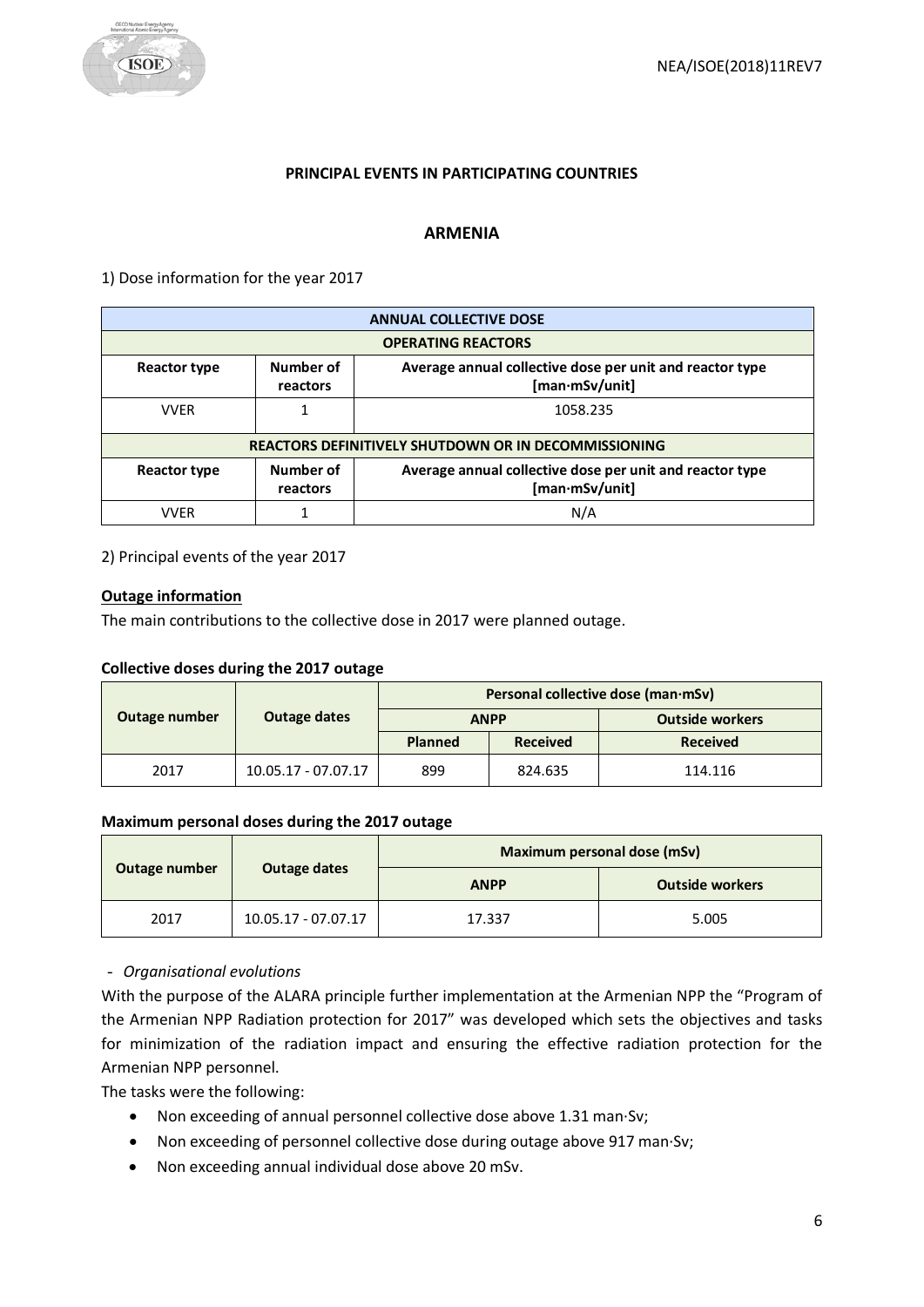

## 3) Report from Authority

The Law of the RA on Safe Utilization of Atomic Energy for Peaceful Purposes (Atomic Law) is in the process of updating taking into account IAEA's recommendations, EU directives and IRRS mission recommendations. Revised Law will be submitted to the Government's approval by the end of 2018. Following regulatory documents are under revision:

- Decree № 1489-N as of 18.08.2006 on approval of radiation safety rules;
- Decree № 1219-N as of 18.08.2006 on approval of radiation safety norms.
- Inspections procedures with Check lists.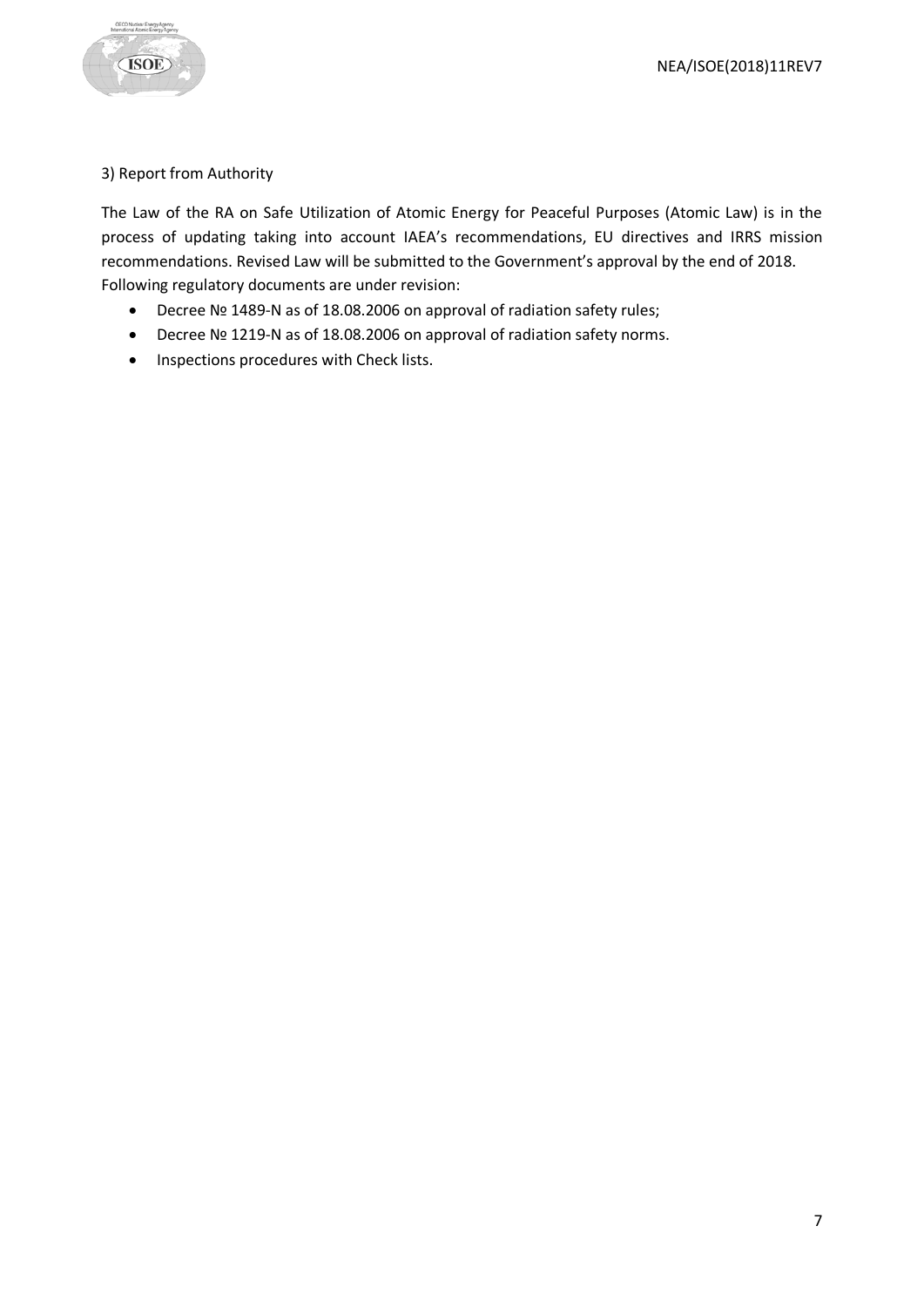## **BELGIUM**

<span id="page-7-0"></span>1) Dose information for the year 2017

| <b>ANNUAL COLLECTIVE DOSE</b> |                       |                                                                            |  |
|-------------------------------|-----------------------|----------------------------------------------------------------------------|--|
| <b>OPERATING REACTORS</b>     |                       |                                                                            |  |
| Reactor type                  | Number of<br>reactors | Average annual collective dose per unit and reactor type<br>[man·mSv/unit] |  |
| <b>PWR</b>                    |                       | 320.9 man mSv/unit                                                         |  |

## 2) Principal events of the year 2017

- *Events influencing dosimetric trends* 

| Unit                                                    | Doel 4    | Tihange 2 | Doel 2   | Doel 1    | Tihange 1              | Doel 3                 |
|---------------------------------------------------------|-----------|-----------|----------|-----------|------------------------|------------------------|
| Outage, 2017                                            | March-May | April-May | May-June | June-Julv | September-<br>November | September-<br>November |
| Objective<br>[man·mSv]                                  | 190       | 500       | 278      | 261       | 250                    | 438                    |
| <b>Total collective dose</b><br>$[$ man $\cdot$ mSv $]$ | 225       | 460       | 371      | 360       | 185                    | 416                    |

- a) At the Doel 1 and 2 outages in 2017, the dose objectives were exceeded due to the rather unique LTO project for replacing the primary legs Safety Pressure relief Shielding.
- b) At Tihange 1 and 2 the dose rates of the primary circuit are slightly elevated due to activation of silver. However, this does not pose a problem to obtain the dose objectives.
- c) The personal contamination monitors at the exits of the RCA are being replaced by Argos portals by Mirion.
- *New/experimental dose-reduction programmes*
	- a) At Doel 3, a slight reduction in the ambient dose rate was measured, meaning that the zinc injection project is beginning to bear fruit.
- *Organisational evolutions*
	- a) Local RP-staff is being reinforced by experts from the corporate nuclear safety department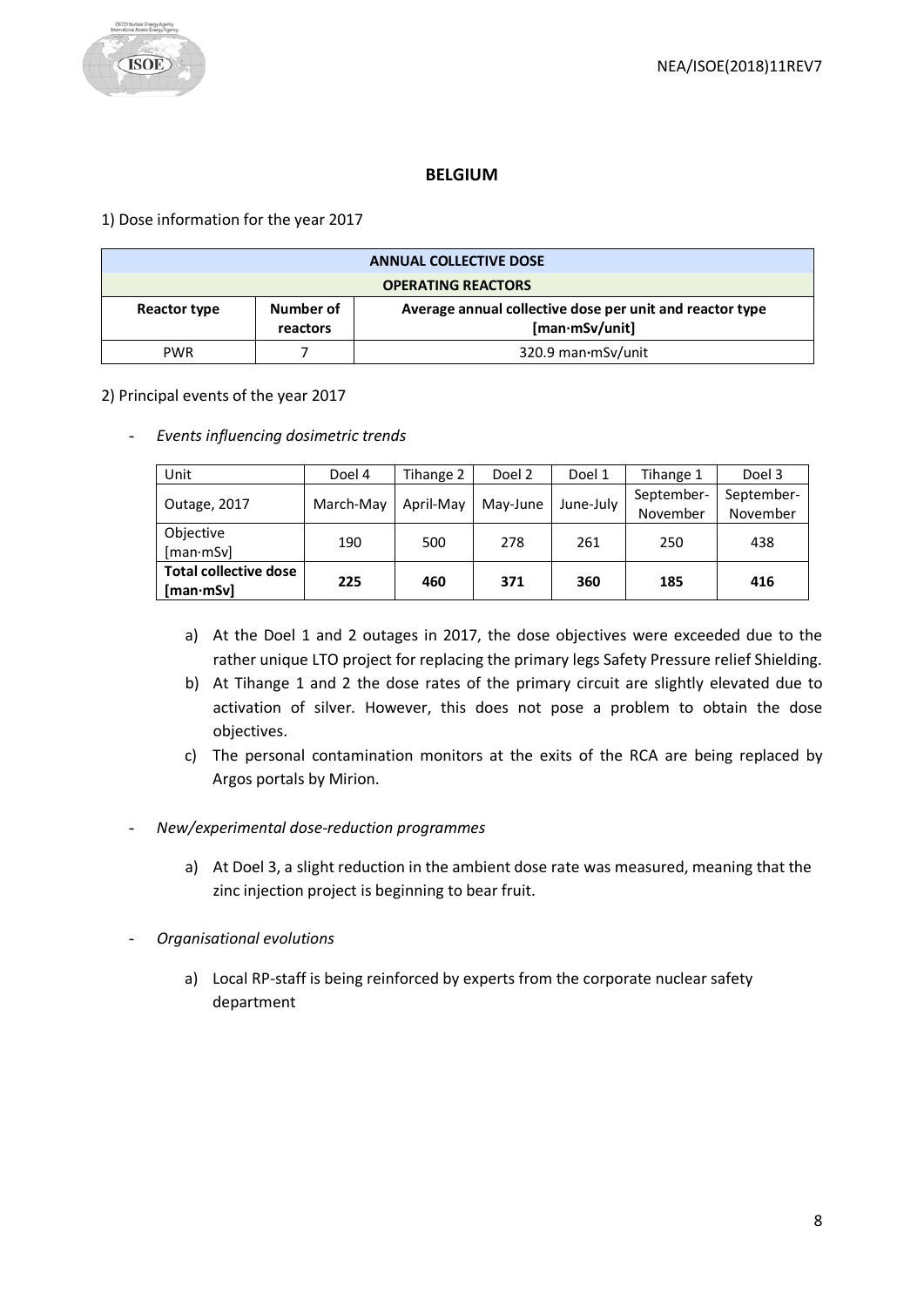

## **BRAZIL**

<span id="page-8-0"></span>1) Dose information for the year 2017

| <b>ANNUAL COLLECTIVE DOSE</b>                                                                                       |  |                                |  |  |
|---------------------------------------------------------------------------------------------------------------------|--|--------------------------------|--|--|
| <b>OPERATING REACTORS</b>                                                                                           |  |                                |  |  |
| Number of<br>Average annual collective dose per unit and reactor type<br>Reactor type<br>[man·mSv/unit]<br>reactors |  |                                |  |  |
| <b>PWR</b>                                                                                                          |  | Angra 1: 487.42 Angra 2: 12.48 |  |  |

2) Principal events of the year 2017

The main driver for the increased collective dose in 2017 is the outage duration of 57 days in Angra 1, influenced by the unexpected increase on the scope, mainly related to the turbine findings. Angra 2 had no refuelling outage, and the online collective dose presented 12.5 man**·**mSv, a good result.



| Unit    | Days of outage | <b>Outage information</b>             |
|---------|----------------|---------------------------------------|
| Angra 1 |                | Refuelling and maintenance activities |
| Angra 2 |                | There was no outage in 2017           |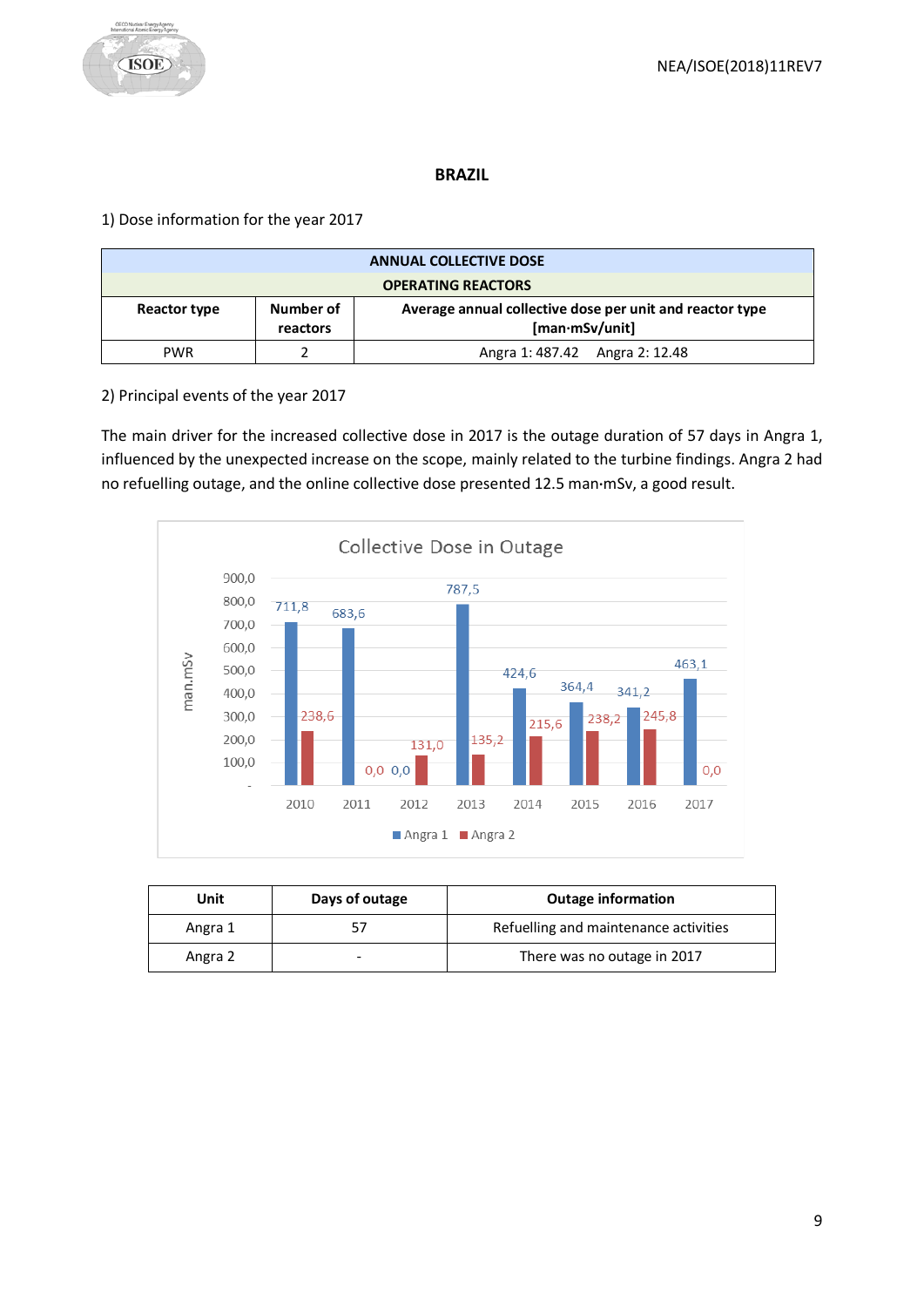

#### **BULGARIA**

<span id="page-9-0"></span>1) Dose information for the year 2017

| <b>ANNUAL COLLECTIVE DOSE</b> |                                                      |                                                                            |  |  |
|-------------------------------|------------------------------------------------------|----------------------------------------------------------------------------|--|--|
|                               | <b>OPERATING REACTORS</b>                            |                                                                            |  |  |
| Reactor type                  | Number of<br>reactors                                | Average annual collective dose per unit and reactor type<br>[man·mSv/unit] |  |  |
| <b>VVER-1000</b>              |                                                      | 251                                                                        |  |  |
|                               | REACTORS DEFINITIVELY SHUTDOWN OR IN DECOMMISSIONING |                                                                            |  |  |
| <b>Reactor type</b>           | Number of<br>reactors                                | Average annual collective dose per unit and reactor type<br>[man·mSv/unit] |  |  |
| <b>VVER-440</b>               |                                                      | 9.3                                                                        |  |  |

2) Principal events of the year 2017



#### **Summary of dosimetric trends**

| Unit No. | <b>Outage duration - days</b> | <b>Outage information</b>             |
|----------|-------------------------------|---------------------------------------|
| Unit 5   | 49 d                          | Refuelling and maintenance activities |
| Unit 6   | 41 d                          | Refuelling and maintenance activities |

# - *Events influencing dosimetric trends*

The main contributors to the collective dose in the year 2017 were the works carried out during the outages. The outage activities resulted in more than 93% of the total collective dose. Most of the higher radiation risk refurbishment activities started several years ago and aimed at increasing of the thermal power and life time extension of units 5&6. They were successfully completed in the previous year. That's why in 2017 in the RCA a large number of low and medium radiation risk activities were performed, which contributed to the collective dose. As examples could be given the following:

- systems and components investigation related to the life time extension project of Unit 5;
- steam generator separation system modernization (the last two steam generators of Unit 5);
- visual control of the reactor and reactor shaft;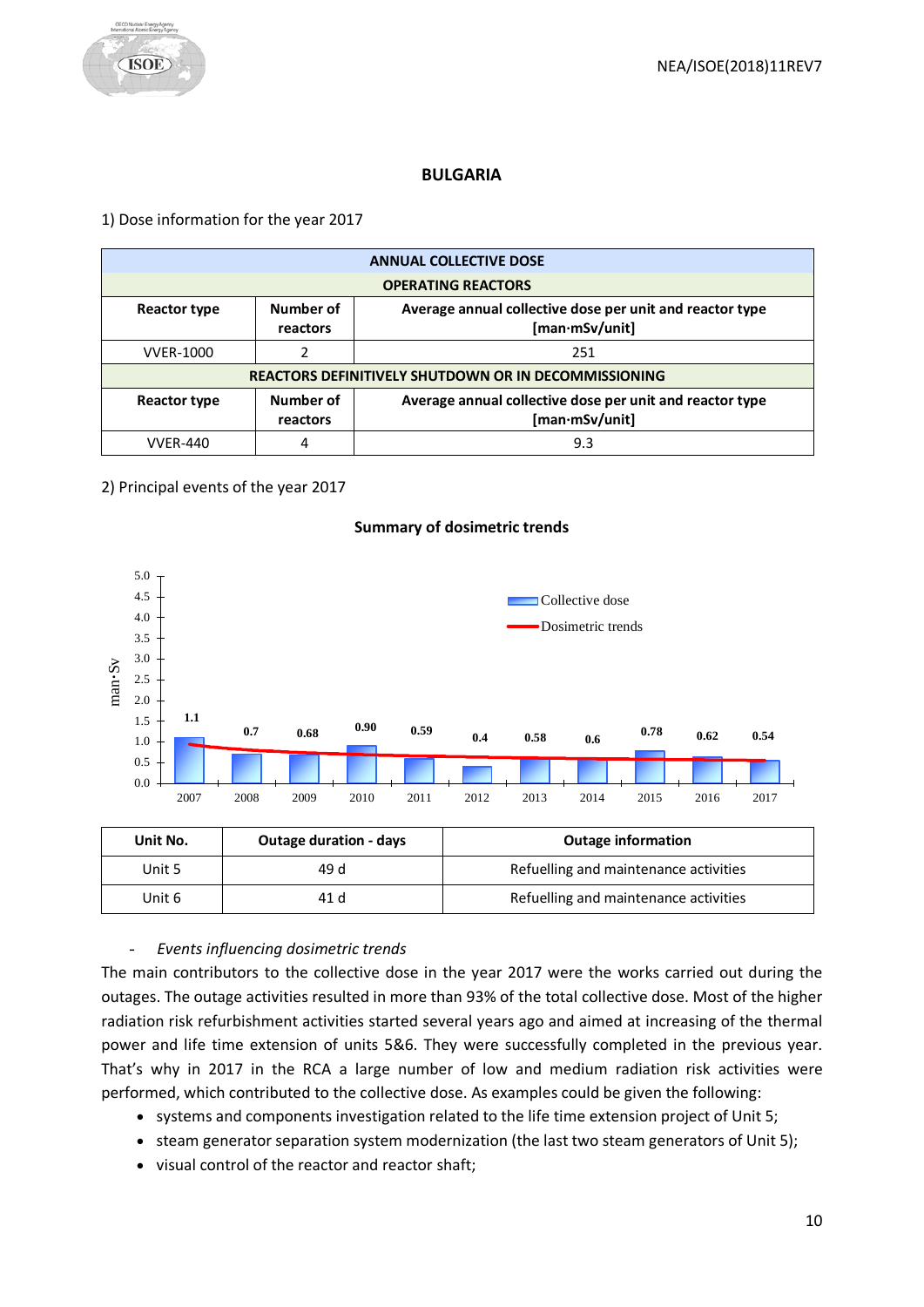

- replacement of the main circulation pump aggregates;
- increased volume of radiography control;
- thermal insulation replacement.

The modernization of the steam generator separation system of Units 5&6 (8 SG in total) has been implemented during four outage campaigns. The collective dose gathered during the first campaign was up to 150 man·mSv and the collective dose gathered during the last campaign in 2017 was twice lower. This positive trend was defined by the experience that has been already gained.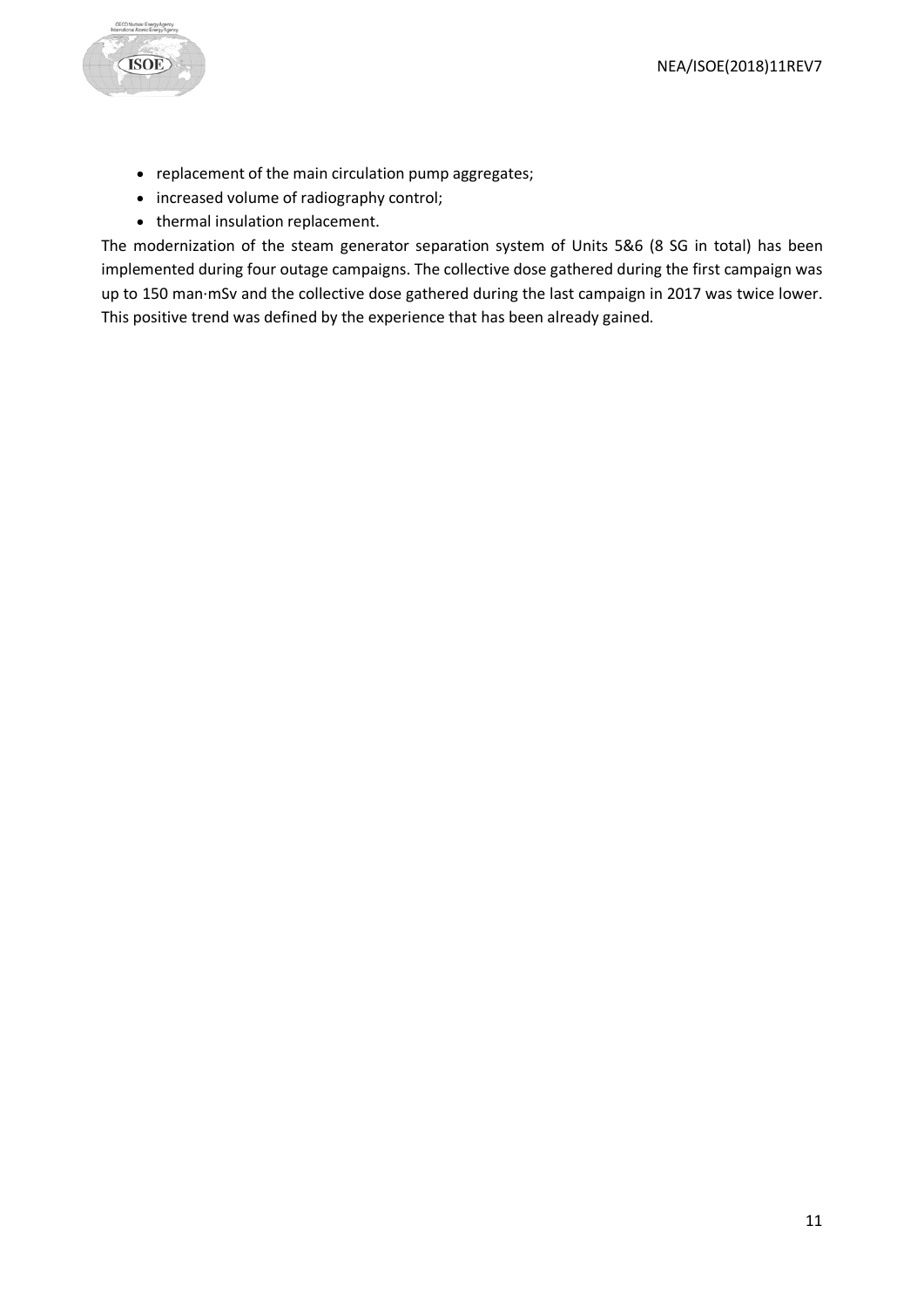# **CANADA**

## <span id="page-11-0"></span>1) Dose information for 2017

| <b>ANNUAL COLLECTIVE DOSE</b> |                       |                                                                               |  |
|-------------------------------|-----------------------|-------------------------------------------------------------------------------|--|
| <b>OPERATING REACTORS</b>     |                       |                                                                               |  |
| Reactor type                  | Number of<br>reactors | Average annual collective dose per unit and reactor type<br>[person·mSv/unit] |  |
| CANDU                         | $18*$                 | $750*$                                                                        |  |

| <b>REACTORS IN COLD SHUTDOWN OR IN DECOMMISSIONING</b> |                       |                                                                               |  |
|--------------------------------------------------------|-----------------------|-------------------------------------------------------------------------------|--|
| Reactor type                                           | Number of<br>reactors | Average annual collective dose per unit and reactor type<br>$[man \cdot mSv]$ |  |
| CANDU                                                  | <b>つ**</b>            | $Q**$                                                                         |  |

\*Darlington Unit 2 initiated a major refurbishment project in October 2016. In 2017 the Unit 2 refurbishment dose was 10,034 person·Sv. The Darlington Unit 2 2017 dose is not included in the 18 operating unit 2017 Canadian annual dose.

\*\*Includes only that shutdown reactor that reports occupational dose separate from operating reactor units or other licensed activities, i.e., Gentilly-2. The remaining two shutdown units report their dose together with the operating Pickering units (Units 1,4,5,6,7,8).

#### 2) Principal events of the year 2017

## **Summary of national dosimetric trends**

- 13.340 person·Sv for 18 operating units in 2017
- Average annual dose per unit: 0.741 person·Sv in 2017

The total collective effective doses and the average collective dose per unit at operating Canadian nuclear plants decreased in 2017 (approximately 17.6 percent) from 2016. It is also noted that Darlington Unit 2 started major feeder tube refurbishment activities in October 2016.

The average calculated dose for 2017 includes eighteen (18) operating units. The dose associated with activities performed at two units in safe storage (Pickering Units 2 and 3) is negligible and therefore not included in the calculated average. The dose is included under the operational Pickering Units. Gentilly-2 transitioned from an operational site to safe storage in 2013. Gentilly-2 annual dose is reported separate from the operating units.

In 2017, approximately 83 percent of the collective operating units' dose was due to outage activities, and most of the radiation dose received by workers came from external exposure. Approximately 17 percent of the dose received was from internal exposure, with tritium being the main contributor to the internal dose of exposed workers.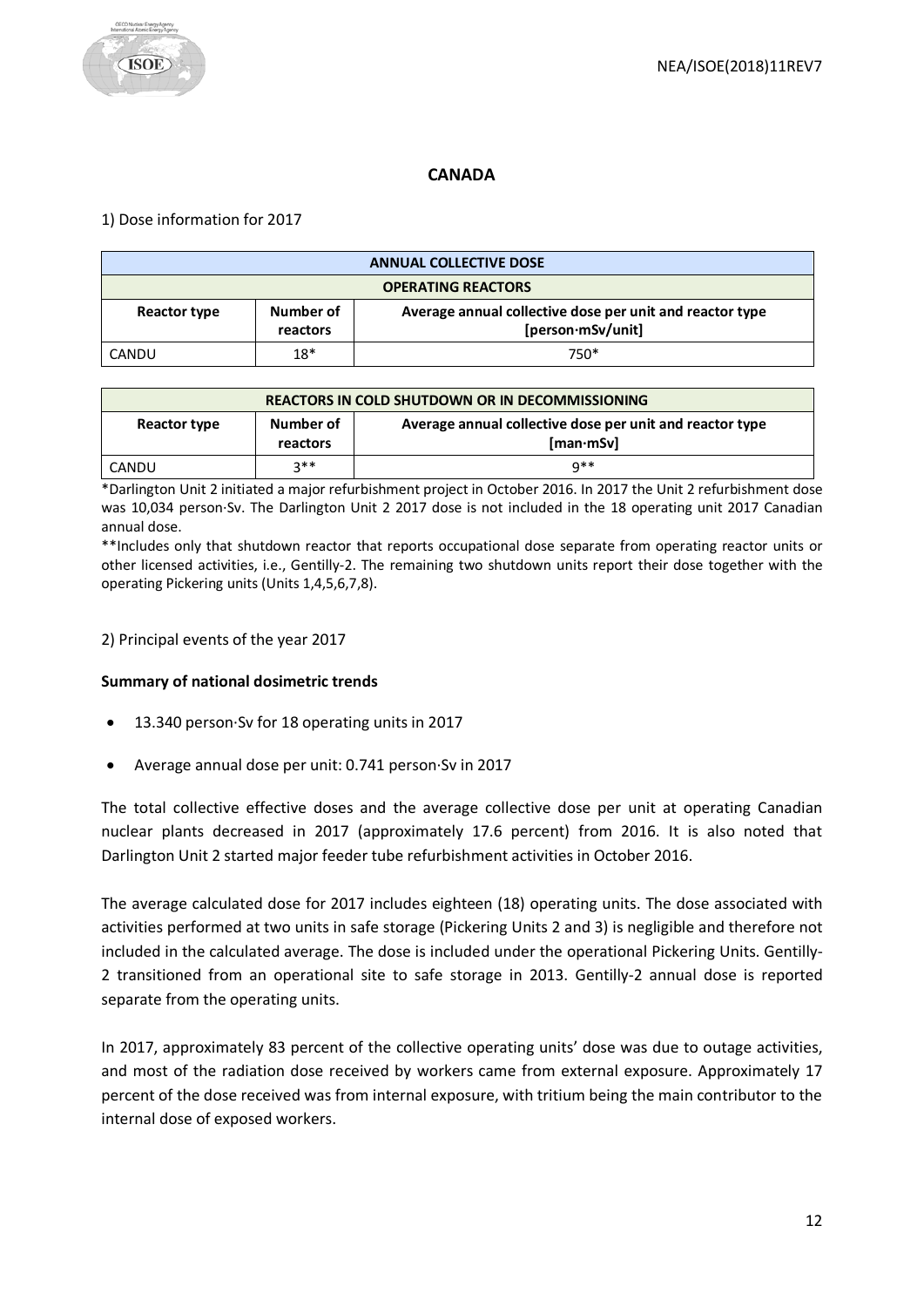The implementation of dose reduction initiatives at Canadian Nuclear Power Plants (NPPs) and improved work planning and control, continue to contribute to keeping worker doses ALARA (As Low As Reasonably Achievable) at the 18 operating units.

#### **Bruce A**

In 2017, all four units were operational at Bruce A Nuclear Generating Station. Bruce A, Units 1-4 completed planned and forced outages days in 2017 as listed below:

- Bruce A Unit 1 forced outage F1712 due to PHT shutdown during P-Trip SST. Bruce A Unit 1 forced outage F1711 due to unit removed from service for Hydro One maintenance. Forced outage was extended for SDS2 valve repairs for a total of 3.4 days.
- Bruce A Unit 2 experienced forced outage F1744 due to Heat Transport System leak with a duration of 5.6 days
- Bruce A Unit 2 experienced forced outage F1721 due Feedwater leak with a duration was 2.8 days.
- Bruce A Unit 3 planned defuel outage for 59 days in 2017
- Bruce A Unit 4 experienced Forced Outage F1744 due to degraded PHT Pump seal. Bruce A Unit 4 experienced Forced Outage F1743 due to a transient. Bruce A Unit 4 experienced Forced Outage F1742 due to a SBG outage. Bruce A Unit 4 experienced Forced Outage F1761 due to repair of 41120-MV6.

Bruce A, Units 1-4 routine operations dose for 2017 was 0.389 Person·Sv and the maintenance outage dose was 0.884 Person·Sv. The total collective dose for Bruce A Units 1-4 was 1.273 Person·Sv which resulted in an average collective dose 0.318 Person·Sv/unit.

#### **Bruce B**

Bruce B, Units 5-8 were operational in 2017 with planned outages in Units 5 & 6. Outage activities accounted for approximately 90 percent of the total collective dose. Routine operations accounted for approximately 10 percent of the total station collective dose. The 2017 maintenance outage results are provided below:

- Bruce B Unit 5 completed planned outage B1751 in 96.5 days. Bruce B Unit 5 experienced forced outage F1751 due to turbine issues.
- Bruce B Unit 6 completed planned outage B1761 in 65 days. Bruce B Unit 6 experienced a forced outage F1762 due to a turbine trip. Bruce B Unit 6 also experienced a forced outage F1761 due to ECI valve repair.
- Bruce Unit 7 experienced 4 forced outages for a total of 17 days.

Bruce B, Units 5-8 routine operations dose was 0.504 Person·Sv. The outage dose was 4.509 Person·Sv in 2017. The total dose was 5.012 Person·Sv which resulted in an average collective dose 1.253 Person·Sv/unit.

In 2017, approximately 11 percent of the total worker dose was due to internal dose. Tritium is the primary source of internal dose.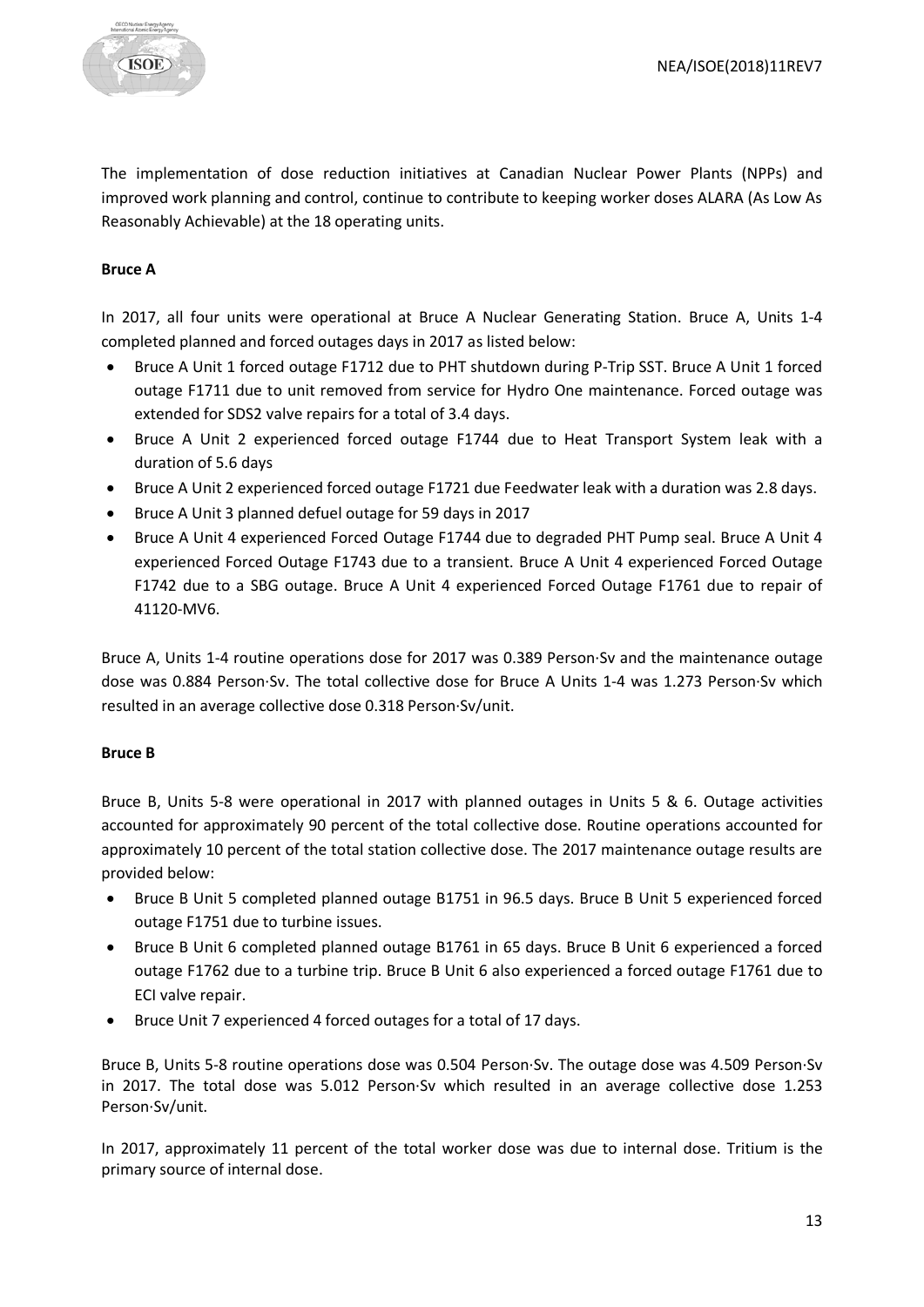

#### **Darlington Units 1, 3, 4**

Darlington Units 1, 3, 4 had routine operations dose of 0.429 person·Sv in 2017. Routine operations accounted for approximately 17 percent of the total collective dose. The total outage dose was 2.033 person·Sv. The internal dose for 2017 for Units 1, 3, 4 was 0.346 Sv. The external dose for 2017 for Units 1, 3, 4 was 2.116 Sv.

Outage scope included single fuel channel replacement, feeder inspections, pressure tube scrape, steam generator inspections. Also, moderator heat exchanger inspection, valve repair and pump seal replacement. Finally, ACU Coil replacement, shield tank over-pressure tie-in. The average 2017 effective dose for the 3 units was 0.821 person·Sv per unit. The total collective dose for Units 1, 3, 4 was 2.463 person·Sv.

#### **Darlington Unit 2**

Darlington Unit 2 commenced a refurbishment outage to replace feeder tubes and other components on October 15, 2016. Darlington Unit 2 continued the major refurbishment project in 2017. Scope included replacement of 960 feeder tubes, 960 end-fittings, 480 fuel channels (consisting of calandria tubes and pressure tubes) replacing horizontal and vertical flux detectors, cleaning steam generators, rehabilitating moderator valves, overhauling heat exchangers and pumps. The remaining 3 units will also undergo refurbishment in subsequent years. The 2017 refurbishment internal dose for Darlington Unit 2 was 0.195 Sv. The 2017 refurbishment external dose for Darlington 2 was 9.838 Sv. The total Unit 3 refurbishment dose was 10.034 person·Sv.

#### **Pickering Nuclear**

In 2017, Pickering Nuclear Generating Station had six units in operation (Units 1, 4, 5-8). Units 2 and 3 continued to remain in a safe storage state. Outage activities accounted for approximately 82 percent of the collective dose at Pickering Nuclear Generating Station. Routine operations accounted for approximately 18 percent of the total collective dose. The routine collective dose for operational units was 0.719 person·Sv in 2017. The outage dose for the operational units was 3.310 person·Sv. The total dose was 4.028 person·Sv which resulted in an average of collective dose 0.671 man·Sv/unit. The Pickering outages are summarized below:

- Pickering Unit 1 had a planned maintenance outage P1711 from August 21, 2017 to January 4, 2018. Pickering Unit 1 also experienced two forced outages in the 2nd and 3rd quarters for 6 days.
- Pickering Unit 4 had 1 planned maintenance outage P1741. Unit 4 had one forced outage in 2017.
- Pickering Unit 5 had one planned maintenance outage P1751 for 125 days.
- Pickering Unit 7 had one planned maintenance outage P1671 for 13 days. Pickering Unit 7 had one forced outage.
- Unit 7 experienced a 34 day forced outage in the fall, 2017.
- Pickering Unit 8 had one planned unbudgeted maintenance outage for 32 days.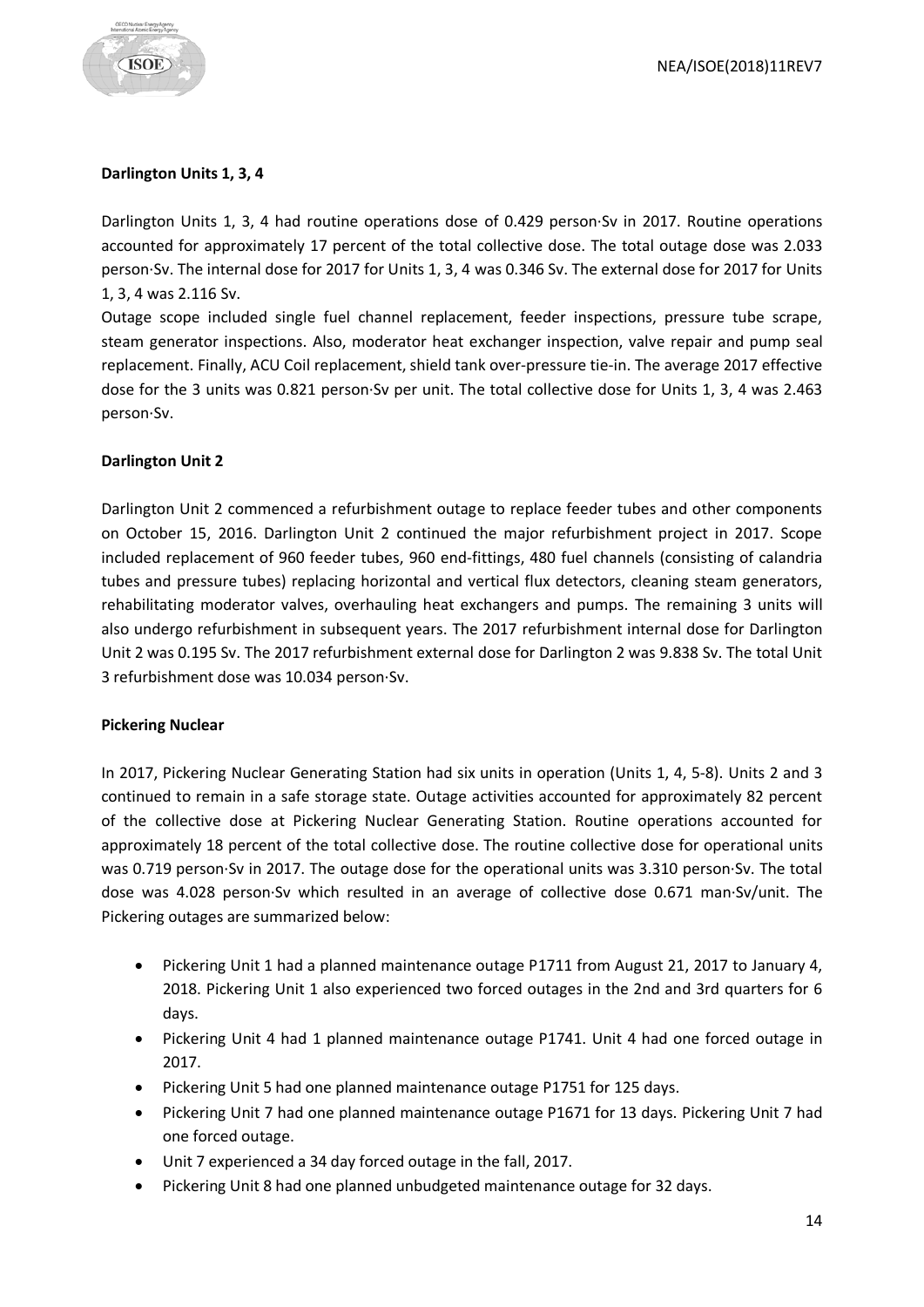

The total external dose for all 6 operating Pickering Units was 324.625 Person rem in 2017 or 76 percent of the total annual dose. The total internal dose for all 6 operating Pickering Units was 78.179 person-rem in 2017 or 24 percent of the total annual dose.

The dose associated with radiological activities performed at Pickering Units 2 & 3 (in safe storage since 2010) is reported with the workers of the other 6 Pickering units. The dose from Units 2 and 3 is negligible, so including it in the dose of the operating units has negligible impact on the overall result.

#### **Point Lepreau**

Point Lepreau is a single unit CANDU station. In 2017, Point Lepreau was fully operational with a planned maintenance of 29 days. The outage dose was 0.361 person·Sv. Outage activities accounted for approximately 64 percent of the total collective dose at Pt. Lepreau.

The station maintenance outage was in April 2017. The station experienced a 3 day unplanned outage in August. The activity with the forced outage resulted in a total dose of less than 0.25 person·Sv. The planned outage involved work on heavy water systems including moderator system work on a main moderator pump, local air cooler replacements in the reactor vaults and work performing maintenance on the fueling machine bridge.

The routine collective dose for operational activities was 0.204 person·Sv in 2017. Routine collective dose accounted for approximately 36 percent of the total collective dose at Pt. Lepreau in 2017. Internal dose accounted for approximately 20 percent of the total collective dose. This increased dose contribution from tritium was due in part to a leaking fitting on the primary heat transport system.

The total unit dose in 2017 was 0.565 Person·Sv.

## **Gentilly-2**

Gentilly-2 is a single unit CANDU station. In 2017, Gentilly-2 continued transition into the decommissioning phase. The reactor was shut down in December 28, 2012.

There was a decrease in the collective doses at Gentilly-2 because the majority of radiological work activities with the transition form an operational unit to a safe storage state occurred in 2014. The 2017 station collective dose is only attributed to safe storage transition activities

Number of individuals monitored in 2017 at Gentilly-2 was 735. The highest individual dose in 2017 was 1.16 mSv. The total site collective dose in 2017 was 0.009 person·Sv.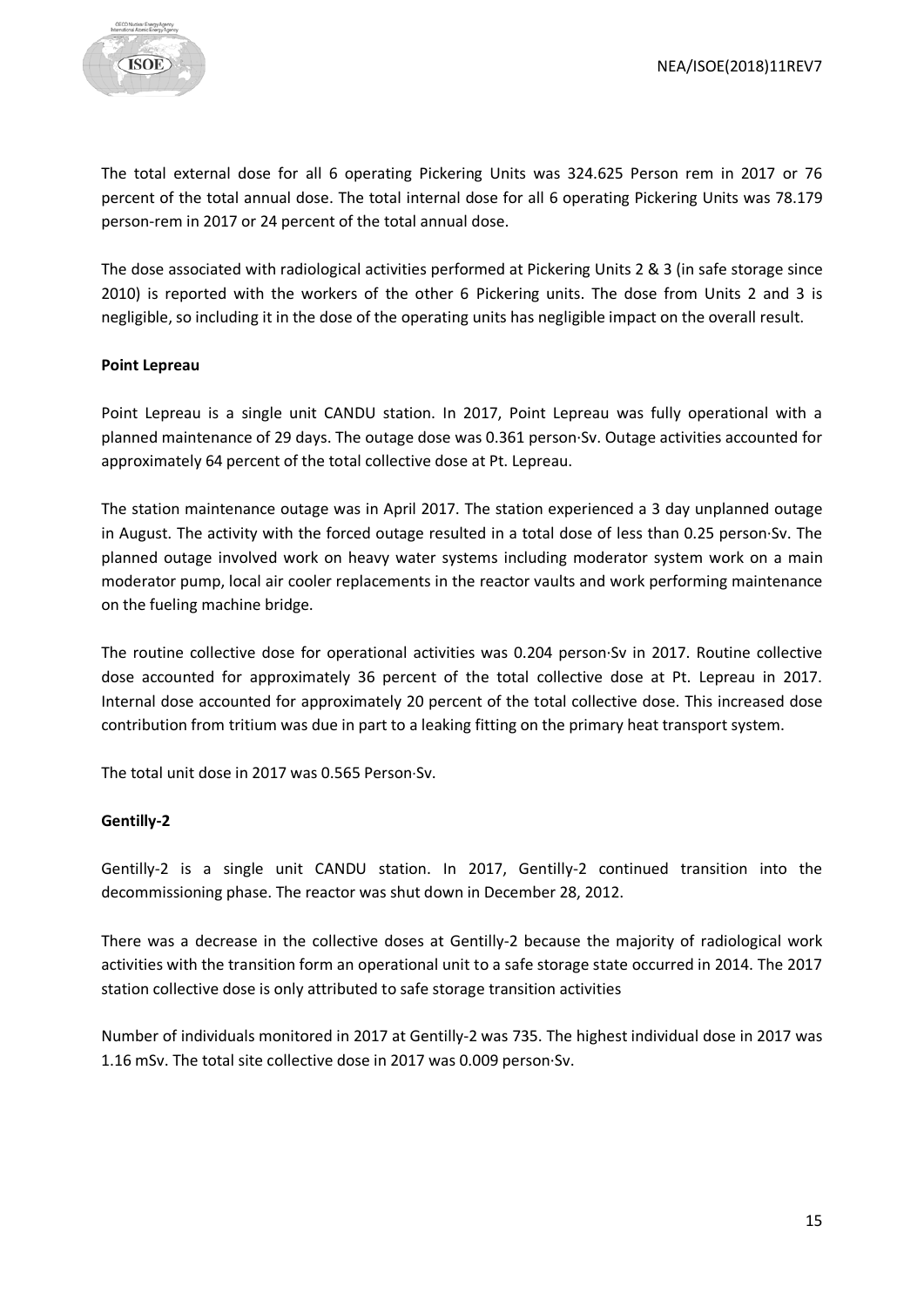



## **Regulatory Update Highlights**

Canadian Nuclear Power Plant (NPPs) operated safely during 2017. Canadian NPP licensees were determined to have made adequate provision for the protection of the health safety and security of persons and the environment from the use of nuclear energy and took the measures required to implement Canada's international obligations. Radiation doses to workers and members of the public, and any radiological releases to the environment were all below regulatory limits. The implementation of radiation protection programs at Canadian Nuclear Power Plants (NPPs) met all applicable regulatory requirements and doses to workers and members of the public were maintained below regulatory dose limits.

#### **Safety-related issues**

No safety-related issues were identified in 2017.

#### **Decommissioning Issues**

Gentilly-2 continued to transition to safe storage in 2017.

## **New Plants under construction/plants shutdown**:

No Units under construction in 2017. Darlington Unit 2 continued refurbishment activities in 2017.

## **Conclusions**

The 2017 average collective dose per operating unit for the Canadian fleet was 0.75 person·Sv/unit, achieving the CANDU WANO dose target of 0.80 person·Sv/unit.

Various initiatives were implemented at Canadian units to keep doses ALARA. Initiatives included improved shielding, source term reduction activities, use of CZT 3D isotopic mapping systems and improved work planning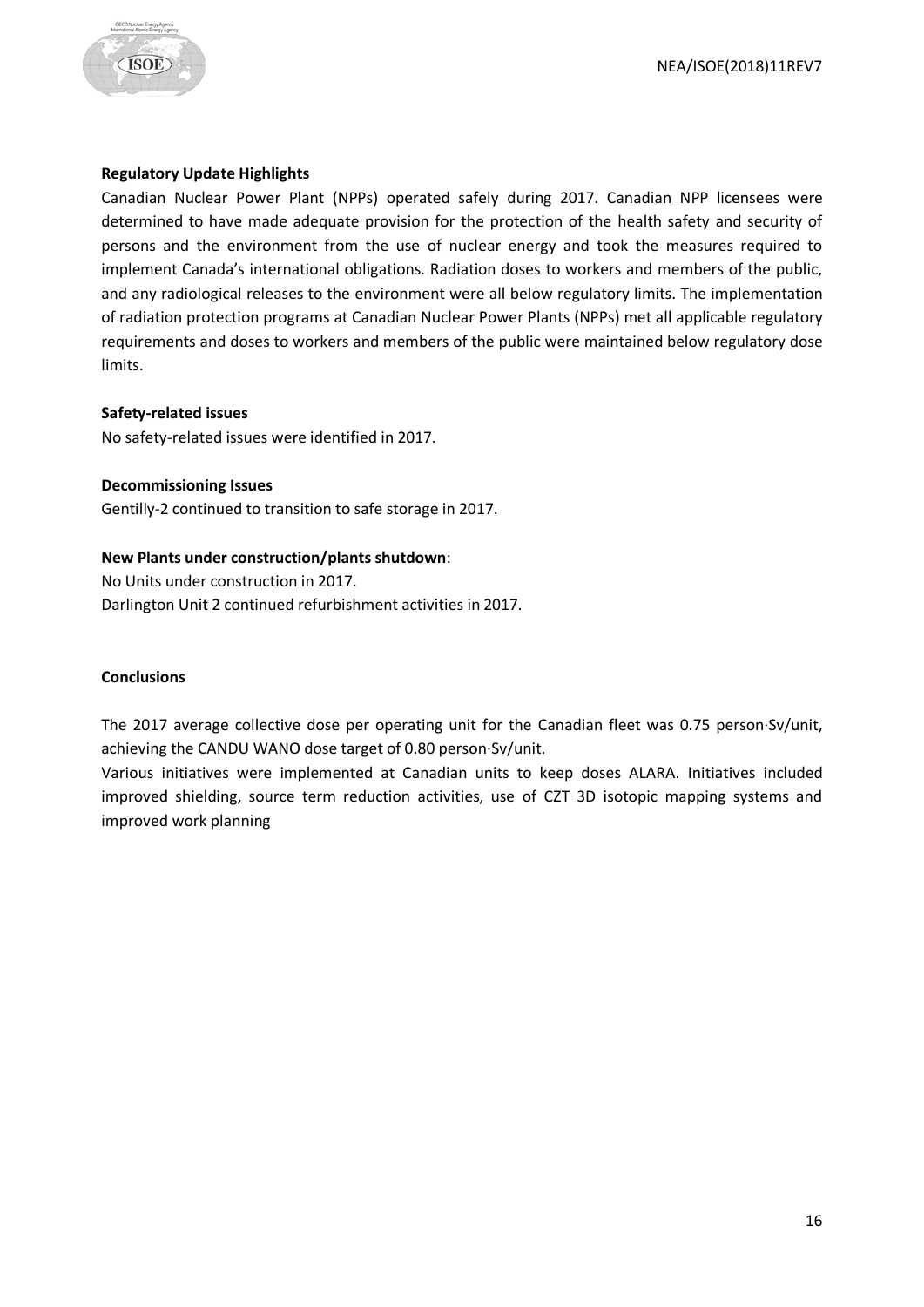

# **CHINA**

## <span id="page-16-0"></span>1) Dose information for the year 2017

| <b>ANNUAL COLLECTIVE DOSE</b>                                                                                           |    |       |  |
|-------------------------------------------------------------------------------------------------------------------------|----|-------|--|
| <b>OPERATING REACTORS</b>                                                                                               |    |       |  |
| Average annual collective dose per unit and reactor type<br><b>Number of reactors</b><br>Reactor type<br>[man·mSv/unit] |    |       |  |
| <b>PWR</b>                                                                                                              | 33 | 407.4 |  |
| <b>VVER</b>                                                                                                             |    | 163.0 |  |
| <b>PHWR</b>                                                                                                             |    | 351.0 |  |
| All types                                                                                                               | 37 | 391.2 |  |

## 2) Principal events of the year 2017

- *Summary of national dosimetric trends*

Two new PWR units (FUQING-4 and YANGJIANG-4) began commercial operation in 2017. For the 37 reactors, refueling outages were performed for 23 of 33 PWR units, 1 of 2 PHWR units, and 1 of 2 VVER units in 2017.

The total collective dose for the Chinese nuclear fleet (33 PWR units, 2 VVER units and 2 PHWR units) in 2017 was 14.473 man·Sv. The resulting average collective dose was 391.2 man·mSv/unit. No individuals received a dose higher than 10 mSv in 2017.

In the operation of nuclear power plants, annual collective dose is mainly from outages. The ALARA programme is well implemented during the design and operation of all nuclear power plants. The average annual collective dose per unit of 391.2 man·mSv/unit varied slightly in comparison with the year 2016 (364.7 man·mSv/unit).

In 2017, there were no radiological events threatening the safety of people and the environment at the operational nuclear power plants. The monitoring index over the year showed that the integrity of three safety barriers was in sound status.

- *Regulatory requirements*

In Feb. 2017, the Thirteenth Five-year Plan and 2025 Perspective Plan on Nuclear Safety and Prevention & Control of Radioactive Pollution was approved by the State Council of the People's Republic of China.

In Sep. 2017, the Nuclear Safety Act of the People's Republic of China was issued.

The National Information System on Occupational Radiation Exposure by NNSA is under construction in 2017, and will be finished by the end of 2018.

3) Report from Authority

The NNSA Annual Report in 2017 (Chinese) has been drafted and will be published soon.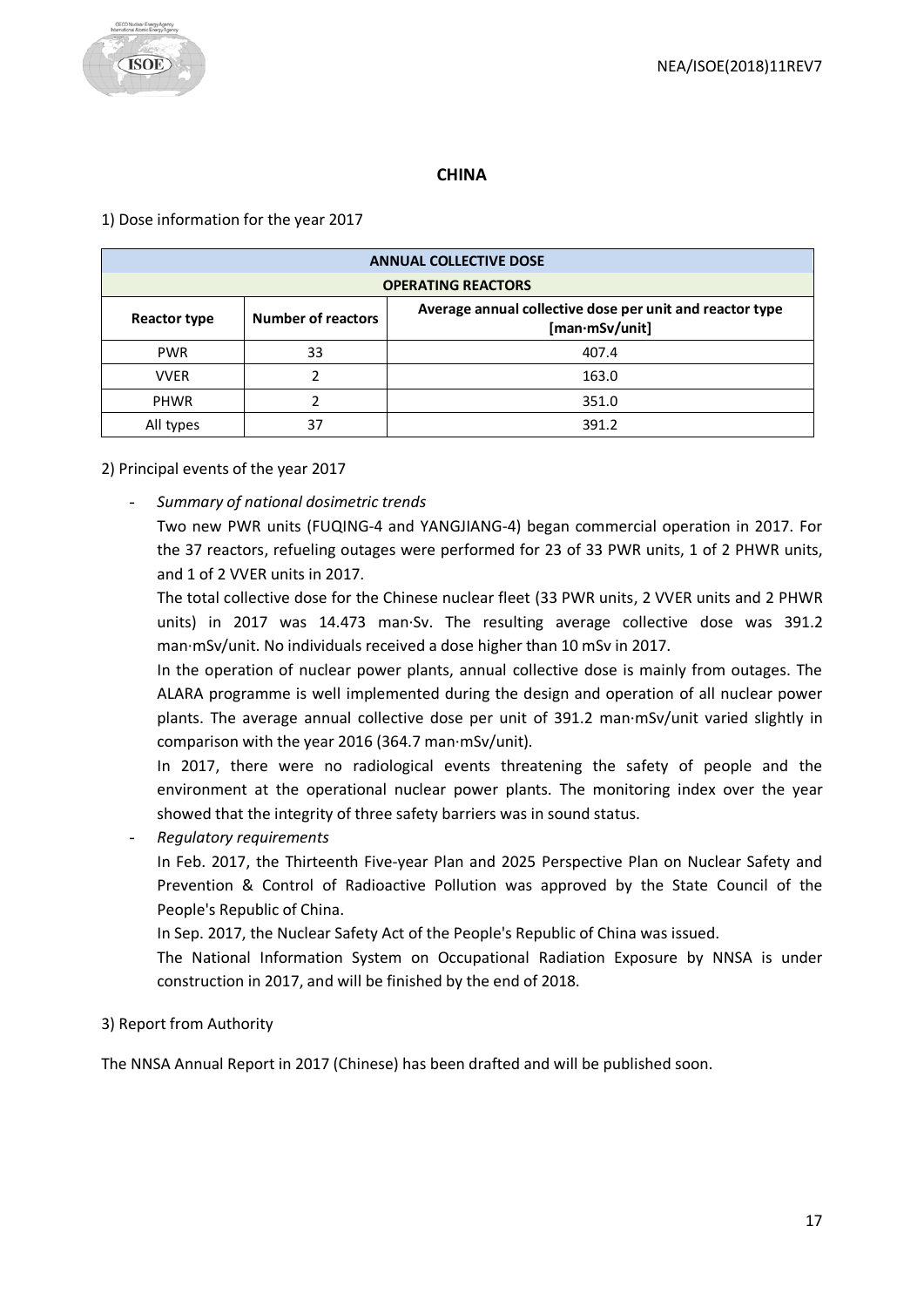## **CZECH REPUBLIC**

<span id="page-17-0"></span>1) Dose information for the year 2017

| <b>ANNUAL COLLECTIVE DOSE</b> |                       |                                                                                    |
|-------------------------------|-----------------------|------------------------------------------------------------------------------------|
| <b>OPERATING REACTORS</b>     |                       |                                                                                    |
| Reactor type                  | Number of<br>reactors | Average annual collective dose per unit and reactor type<br>$[man \cdot mSv/unit]$ |
| VVFR                          | h                     | 167                                                                                |

#### 2) Principal events of the year 2017

The main contributions to the collective dose were 5 planned outages.

| NPP, Unit        | <b>Outage information</b>                        | $CED$ [man $\cdot$ mSv]       |
|------------------|--------------------------------------------------|-------------------------------|
| Temelin, Unit 1  | 87 days since 12/9/2017 to 3/1/2018, prolonged   | 33 (only the year of 2017 was |
|                  | maintenance outage with refuelling               | included)                     |
| Temelin, Unit 2  | 87 days, prolonged maintenance outage with       | 79                            |
|                  | refuelling                                       |                               |
| Dukovany, Unit 1 | 124 days, prolonged maintenance outage with      | 146                           |
|                  | refuelling                                       |                               |
| Dukovany, Unit 2 | 182 days since 9/17/2016 to 3/18/2017, prolonged | 57 (only the year of 2017 was |
|                  | maintenance outage with refuelling               | included)                     |
| Dukovany, Unit 3 | 141 days, prolonged maintenance outage with      | 342                           |
|                  | refuelling                                       |                               |
| Dukovany, Unit 4 | 119 days, prolonged maintenance outage with      | 165                           |
|                  | refuelling                                       |                               |

CED remained stable in comparison with the previous year, but increased in comparison with years before mainly due to the main stream generator collector welding during outage of Unit 3 at Dukovany NPP. CED was also affected by excessive weld radiography and pipe welding at Dukovany NPP (all units).

Low values of outage and total effective doses represent results of good primary chemistry water regime, well organised radiation protection structure and strict implementation of ALARA principles during the activities related to the work with high radiation risk. All CED values are based on electronic personal dosimeter readings.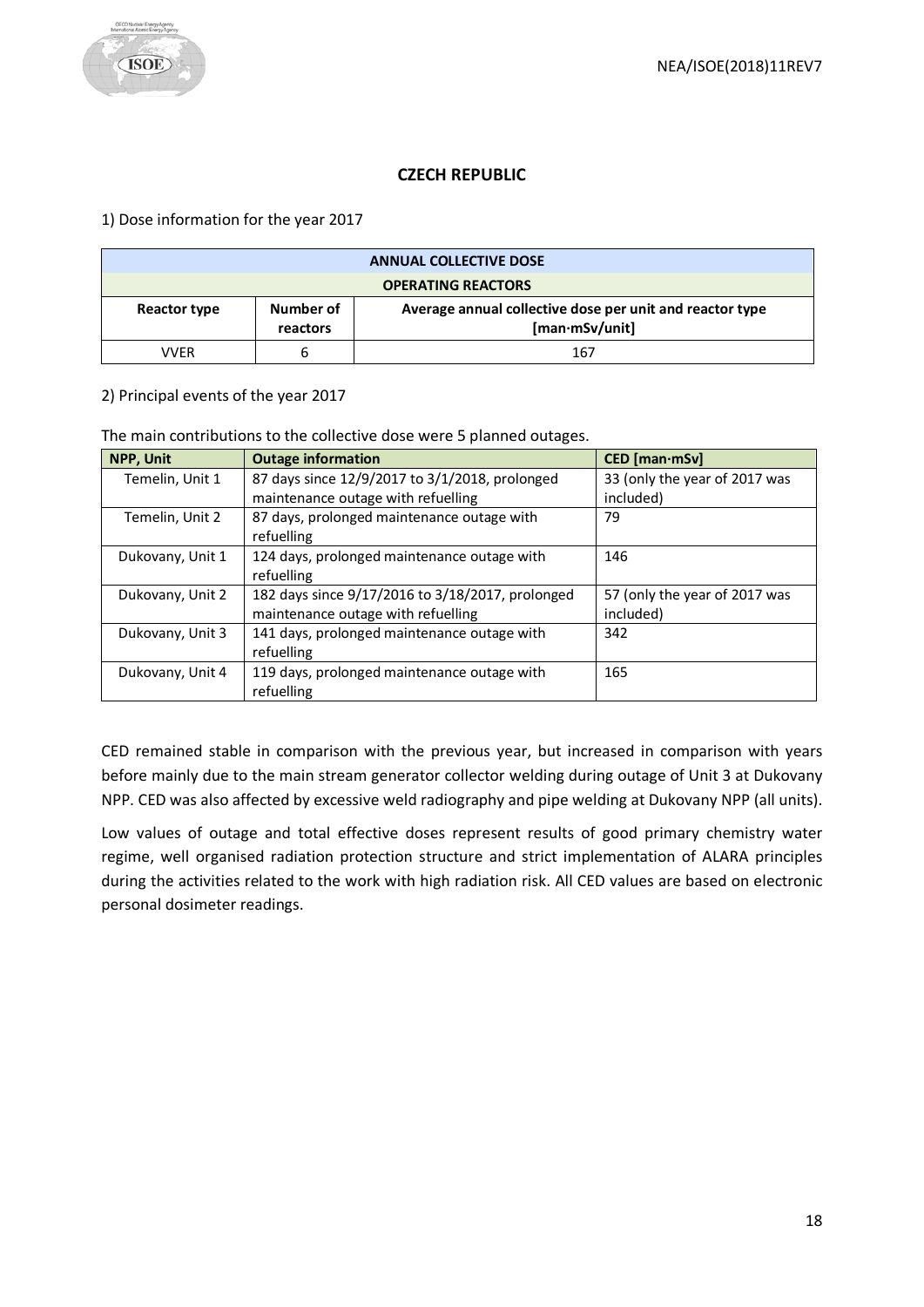## **FINLAND**

## <span id="page-18-0"></span>1) Dose information for the year 2017

| <b>ANNUAL COLLECTIVE DOSE</b> |                       |                                                                            |
|-------------------------------|-----------------------|----------------------------------------------------------------------------|
| <b>OPERATING REACTORS</b>     |                       |                                                                            |
| Reactor type                  | Number of<br>reactors | Average annual collective dose per unit and reactor type<br>[man·mSv/unit] |
| <b>VVER</b>                   |                       | 257                                                                        |
| <b>BWR</b>                    |                       | 475                                                                        |
| All types                     |                       | 366                                                                        |

## 2) Principal events of the year 2017

## - *Summary of national dosimetric trends*

The annual collective dose strongly depends on the length and type of annual outages. The 2017 collective dose (1.464 man·Sv) of Finnish NPPs was the 3<sup>rd</sup> lowest in the operating history, mainly due to short refuelling outages at three of four reactors. The 4-year-rolling average of collective doses showed a slight increase compared to previous year's result but in the long run the trend has been decreasing since the early 1990's.



# **Olkiluoto 1 and 2**

The annual maintenance outage at unit OL1 included refuelling and standard annual outage work. The length of the outage was 10.5 days. Fuel leakage from previous operating cycle was still visible and caused the increased need to use personal protective gear. The effect of fuel leakage on collective dose is very hard to evaluate, but most likely the effect was less than 0.01 man·Sv. The collective dose was 0.118 man·Sv.

At the OL2 unit the outage was the longest annual outage in the history of TVO with a duration of 64.5 days (planned length 40.5 days). In addition to normal refuelling and maintenance work several big projects were implemented, such as SAFEND (Repair of flaws in RPV safe-end nozzles), ACIS (a new AC independent water injection system), FECO (renewal of reactor internal pumps frequency exchangers), JPD (diversifying of residual heat removal systems), LATE (renewal of high pressure side condense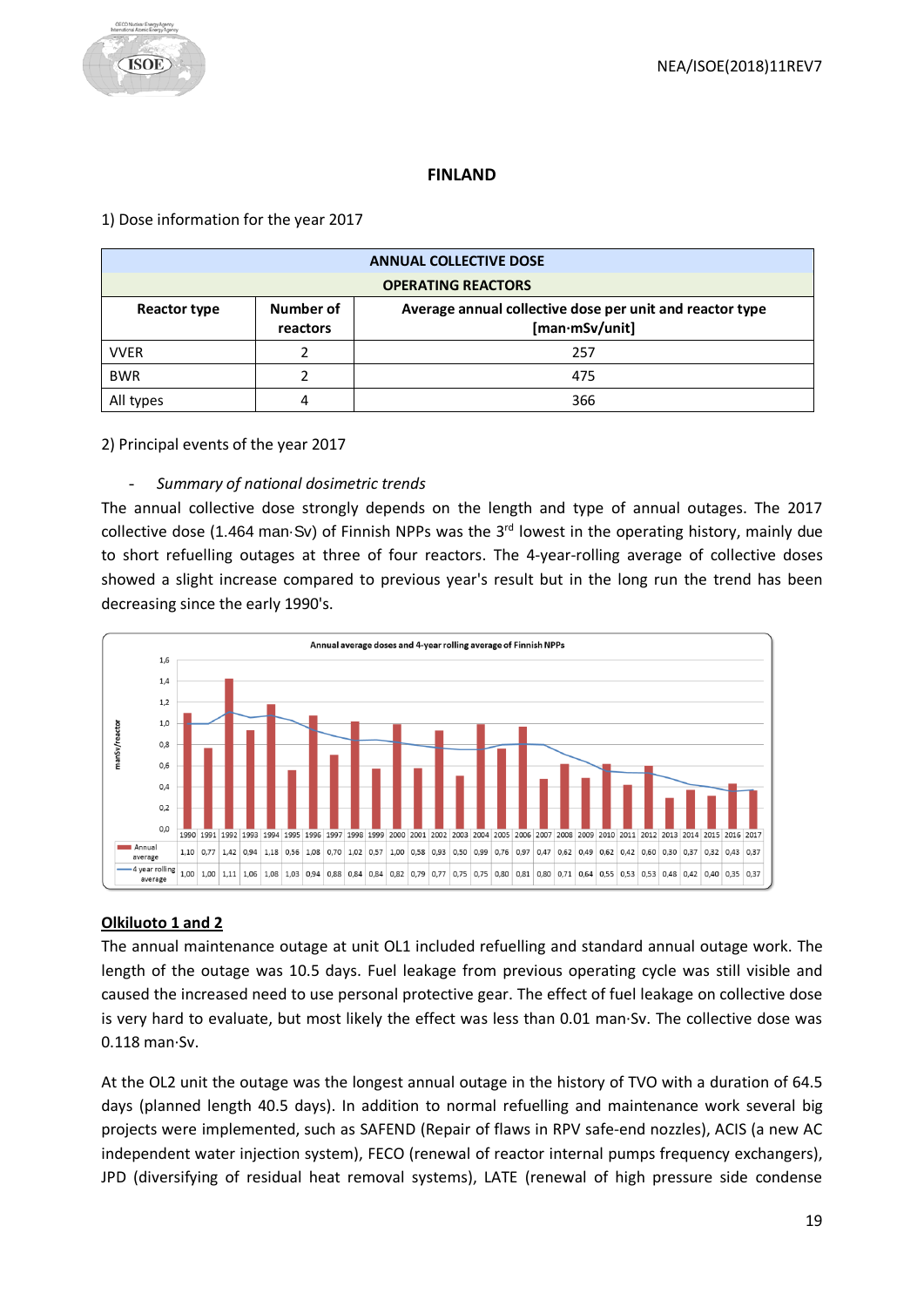

pumps and preheaters), RIP (renewal of Reactor Internal pumps) TICON (renewal turbine condenser tube assemblies and ejectors), TIP (renewal of neutron flux measuring calibration system). Also ASME inspections and repair of heat exchangers in reactor coolant purification system were significant in radiation protection point of view. There were several reasons for prolonging the outage, but the main reasons were related to SAFEND-project. The collective outage dose was 0.657 man·Sv.

In June, based on an increase in the levels of activity in the off-gas system, a fuel leak was detected at OL1. The leak rate increased rapidly and indications of secondary damage were detectable already during the first week. It was considered impossible to complete the operating cycle, as the fuel leak continued to progress at an increasing rate. OL1 was brought to shut down for a refuelling outage in October, when the fuel leak had continued for three months. The leaking fuel assembly was removed from the reactor core. The fuel leak caused significant contamination at the plant and the estimated amount of total dissolved uranium was ca. 23 g. The fuel leak will result in increased radiation doses in upcoming years and in delays in work due to increased need for protective equipment and decontamination. The length of the unexpected refuelling outage was about 10 days and the collective dose of this outage was about 0.05 man·Sv.

#### **Olkiluoto 3**

The arrival of fresh nuclear fuel began to the OL3 unit, which is under construction/commissioning. The first radiologically controlled areas were established to the fuel storage. The radiation exposure at OL3 is negligible so far.

#### **Loviisa**

On both units the 2017 outages were short refuelling outages with durations of some 19 days per unit. The collective outage doses were among the lowest in plant operating history; 0.186 (LO1) and 0.239 man·Sv (LO2). Main contributors to collective dose accumulation were reactor related tasks (disassembly, assembly), cleaning/decontamination and auxiliary work such as radiation protection, insulation and scaffolding.

Source term reduction:

- During the outages in 2012-2014 an antimony reduction project took place at both plant units. During the project, antimony-bearing gaskets of primary coolant pumps were replaced by antimony free ones. The project has resulted in reduced dose rates in the vicinity of primary components.
- Primary coolant purification system (TC) will be modified in 2019 to enable coolant purification during outages. In the current setup the filtration operates by the pressure difference created by primary coolant pumps, thus the filtration is not operable when the pumps are shut down. The modification consists of installation of a new circulation pump and piping in the steam generator confinement.

#### **Other**

Due to the new Hp(3) dose limits, both utilities performed studies on eye dose monitoring during outage periods. The aim was to investigate whether there is a need for wide-range Hp(3) monitoring in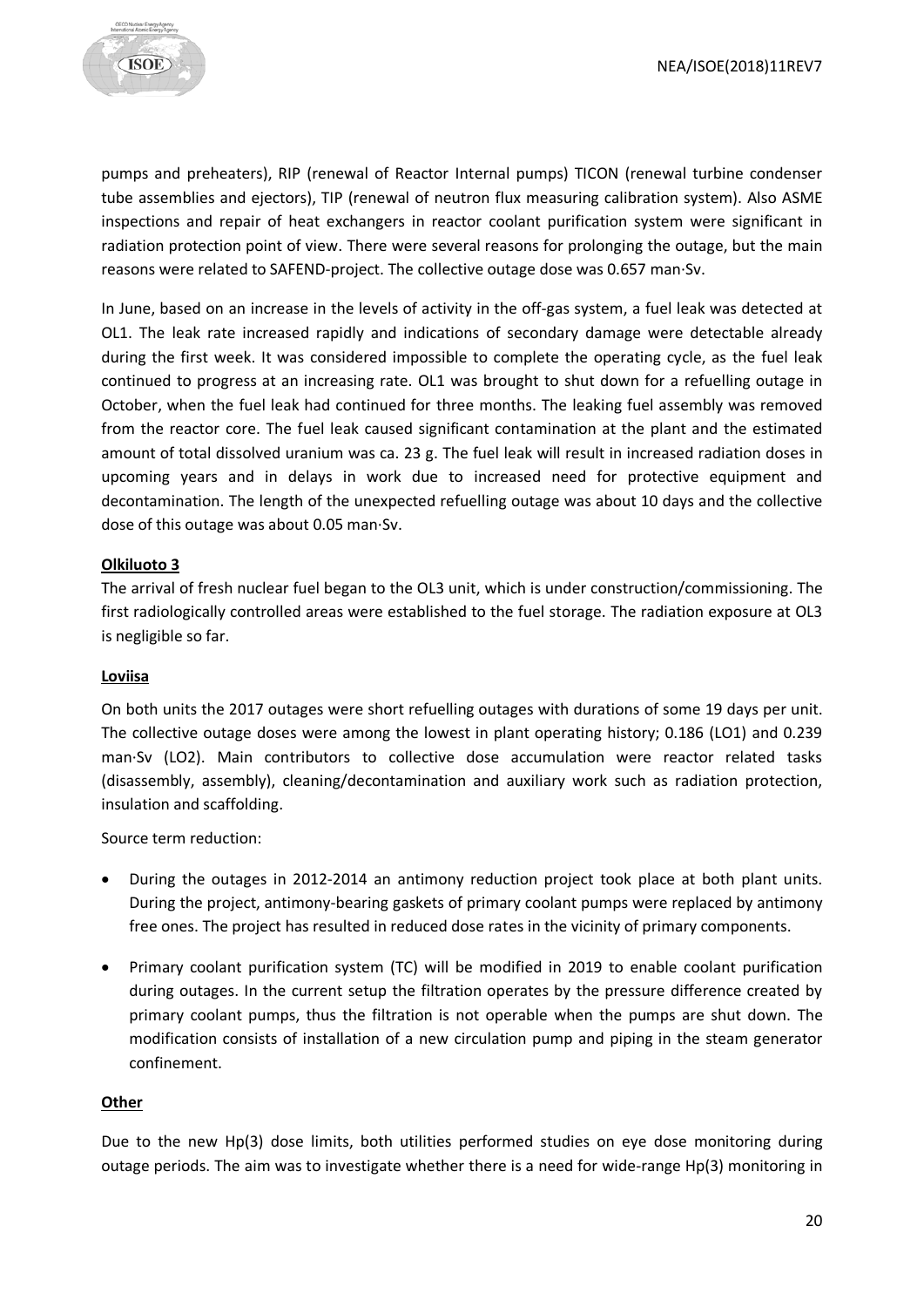the future. Both studies came to the same conclusion that in normal exposure situations the whole body dosimetry results represent eye dose relatively well. Thus eye dose monitoring is required only in some specific tasks where the radiation field is less uniform.

#### 3) Report from Authority

In order to meet the updated IAEA regulations and new European Directives a process to update the Nuclear Energy Act, the Radiation Act and the YVL-guides continued during 2017.

The operating license renewal including a periodic safety review was carried out for the Olkiluoto NPP. TVO submitted an application to the Government for continuing the operating licence for 20 years. The Ministry of Economic Affairs and Employment (MEAE) preparing the matter has requested STUK to issue a statement regarding TVO 's application.

Finland has one NPP unit under construction (Olkiluoto 3 EPR). The Olkiluoto 3 project has moved from the construction phase to the commissioning phase. The oversight of trial operations constituted a large part of oversight work carried out by STUK in 2017. The oversight includes the inspection of test plans and results, as well as the oversight of different tests.

One new NPP unit is in the construction license phase (Fennovoima Hanhikivi unit 1, AES-2006) and STUK is currently reviewing first parts of the CLA documentation.

The Finnish Government granted on 12th November 2015 a construction license for Olkiluoto Spent Nuclear Fuel encapsulation plant and disposal facility. Posiva (operator) continued the construction of the disposal facility.

One research reactor has entered in to the decommissioning phase. VTT, Technical Research Centre of Finland (operator) submitted the operating licence application regarding decommissioning to the Government in June 2017, and at the same time also submitted the first set of decommissioning documentation to STUK for inspection.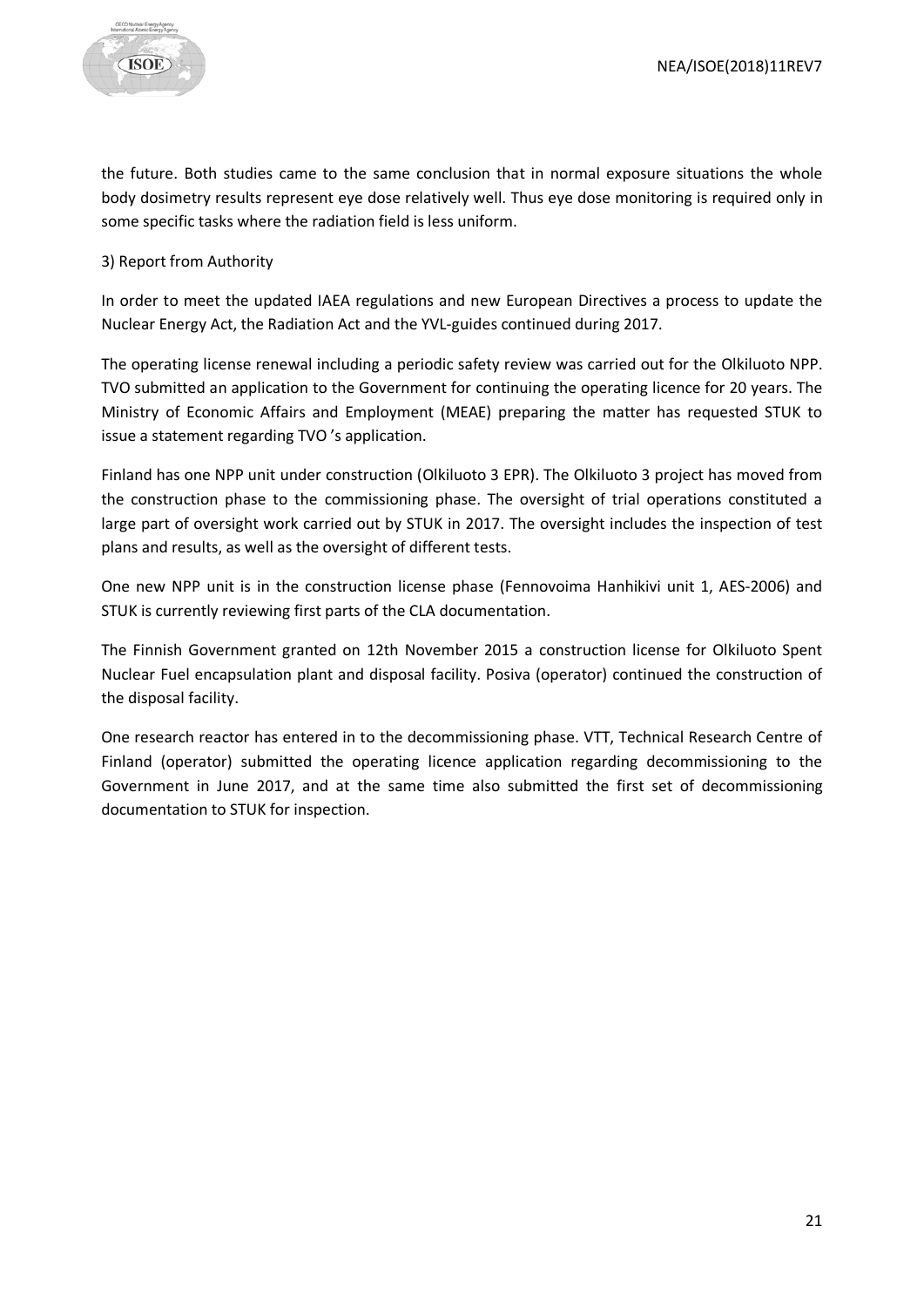## **FRANCE**

## <span id="page-21-0"></span>1) Dose information for the year 2017

| <b>ANNUAL COLLECTIVE DOSE</b>                               |                           |                                                                            |
|-------------------------------------------------------------|---------------------------|----------------------------------------------------------------------------|
| <b>OPERATING REACTORS</b>                                   |                           |                                                                            |
| <b>Reactor type</b>                                         | <b>Number of reactors</b> | Average annual collective dose per unit and reactor type<br>[man·mSv/unit] |
| <b>PWR</b>                                                  | 58                        | 610                                                                        |
| <b>REACTORS DEFINITIVELY SHUTDOWN OR IN DECOMMISSIONING</b> |                           |                                                                            |
| <b>Reactor type</b>                                         | <b>Number of reactors</b> | Average annual collective dose per unit and reactor type<br>[man·mSv/unit] |
| <b>PWR</b>                                                  | 1                         | 55.3                                                                       |
| <b>PHWR</b>                                                 | 1                         | 2.2                                                                        |
| <b>GCR</b>                                                  | 6                         | 1.33                                                                       |
| <b>FNR</b>                                                  |                           | 0.3                                                                        |

2) Principal events of the year 2017

## **Summary of national dosimetric trends**

For 2017, the average collective dose of the French nuclear fleet (58 PWR) is 0.61 man·Sv/unit (as compared to the 2017 annual EDF objective of 0.68 man·Sv/unit). The average collective dose for the 3 loop reactors (900 MWe - 34 reactors) is 0.66 man·Sv/unit and the average collective dose for the 4 loop reactors (1300 MWe and 1450 MWe - 24 reactors) is 0.54 man·Sv/unit.

## Type and number of outages

| Type                   | <b>Number</b> |
|------------------------|---------------|
| $ASR$ – short outage   | 19            |
| $VP$ – standard outage | 23            |
| $VD$ – ten-year outage | 3             |
| No outage              | 13            |
| Forced outage          |               |

#### Specific activities

| Type                                                                                          | Number |
|-----------------------------------------------------------------------------------------------|--------|
| Partial activities prior SGR +<br>tube sleeving and plugging $\vert$ 1 (Cruas 1)<br>of old SG |        |
| <b>RVHR</b>                                                                                   |        |

(\*): dose > 20 man·mSv

The outage collective dose represents 81 % of the total collective dose. The collective dose received when the reactor is in operation represents 19 % of the total collective dose. The collective dose due to neutron is 0.235 man·Sv; 74 % of which (0.172 man·Sv) is due to spent fuel transport.

#### **Individual doses**

In 2017, no worker received an individual dose higher than 16 mSv in 12 rolling months on the EDF fleet. 78 % of the exposed workers received a cumulative dose lower than 1 mSv and 99.8 % of the exposed workers received less than 10 mSv.

The main 2017 events with a dosimetric impact are the following: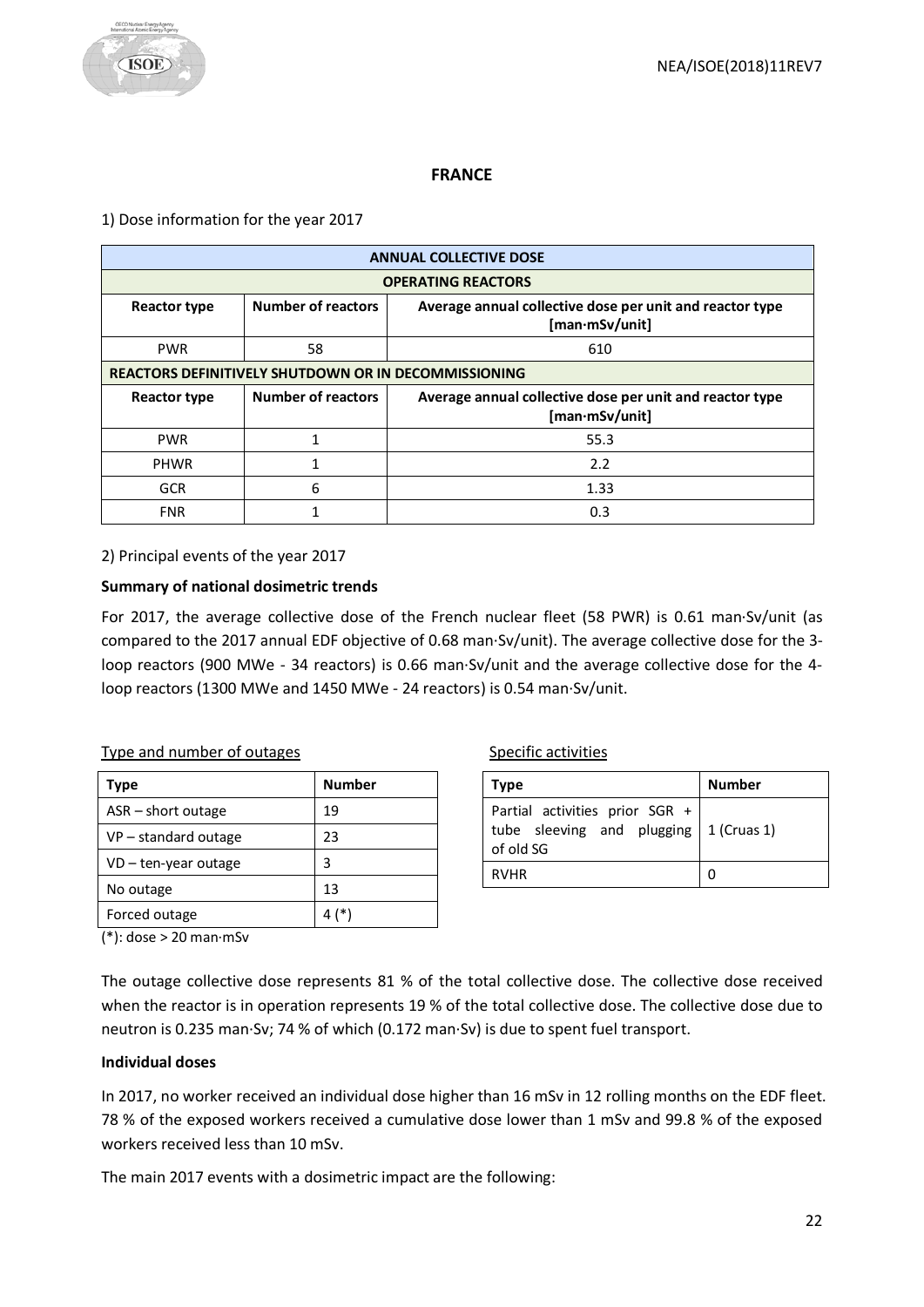- Paluel 2 Steam Generator Replacement (SGR) Fall of a used SG (March 2016), no immediate radiological impact but extension of outage during all the year and until the end of the first half of 2018.
- Belleville 2 Control Rod hazard Mechanical failure of the H8 control rod. Extension of outage until April 2018 (instead of the end of 2017).

#### **3-loop reactors – 900 MWe**

**ISOE** 

2017 was an atypical year for Tricastin NPP:

- 1 Standard outage for Tricastin 2
- 1 Short outage for Tricastin 3
- 1 standard outage postponed to 2018 for Tricastin 4
- 2 outages ended in 2017 for Tricastin 1 and 4 (due to the carbon segregation problem)
- A 36 day outage for fuel economy for Tricastin 1
- 2 forced outages for Tricastin 1 and 4 (54 days) to strengthen the dike

The 3-loop reactors outage program was composed of 14 short outages, 13 standard outages, 1 tenyear outage (Cruas 2 started in 2017) and 1 Steam Generator Replacement for Cruas 1 (0.441 man·Sv).

One outage of the 2015 program will continue until end of July 2017: Bugey 5.

One outage started in 2016 continued in 2017 and should end in April 2018 (Fessenheim 2: carbon segregation).

The lowest collective doses for the various outage types were:

- Short outage: 0.145 man·Sv at Chinon B4
- Standard outage: 0.522 man·Sv at Gravelines 6
- Ten-year outage: not ended in 2017

#### **4-loop reactors – 1300 MWe and 1450 MWe**

In 2016, 8 units had no outage. The 4-loop reactors outage program was composed of 5 short outages, 9 standard outages and 2 ten-year outages.

One outage was not finished at the end of 2017: the 3<sup>rd</sup> ten-year outage with SGR of Paluel 2 (fall of the SG in 2016) began in 2015 and the end of the outage is planned at the end of first half 2018.

The lowest collective doses for the various outages types were:

- Short outage: 0.175 man·Sv at Golfech 2
- Standard outage: 0.629 man·Sv at Golfech 1
- Ten-year outage: 1.292 man·Sv at Saint-Alban 1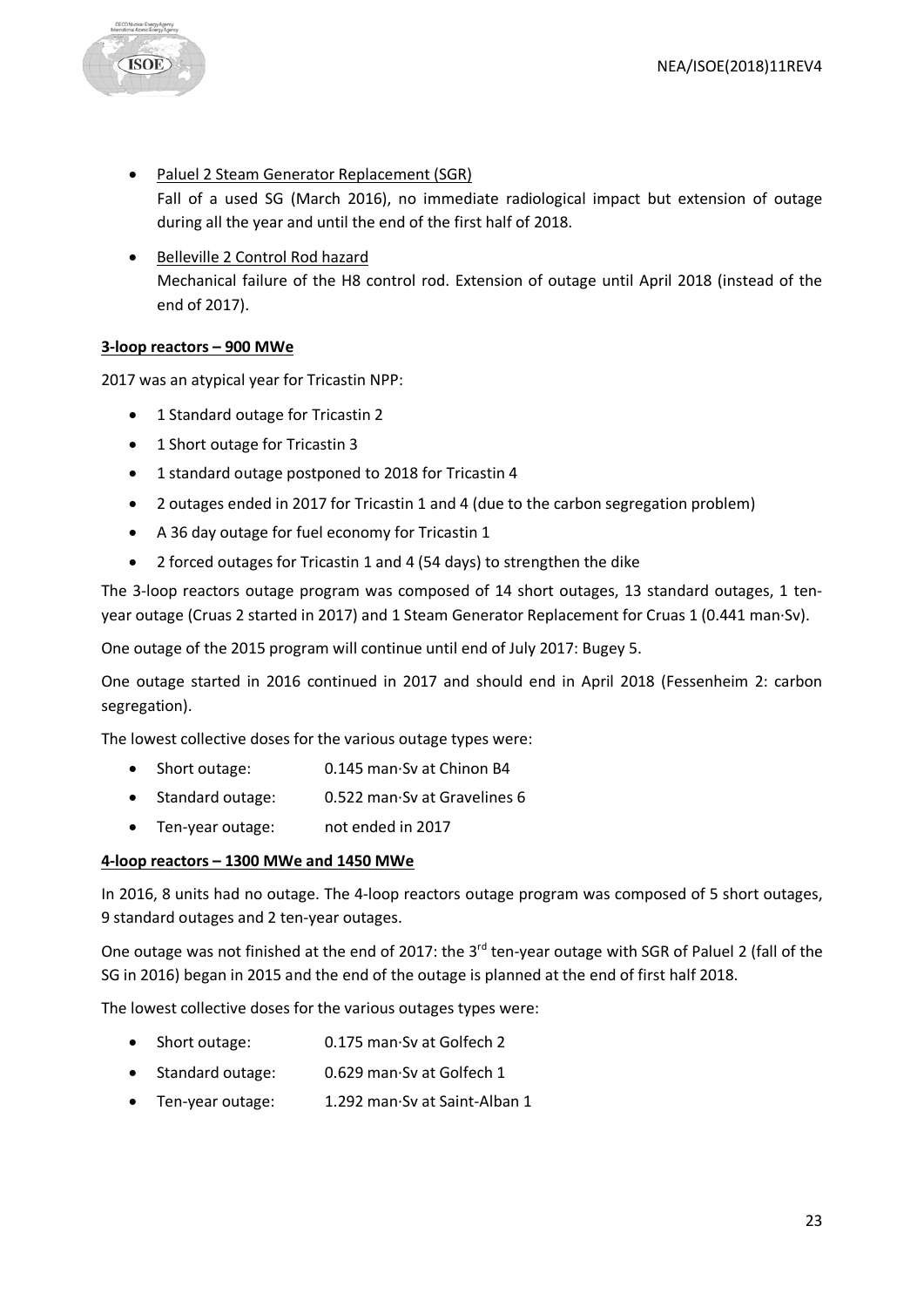#### **Main radiation protection significant events (ESR)**

In 2017, 3 events have been classified level 1 at the INES scale (5 in 2016). They all concern skin or extremity dose.

• Blayais NPP

1 event on unit 2 in April 2017: Contamination on the face by Co-60 of activity estimated at 390 kBq. The skin dose was estimated to be higher than one quarter of the annual limit.

• Fessenheim NPP

1 event in June 2017: Contamination during the maintenance of the press to compact the waste. The skin dose was estimated to be higher than one quarter of the annual limit.

• Cattenom NPP

1 event in August 2017: Contamination behind the right ear during an activity on the fuel handling machine in the reactor building. The skin dose was estimated to be higher than one quarter of the annual limit.

## **2018 goals**

The collective dose objective for 2018 for the French nuclear fleet is set at 0.69 man·Sv/unit.

For the individual dose, one of the objectives is to reduce the individual dose of the most exposed workers by 10% in 3 years. The objective of no worker with an individual dose > 18 mSv over 12 rolling months is maintained. The following indicators are used:

- Number of workers > 10 mSv over 12 rolling months  $\leq 160$
- Number of workers > 14 mSv over 12 rolling months ≤ 0

## **Future activities in 2018**

For individual dose: nothing to report.

Collective dose: continuation of the activities initiated since 2012.

- Simplification of the orange area entrance process
- Source Term management (oxygenation and purification during shutdown; management and removal of hotspots)
- Chemical decontamination of the most polluted circuits
- Optimization of biological shielding (using CADOR software)
- Organizational preparation of the RMS, deployment on the fleet planned until 2018

45 outages are planned for 2018 with 20 short outages, 21 standard outages and 4 ten-year outages. 3 outages that have begun in 2015, 2016 and 2017 are planned to end in 2018: the ten-year outage combined with a SGR started in 2015 at Paluel 2 (fall of SG), the standard outage started in 2016 in Fessenheim 2 (carbon segregation) and the short outage (started in 2017) at Belleville 2 (Control Rod hazard).

For 2018, hydrotests on RHRS circuits are expected: Blayais 3, Bugey 5, Civaux 2, Cattenom 2, Flamanville 1, Saint-Alban 2, Saint-Laurent 2 and Tricastin 4.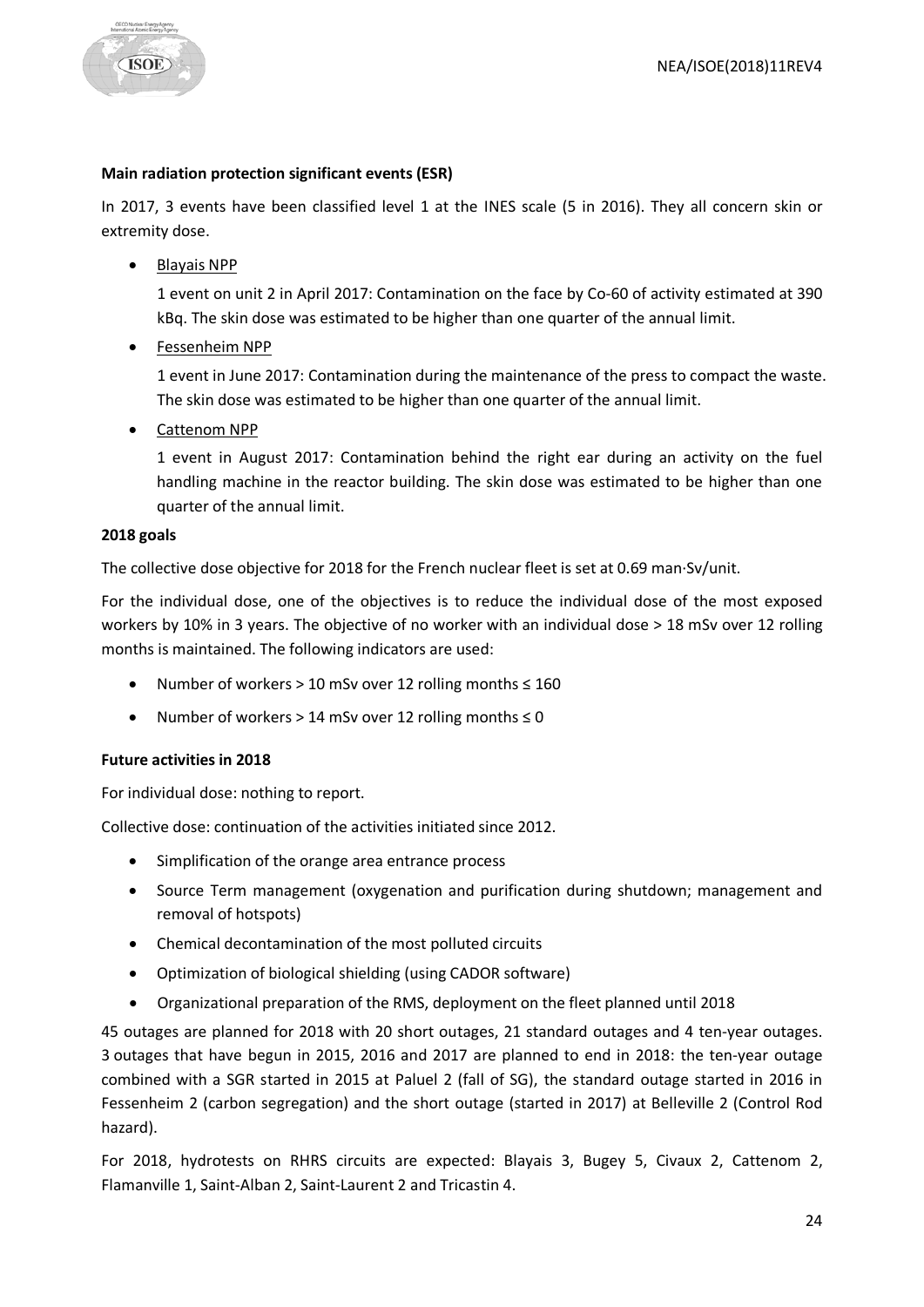

3) Report from the Authority

In 2017, ASN carried out 27 radiation protection inspections.

ASN considers that the radiation protection situation of the NPPs in 2017 could be improved more particularly on the following points:

- The organisation of control of the dispersal of contamination inside the reactor building must be improved, notably with regard to the confinement of worksites.
- On several sites, the ASN inspectors found a lack of radiation protection culture on the part of certain workers.
- Weaknesses remain in the control of industrial radiography sites: ASN more specifically identified several events involving overstepping of operation areas demarcation lines or the presence of workers inside the exclusion zone demarcation lines. Progress is required in the preparation of the worksites, more specifically multiple contractor activities and the quality of the installation walkdowns carried out when preparing these worksites.
- The radiation protection optimisation approach falls short of that in previous years. ASN more particularly identifies relatively unambitious reactor outage predicted dose targets. Progress is also expected in the drafting of the risk assessments for the work and the integration of contingencies.
- Control of radiological zoning and the associated provisions remains vulnerable. More specifically the risk assessments for the work do not always identify the risk of entering a specially regulated area.
- Shortcomings in the operational dosimetry alarms analysis process and in the assessment of the significant nature of these events were brought to light during ASN inspections in 2016 and 2017, which led EDF to notify a generic significant radiation protection event.

Shortcomings in the process to care for and treat contaminated personnel were identified in several NPPs. This can lead to delays in treatment, difficulties with dose evaluation and is conducive to inappropriate behaviour on exiting zones with a contamination risk.

The conditions for caring for and treating contaminated personnel are monitored by ASN, notably through simulation exercises. The shortcomings observed are the subject of requests for corrective action.

In several NPPs, ASN observes the positive impact of allocating "zone managers" for radiation protection of workers during reactor outages.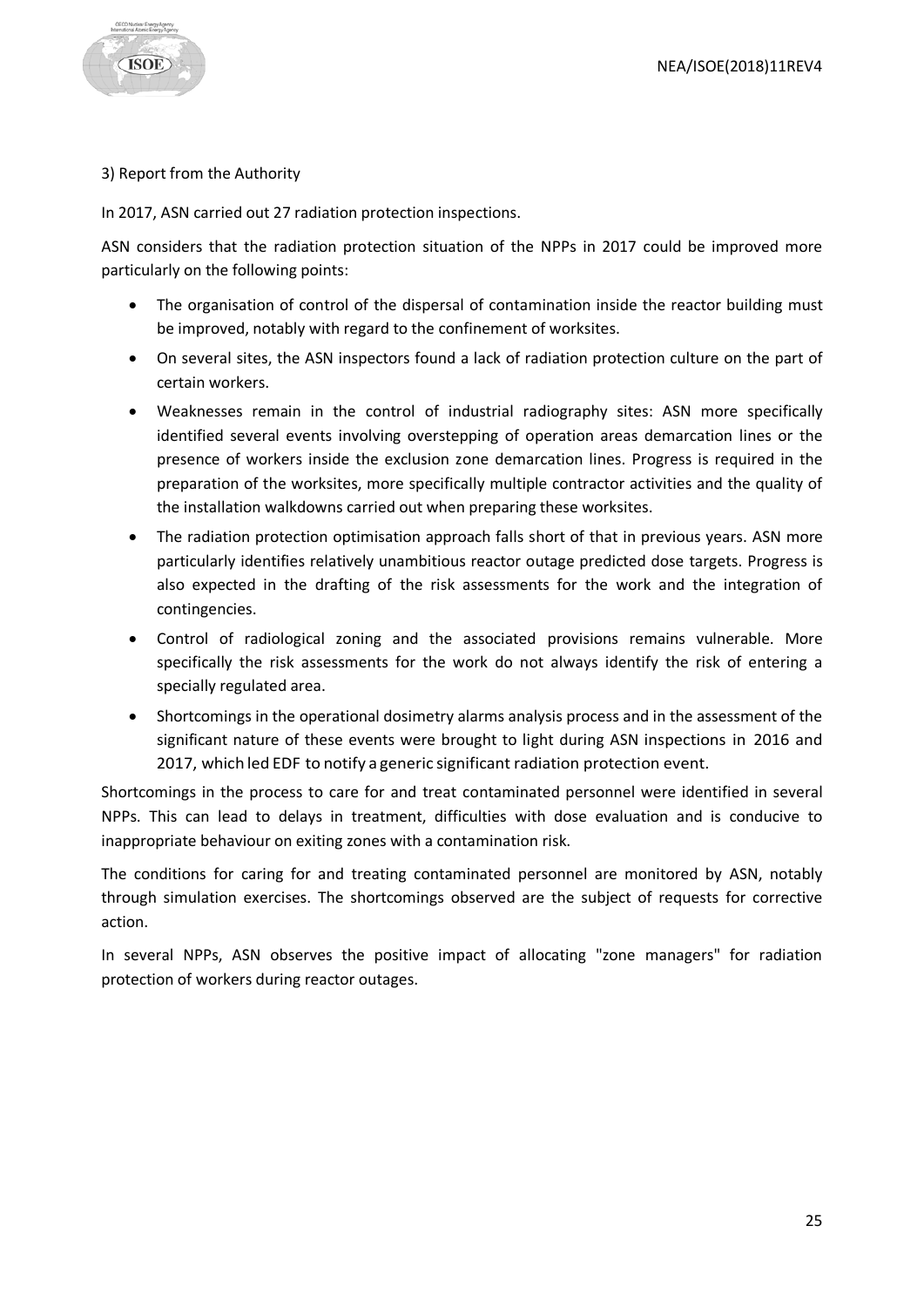

## **GERMANY**

<span id="page-25-0"></span>1) Dose information for the year 2017

| <b>ANNUAL COLLECTIVE DOSE</b> |                                                             |                                                                            |  |
|-------------------------------|-------------------------------------------------------------|----------------------------------------------------------------------------|--|
| <b>OPERATING REACTORS</b>     |                                                             |                                                                            |  |
| <b>Reactor type</b>           | Number of<br>reactors                                       | Average annual collective dose per unit and reactor type<br>[man·mSv/unit] |  |
| <b>PWR</b>                    | 6                                                           | 134.4                                                                      |  |
| <b>BWR</b>                    | $\mathcal{P}$                                               | 625.2                                                                      |  |
| All types                     | 8                                                           | 257.1                                                                      |  |
|                               | <b>REACTORS DEFINITIVELY SHUTDOWN OR IN DECOMMISSIONING</b> |                                                                            |  |
| <b>Reactor type</b>           | Number of<br>reactors                                       | Average annual collective dose per unit and reactor type<br>[man·mSv/unit] |  |
| <b>PWR</b>                    | 8                                                           | 73.9                                                                       |  |
| <b>BWR</b>                    | 4                                                           | 74.5                                                                       |  |

2) Principal events of the year 2017

## **Summary of national dosimetric trends**



After the accident in Fukushima, Germany decided to terminate the use of nuclear power for the commercial generation of electricity. This was enforced by an amendment of the Atomic Energy Act on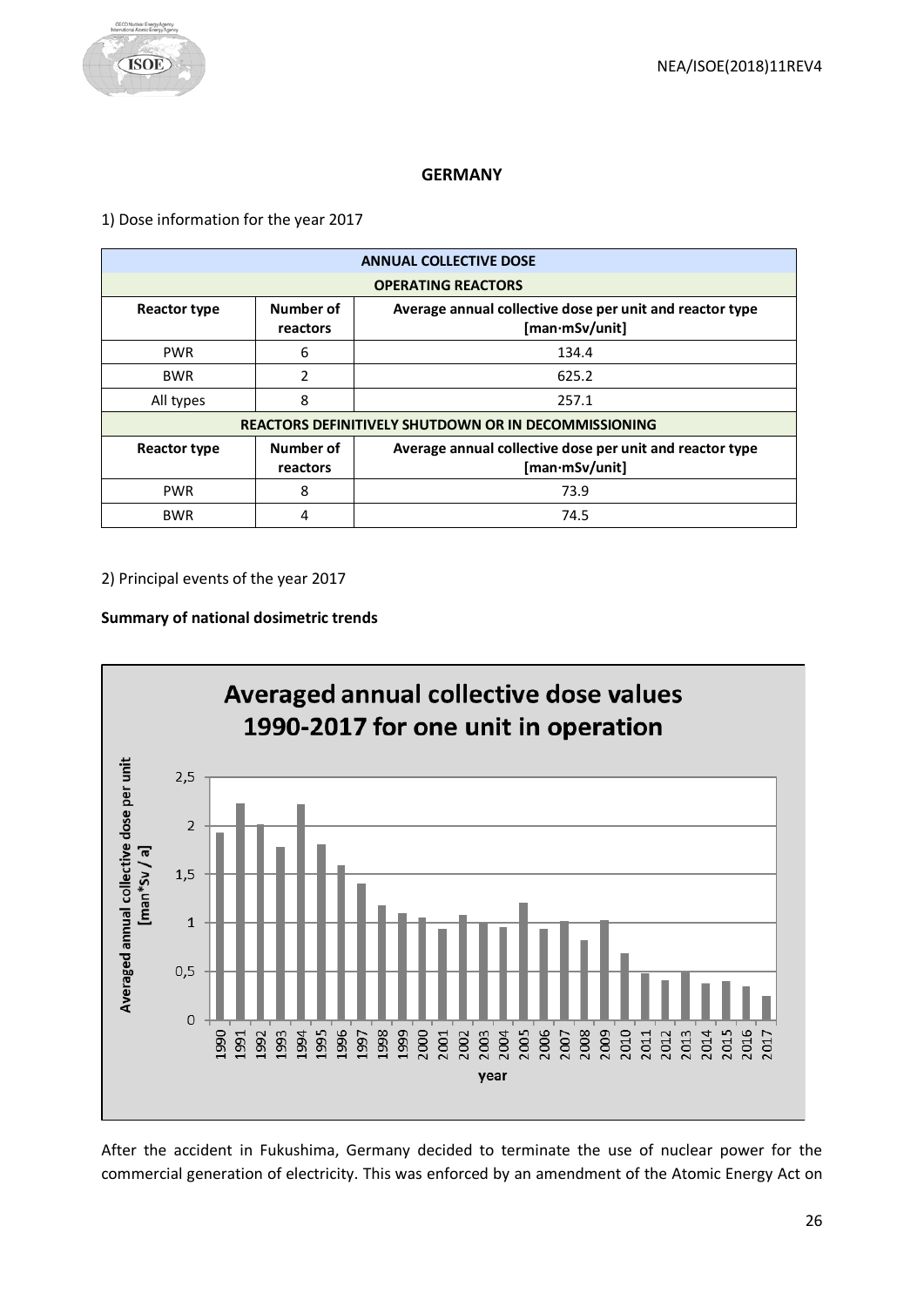

6 August 2011, where further operation of eight nuclear power plants (Biblis A, Biblis B, Brunsbüttel, Isar 1, Krümmel, Neckarwestheim 1, Philippsburg 1 and Unterweser) was terminated. With this amendment, the remaining nine nuclear power plants in operation will be permanently shut down step by step by the end of the year 2022, one plant each at the latest by the end of 2017 (Gundremmingen B) and 2019 (Philippsburg 2) and another three each at the end of 2021 and of 2022. In this course, the nuclear power plant Grafenrheinfeld was shut down on 27 June 2015. Decommissioning of five of the switched off nuclear power plants has started in 2017 (Biblis A, Biblis B, Isar 1, Neckarwestheim 1 and Philippsburg 1). The remaining four nuclear power plants, which were currently switched off, were in the post-operational phase; to none of them a decommissioning licence was issued until the end of the year 2017.

The trend in the average annual collective dose for all units in operation from 1990 to 2017 is presented in the figure above. The decrease observed in the years 2011 and 2012 is based on the shutdown of the eight nuclear power plants. These plants belong to older construction lines which generally showed a higher annual collective dose compared to later construction lines. In 2017, the average annual collective dose per unit in operation (6 PWR, 2 BWR) was 0.26 man·Sv, whereas the PWR achieving 0.13 man·Sv and the value for the BWR was 0.63 man·Sv. A similar trend is obtained for the total annual collective dose, which is presented in the figure below.

For the plants in decommissioning, the value of the average annual collective dose is even lower, at 0.07 man·Sv. Here the four plants in the post-operational phase and the eight nuclear power plants Biblis A, Biblis B, Isar 1, Neckarwestheim 1, Philippsburg 1, Mülheim-Kärlich, Obrigheim, Stade were considered.

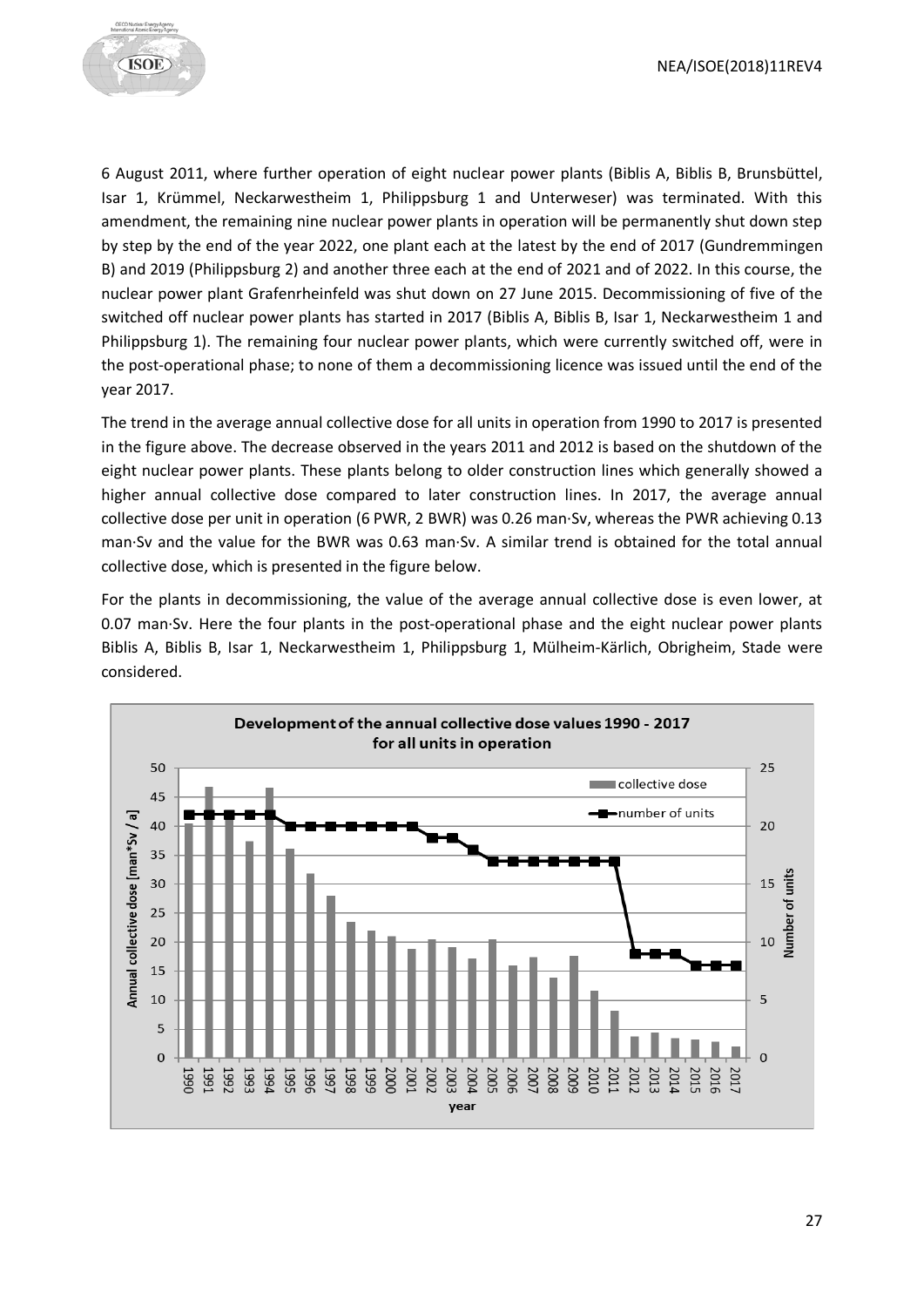## **HUNGARY**

<span id="page-27-0"></span>1) Dose information for the year 2017

| <b>ANNUAL COLLECTIVE DOSE</b> |                       |                                                                            |
|-------------------------------|-----------------------|----------------------------------------------------------------------------|
| <b>OPERATING REACTORS</b>     |                       |                                                                            |
| Reactor type                  | Number of<br>reactors | Average annual collective dose per unit and reactor type<br>[man·mSv/unit] |
| VVER                          |                       | 341 (with electronic dosimeters)<br>325 (with TLDs)                        |

2) Principal events of the year 2017

## **Summary of national dosimetric trends**

Using the results of operational dosimetry the collective radiation exposure was 1365 man·mSv for 2017 at Paks NPP (934 man**·**mSv with dosimetry work permit and 372 man**·**mSv without dosimetry work permit). The highest individual radiation exposure was 9,7 mSv, which was well below the dose limit of 20 mSv/year, and our dose constraint of 12 mSv/year.

The collective dose was similar in comparison to the previous year.

The electronic dosimetry data correspond well with TLD data in 2017.



## **Development of the annual collective dose values at Paks Nuclear Power Plant (upon the results of the TLD monitoring by the authorities):**

From 2000, this data shall be quoted as individual dose equivalent /Hp(10)/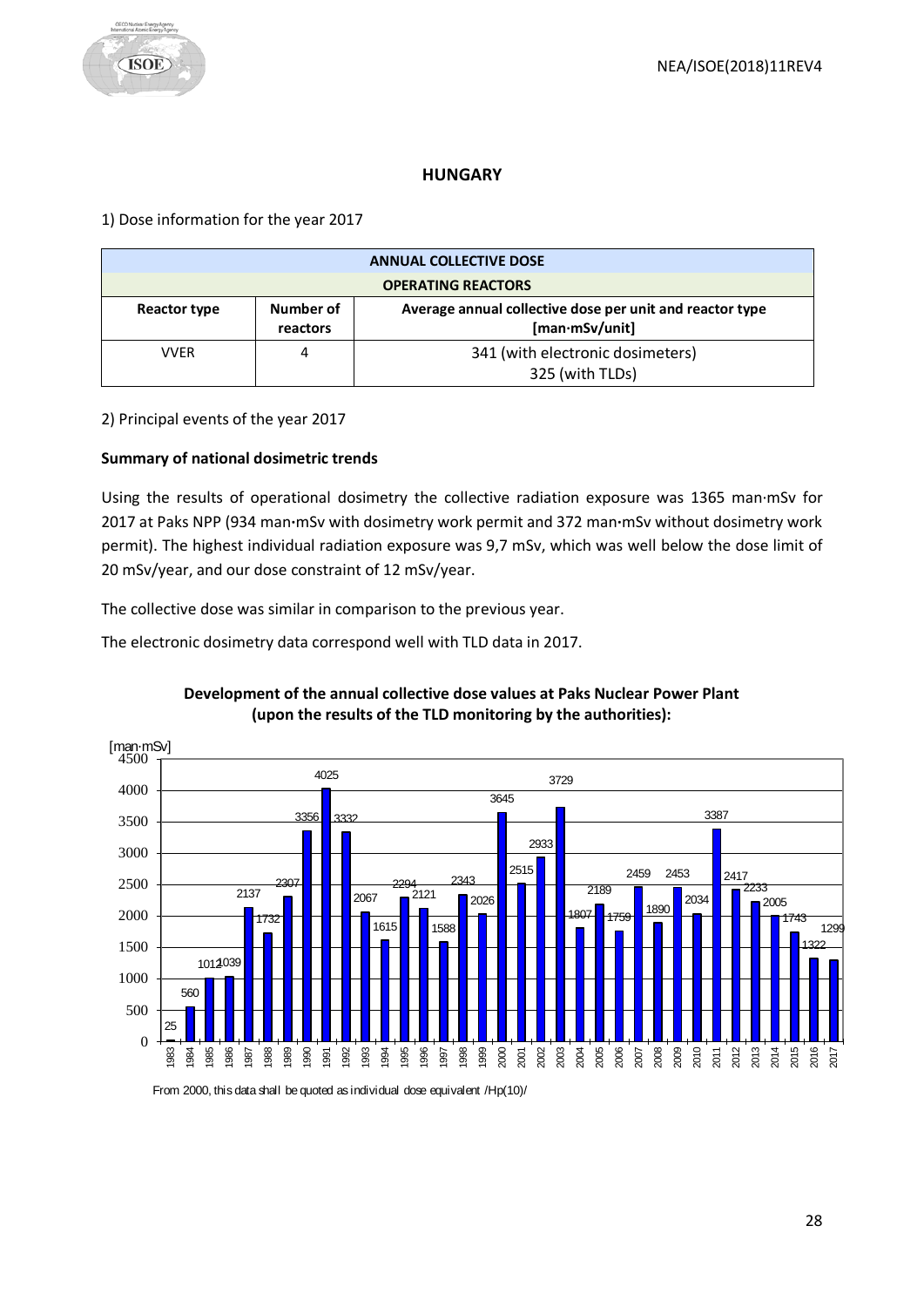

- *Events influencing dosimetric trends*

There was one general overhaul (long maintenance outage) in 2017. The collective dose of the outage was 542 man**·**mSv on Unit 1.

- *Number and duration of outages*

The durations of outages were 56 days on Unit 1, 29 days on Unit 3 and 26 days on Unit 4. The Unit-2 was not shut down for outage.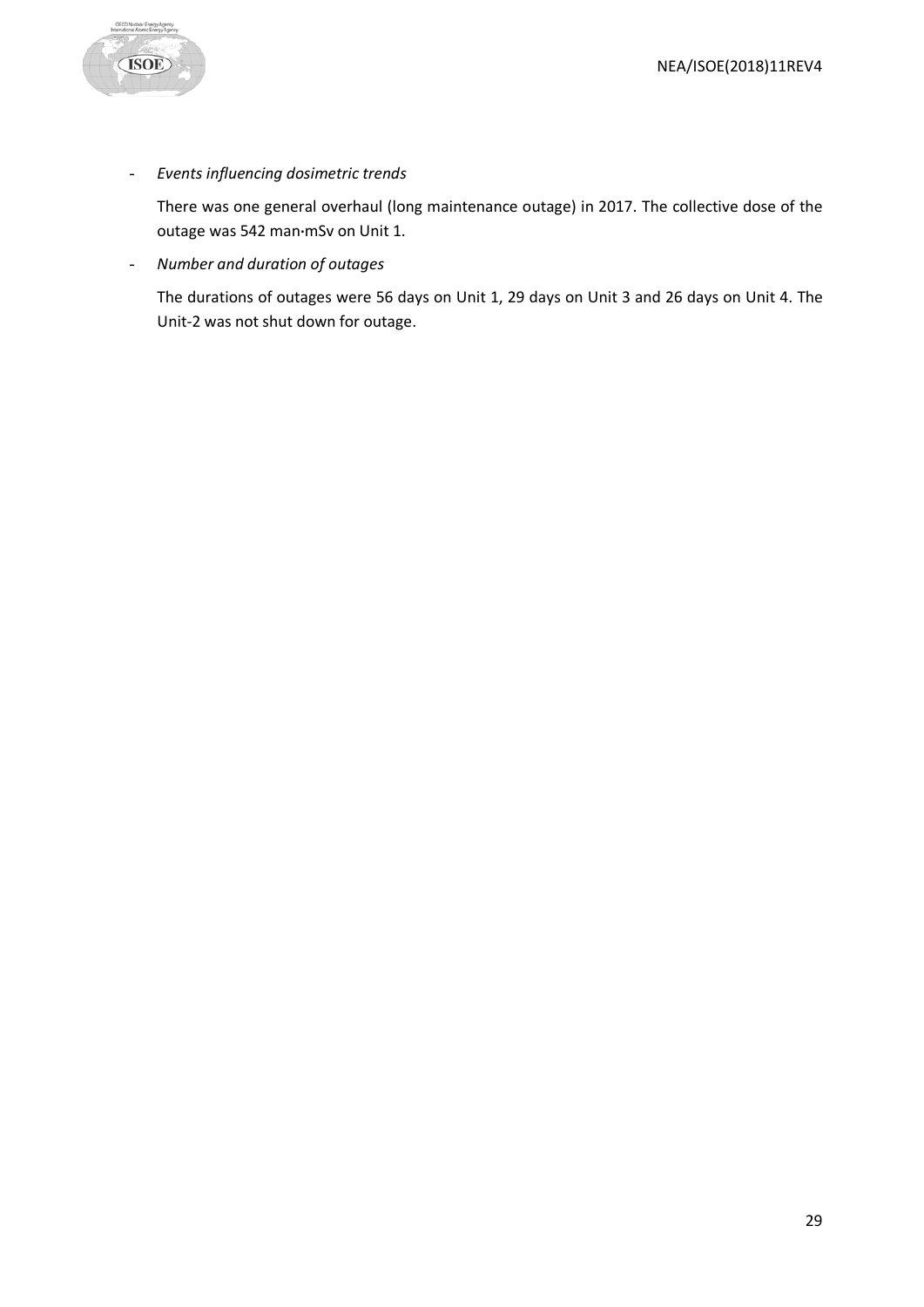

# **ITALY**

<span id="page-29-0"></span>1) Dose information for the year 2017

| <b>ANNUAL COLLECTIVE DOSE</b>                                                                                       |  |                                                                                                       |
|---------------------------------------------------------------------------------------------------------------------|--|-------------------------------------------------------------------------------------------------------|
| <b>REACTORS DEFINITIVELY SHUTDOWN OR IN DECOMMISSIONING</b>                                                         |  |                                                                                                       |
| Number of<br>Average annual collective dose per unit and reactor type<br>Reactor type<br>[man·mSv/unit]<br>reactors |  |                                                                                                       |
| <b>PWR</b>                                                                                                          |  | 12.02 man·mSv (1 unit - Trino NPP)                                                                    |
| <b>BWR</b>                                                                                                          |  | 34.88 man mSv (1 unit Caorso NPP [1.22 man mSv] + 1 unit Garigliano<br>NPP $[33.66$ man $\cdot$ mSv]) |
| GCR                                                                                                                 |  | 1.24 man·mSv (1 unit - Latina NPP)                                                                    |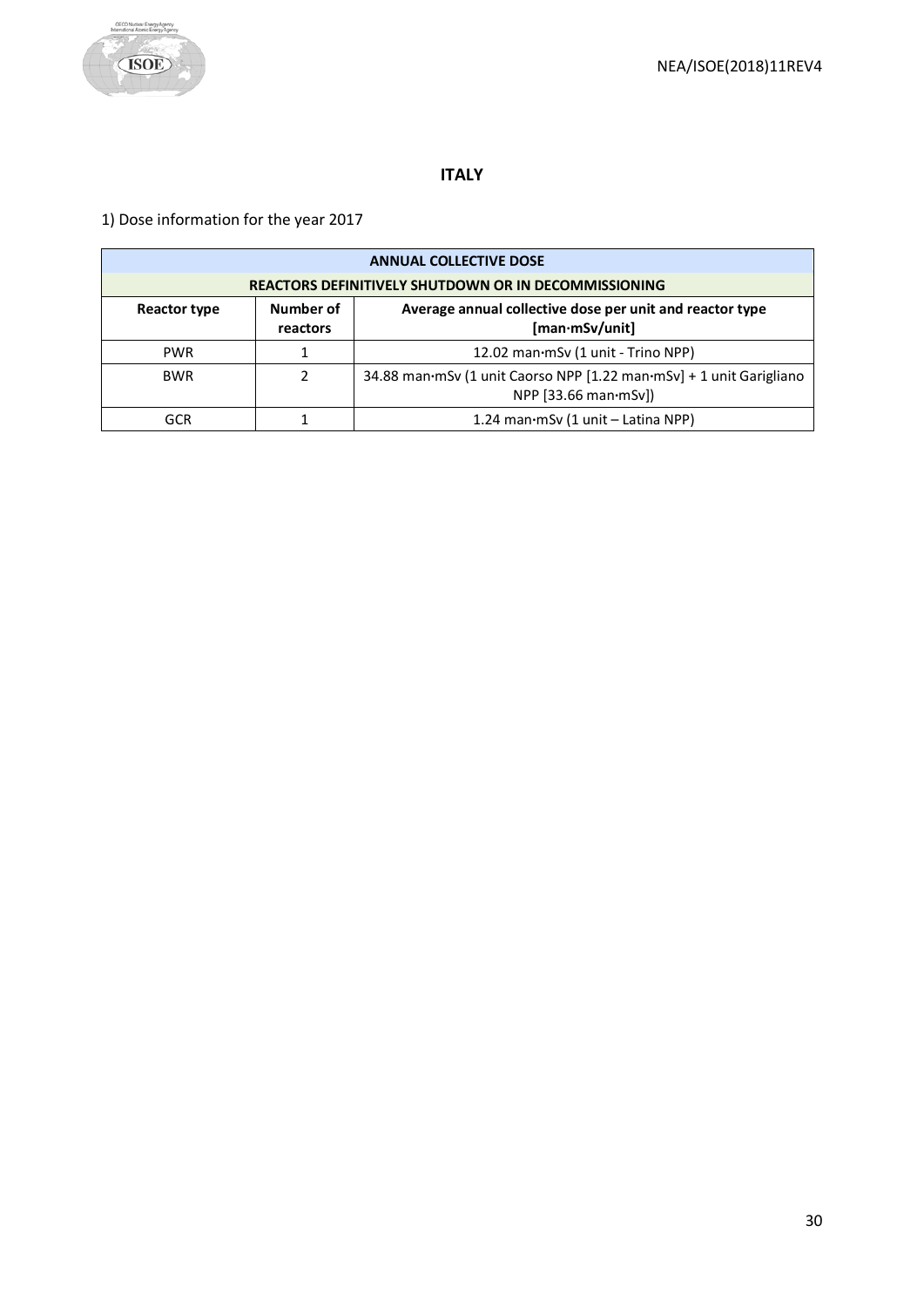## **JAPAN**

#### <span id="page-30-0"></span>1) Dose information for the year 2017

| <b>ANNUAL COLLECTIVE DOSE</b>                          |                       |                                                                            |
|--------------------------------------------------------|-----------------------|----------------------------------------------------------------------------|
| <b>OPERATING REACTORS</b>                              |                       |                                                                            |
| <b>Reactor type</b>                                    | Number of<br>reactors | Average annual collective dose per unit and reactor type<br>[man·mSv/unit] |
| <b>PWR</b>                                             | 20                    | 144                                                                        |
| <b>BWR</b>                                             | 22                    | 115                                                                        |
| All types                                              | 42                    | 129                                                                        |
| <b>REACTORS OUT OF OPERATION OR IN DECOMMISSIONING</b> |                       |                                                                            |
|                                                        |                       |                                                                            |
| <b>Reactor type</b>                                    | Number of<br>reactors | Average annual collective dose per unit and reactor type<br>[man·mSv/unit] |
| <b>PWR</b>                                             | 4                     | 271                                                                        |
| <b>BWR</b>                                             | 10                    | 3,814                                                                      |
| <b>GCR</b>                                             | 1                     | 0                                                                          |

2) Principal events of the year 2017

#### - *Outline of national dosimetry trend*

The average annual collective dose for operating reactors decreased from 148 man·mSv /unit in the previous year (2016) to 129 man·mSv /unit in 2017. The average annual collective dose for reactors out of operation or in decommissioning excluding Fukushima Daiichi NPP was 190 man·mSv /unit, and that of Fukushima Daiichi NPP was 6,252 man·mSv /unit.

The average annual collective dose of operating reactors was almost at the same level as for 2016. This is because almost all of the nuclear reactors have been shut down for a long time after the accident at Fukushima Daiichi NPP.

- *Operating status of nuclear power plants*

| In FY 2017, at most five PWRs operated. |                                             |
|-----------------------------------------|---------------------------------------------|
| From April 1 to May 21, 2017:           | 2 units (Sendai 1, 2)                       |
| From May 22 to June 8, 2017:            | 3 units (Sendai 1, 2, Takahama 4)           |
| From June 9, 2017 to January 28, 2018:  | 4 units (Sendai 1, 2, Takahama 3, 4)        |
| From January 29 to March 24, 2018:      | 3 units (Sendai 2, Takahama 3, 4)           |
| From March 25 to March 30, 2018:        | 4 units (Genkai 3, Sendai 2, Takahama 3, 4) |
| On March 31, 2018:                      | 3 units (Sendai 2, Takahama 3, 4)           |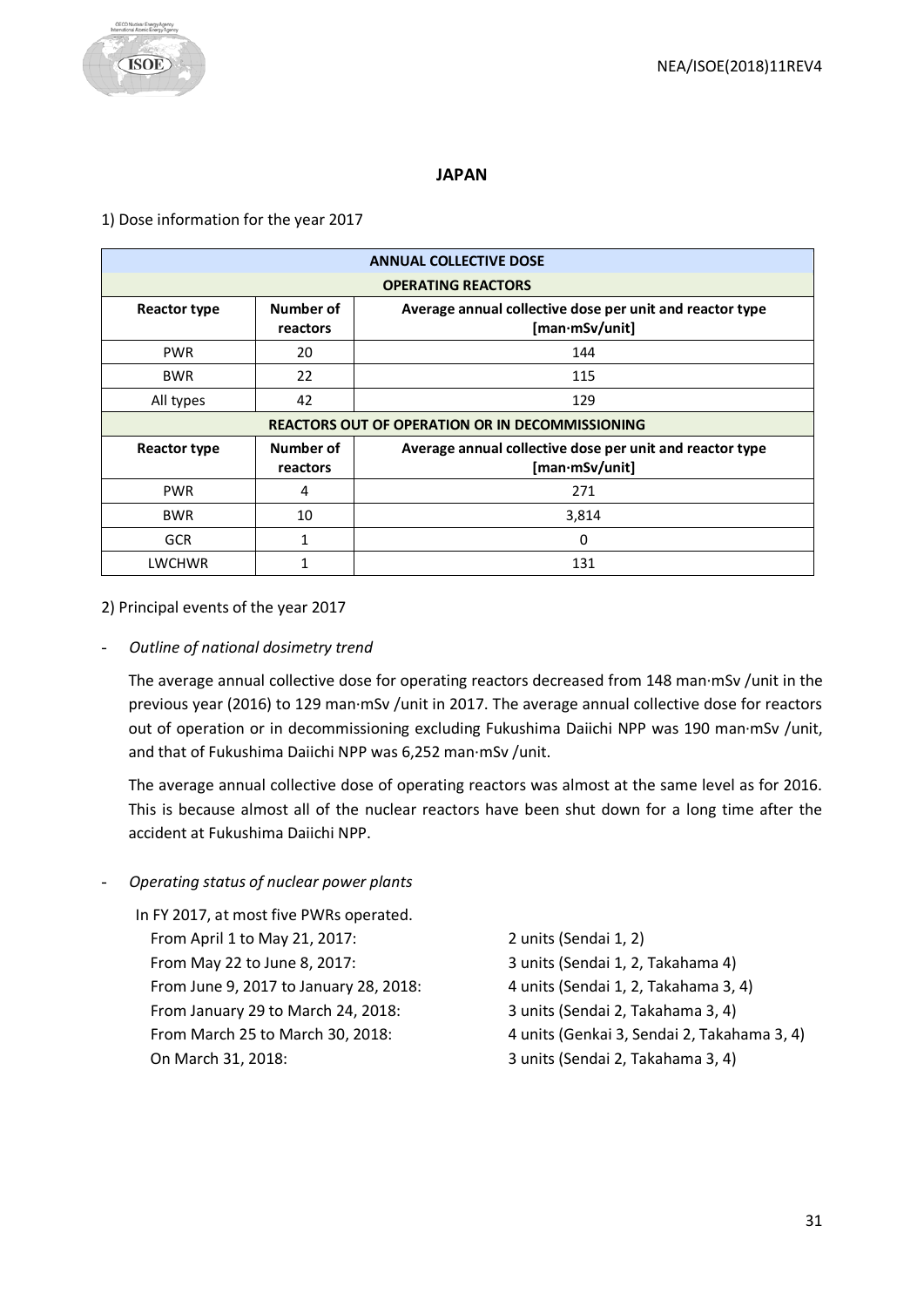

#### - *Exposure dose distribution of workers in Fukushima Daiichi NPP*

Exposure dose distributions at Fukushima Daiichi NPP for dose during FY 2017 are shown below.

| Cumulative dose Classification | Fiscal year 2017<br>(April 2017 – March 2018) |            |       |  |
|--------------------------------|-----------------------------------------------|------------|-------|--|
| (mSv)                          | <b>TEPCO</b>                                  | Contractor | Total |  |
| >50                            |                                               |            | 0     |  |
| $20 \sim 50$                   |                                               | 74         | 74    |  |
| $10 \sim 20$                   | 18                                            | 1133       | 1151  |  |
| $5 \sim 10$                    | 85                                            | 1038       | 1123  |  |
| $1 \sim 5$                     | 306                                           | 3571       | 3877  |  |
| $\leq 1$                       | 1121                                          | 6597       | 7718  |  |
| Total                          | 1530                                          | 12413      | 13943 |  |
| Max. (mSv)                     | 15.94                                         | 32.74      | 32.74 |  |
| Ave. (mSv)                     | 1.15                                          | 2.88       | 2.69  |  |

\* TEPCO uses the integrated value from the APD that is equiped every time when an individual enters the radiation controlled area of the facility. These data are sometimes replaced by monthly dose data measured by an integral dosimeter for the individual.

\* There has been no significant internal radiation exposure reported since October 2011.

\* Internal exposure doses may be revised when the reconfirmation is made.

#### - *Regulatory requirements*

The examination of the new safety standards began in July 2013. Two PWRs and two BWRs obtained approval in FY 2017.

## 3) Report from Authority

## - *The Nuclear Regulation Authority (NRA) ordinance amendment on the reporting format*

The reporting format of the nuclear facilities was amended in order to collect more necessary data from the licensees in FY 2017. The main purpose of the amendments was to divide the dose category of 5 mSv and less into the categories of 0.1mSv and less, 0.1-1 mSv, 1-2 mSv and 2-5 mSv in the distribution of annual effective external dose in order to grasp the situation about the low dose range, and enable comparison with the international standard, and to obtain data on the amounts of radioactive waste generated in decommissioning, in consideration of increasing the number of reactors in decommissioning hereafter in Japan.

The equivalent dose limits to the lens of the eye

The NRA decided to implement the new equivalent dose limit of 50 mSv in a year and 100 mSv in 5 years (currently 150 mSv in a year) for the lens of the eye based on ICRP Statement on Tissue Reactions and IAEA GSR Part 3, following the recommendation of the Radiation Council, a body connected to the NRA, in March 2018.

The Radiation Council established "The subcommittee on Radiation Protection of the Lens of the Eye" in July 2017, and discussed the feasibility of smoother implementation of the recommendation and other related issues, based on interviews of the concerned parties. The final report has been approved in February 2018.

The NRA will implement the revisions of regulations on the new dose limit for the lens of the eye by April 1st 2021.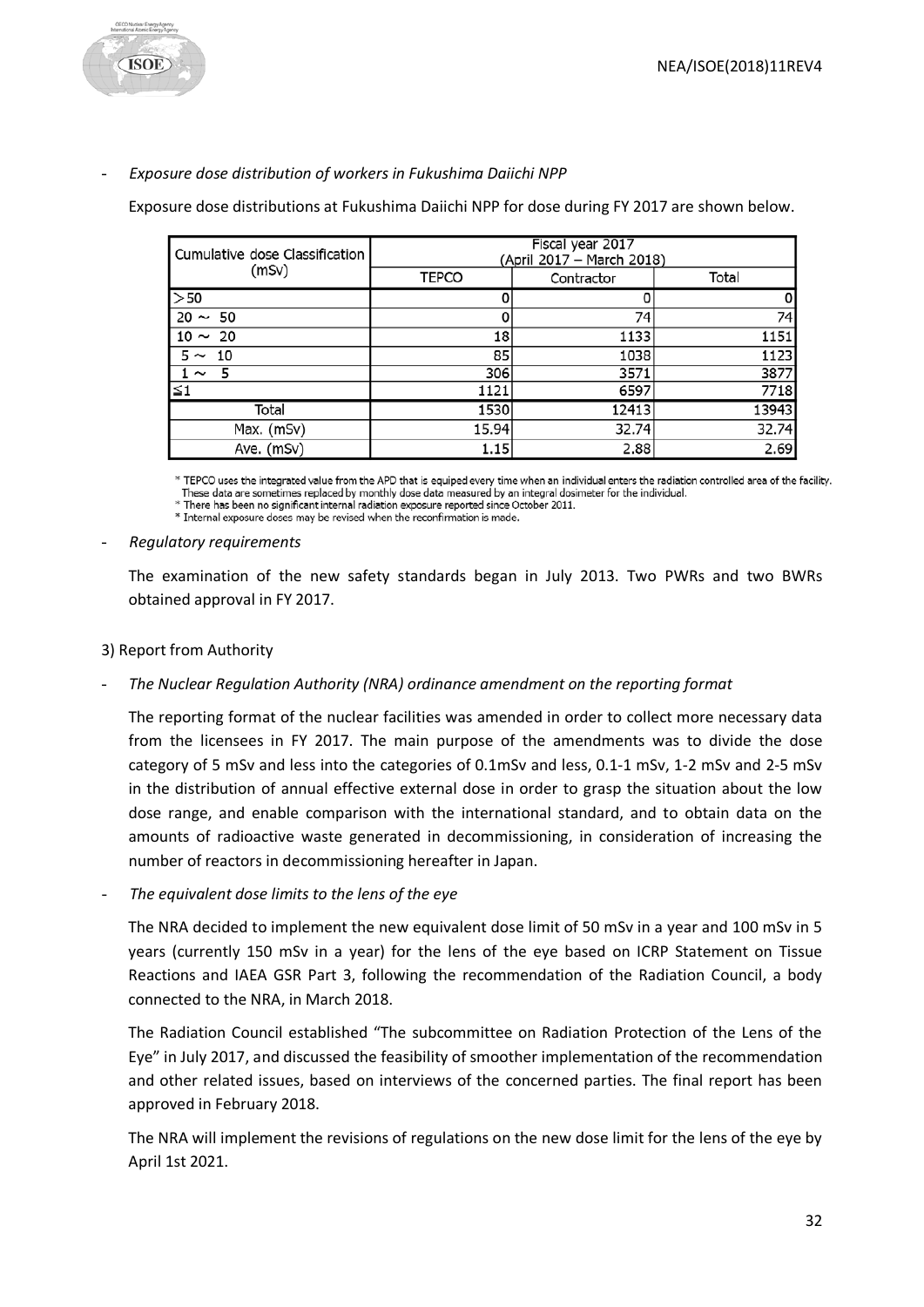# **KOREA, REPUBLIC OF**

#### <span id="page-32-0"></span>1) Dose information for the year 2017

| <b>ANNUAL COLLECTIVE DOSE</b>                                                                                       |               |     |  |
|---------------------------------------------------------------------------------------------------------------------|---------------|-----|--|
| <b>OPERATING REACTORS</b>                                                                                           |               |     |  |
| Number of<br>Average annual collective dose per unit and reactor type<br>Reactor type<br>[man·mSv/unit]<br>reactors |               |     |  |
| <b>PWR</b>                                                                                                          | $21$ (Note 1) | 280 |  |
| <b>PHWR</b>                                                                                                         |               | 413 |  |
| All types                                                                                                           | 25            | 301 |  |

Notes (1) Kori Unit 1(PWR) has been permanently shut down since June 18, 2017.

2) Principal events of the year 2017

#### - *Outline of national dosimetric trend*

In 2017, total 25 NPPs were in operation; 21 PWRs and 4 PHWRs. The permanent shutdown of Unit 1 of the Kori NPP has been approved by the Nuclear Safety and Security Commission, the nuclear regulatory body. Kori Unit 1 is a 587 MWe PWR that started commercial operation in 1978.

In terms of NPP operation, total number of 14,501 workers had access to the radiation controlled area and received total amount of 7,528.40 person·mSv. The total number of workers increased by 105, but the total amount of collective dose decreased by 3,479.82 (approximately 31.6% reduction) compared to 11,008.22 person·mSv in the previous year 2016. Main contribution of dose reduction was the delay of main maintenance jobs in most NPPs to the next year despite the total duration of outages increased approximately 74.5% compared to that in 2016. The dominant contributors of the collective dose in 2017 were the works carried out during the outages, resulting in 86.7% of the total collective dose.

The average collective dose per unit in 2017 was 301 person·mSv based on the operation of 25 NPPs. The average individual dose in 2017 was 0.52 mSv. There was no individual whose dose exceeded 50 mSv. The maximum individual dose in 2017 was 17.64 mSv. The fractions of the number of individuals whose doses were less than 1 mSv to the total number of individuals were 86.8%. The radiation dose caused mainly by external exposure approximately 97.0%, and internal exposure contributed to only 3% of total amount of exposure. In PHWRs, the contribution of internal exposure was relatively higher (approximately 13.5%) than that (almost zero %) in PWRs due to tritium exposure.

|      | Year Total number<br>of individuals | Number of individuals in the dose ranges (mSv) |  |     |         |       |    |                                                                |  |
|------|-------------------------------------|------------------------------------------------|--|-----|---------|-------|----|----------------------------------------------------------------|--|
|      |                                     |                                                |  |     |         |       |    | $< 0.1$ [0.1-1) [1-2) [2-3) [3-5) [5-10) [10-15) [15-20) [20-) |  |
| 2017 | 14.501                              | 10,008  2,584  751                             |  | 397 | - 382 - | - 305 | 66 |                                                                |  |

Occupational dose distributions in NPPs (Year 2017)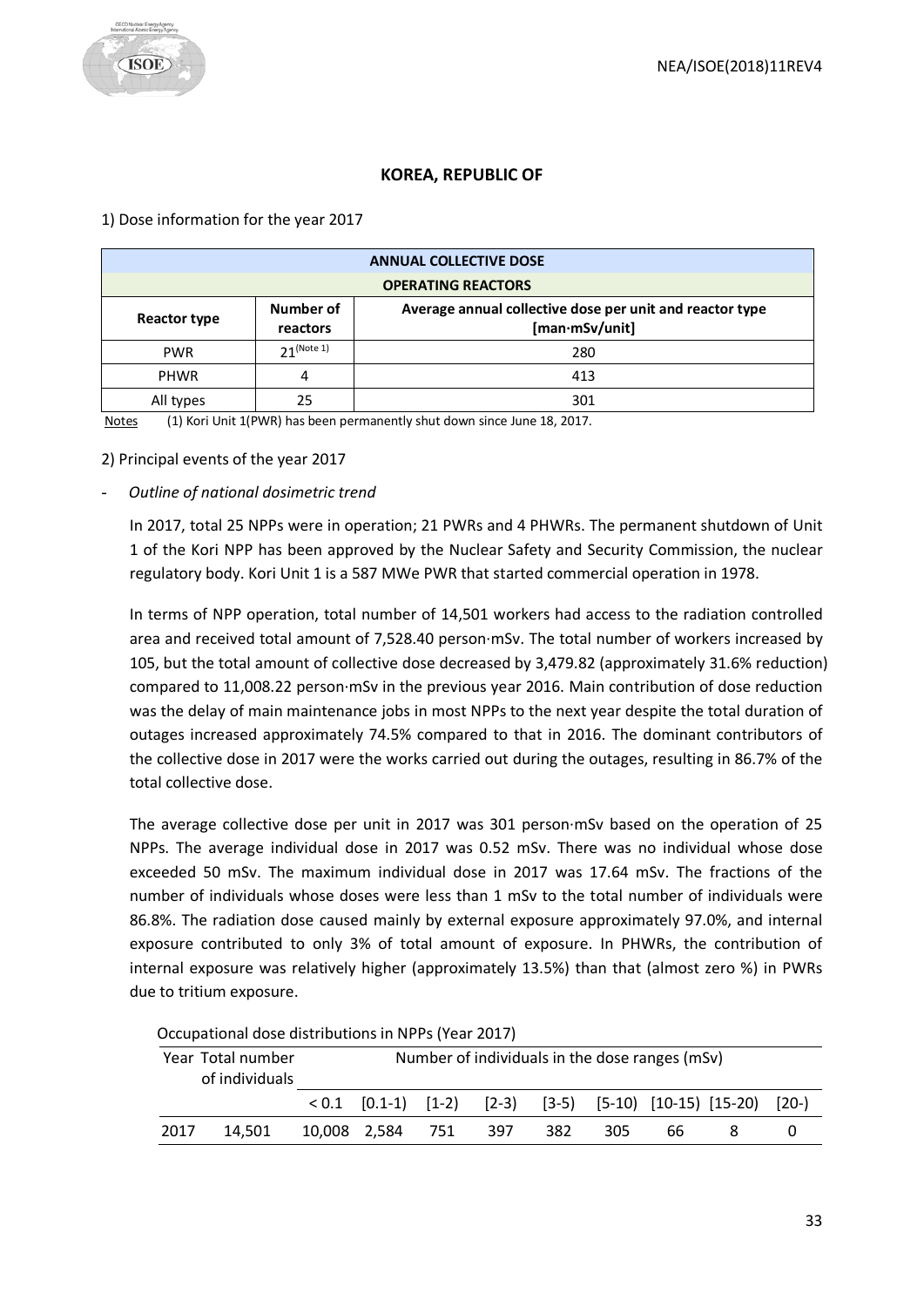



Average collective dose per NPP unit from 2008 to 2017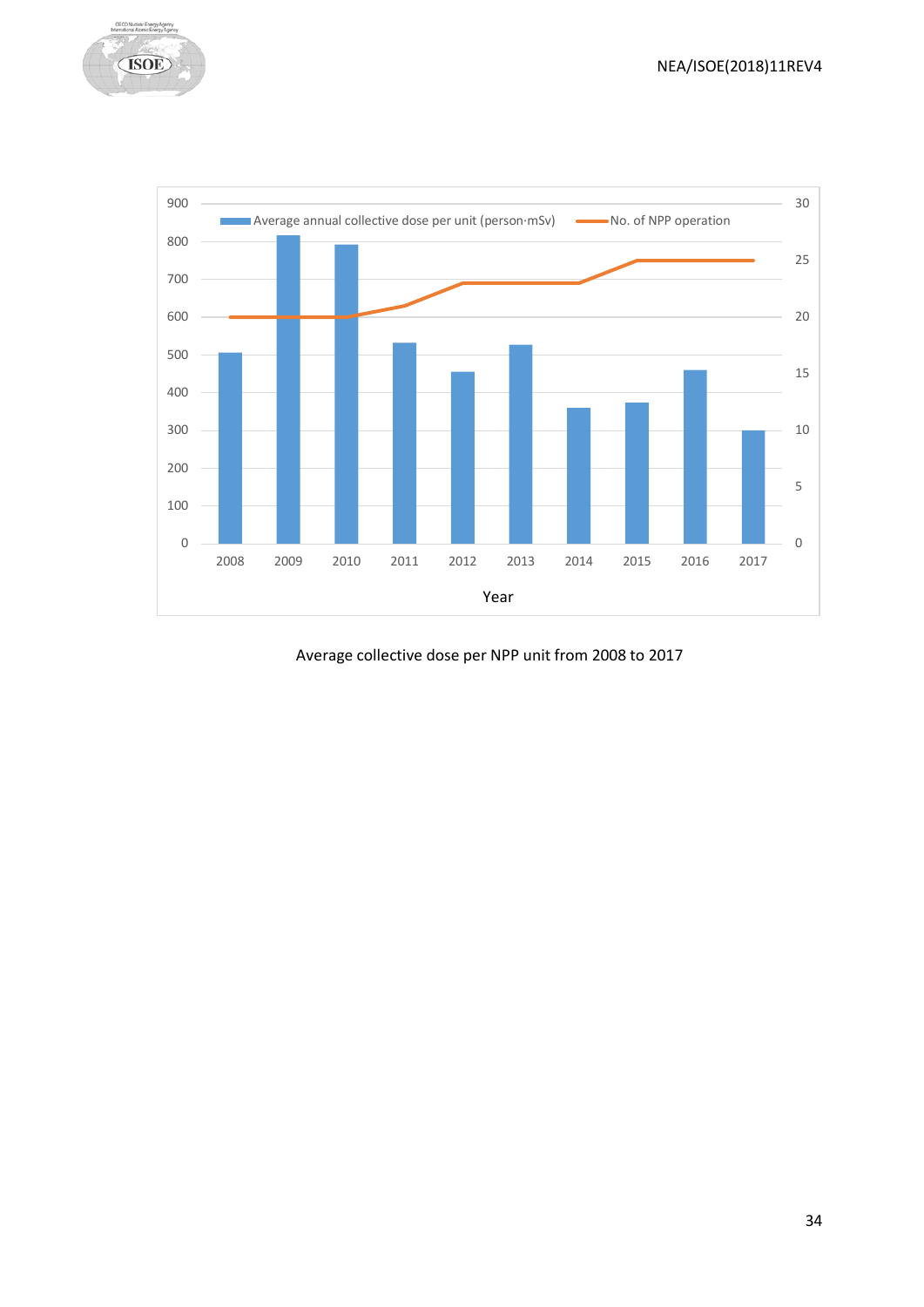## **LITHUANIA**

## <span id="page-34-0"></span>1) Dose information for the year 2017

| <b>ANNUAL COLLECTIVE DOSE</b>                                                                                       |  |     |  |
|---------------------------------------------------------------------------------------------------------------------|--|-----|--|
| <b>REACTORS DEFINITIVELY SHUTDOWN OR IN DECOMMISSIONING</b>                                                         |  |     |  |
| Average annual collective dose per unit and reactor type<br>Number of<br>Reactor type<br>[man·mSv/unit]<br>reactors |  |     |  |
| LWGR                                                                                                                |  | 428 |  |

## 2) Principal events of the year 2017

# - *Events influencing dosimetric trends*

In 2017, the occupational doses at the Ignalina NPP (INPP) were uphold as low as possible, taking into account all economic, social and technological conditions: 587 man·mSv in 2012, 655 man·mSv in 2013, 638 man·mSv in 2014, 684 man·mSv in 2015 and 634 man·mSv in 2016, 897 man·mSv (79% of planned dose). The collective dose for INPP personnel was 856 man·mSv (80% of planned dose) and for contractor personnel was 41 man·mSv (59% of planned dose). External dosimetry system used – Thermoluminescence dosimeters (TLD).

18 mSv individual dose wasn't excess. The highest individual effective dose for INPP staff was 17.67 mSv, and for contractor personnel – 3,10 mSv. The average effective individual dose for INPP staff was 0.51 mSv, and for contractor personnel – 0.05 mSv.

The main works that contributed to the collective dose during technical service and decommissioning of Units 1 and 2 at the INPP were decommissioning of equipment, CONSTOR®RBMK-1500/M2 containers treatment, fuel handling; repairing of the hot cell; modernization and maintenance works at the spent fuel storage pool hall, reactor hall and reactor auxiliary buildings; waste and liquid waste handling; radiological monitoring of workplaces and radiological investigations; isolation of the main circulation circuit.

In 2017 no component or system replacements were performed. In 2017 there were no unexpected events.

# - *New/experimental dose-reduction programmes*

The doses were reduced by employing up-to-date principles of organization of work, by doing extensive work on modernization of plant equipment, and by using automated systems and continuous implementing programs of introduction ALARA principle during work activities. The evaluation and upgrading the level of safety culture, extension and support to the effectiveness of the quality improvement system are very important.

## - *Organisational evolutions*

In 2017 the most important decommissioning projects were realized. The exploitation of the Interim Spent Nuclear Fuel Storage Facility was started (project B1, ISFSF) and the fuel removal from units to the Storage Facility has started after a long period. Team work of the INPP personnel and interested parties allowed INPP to start a new stage of the New Solid Waste Treatment and Storage Facilities (B234 project), the "hot trial" using radioactive materials. The license for building and exploitation of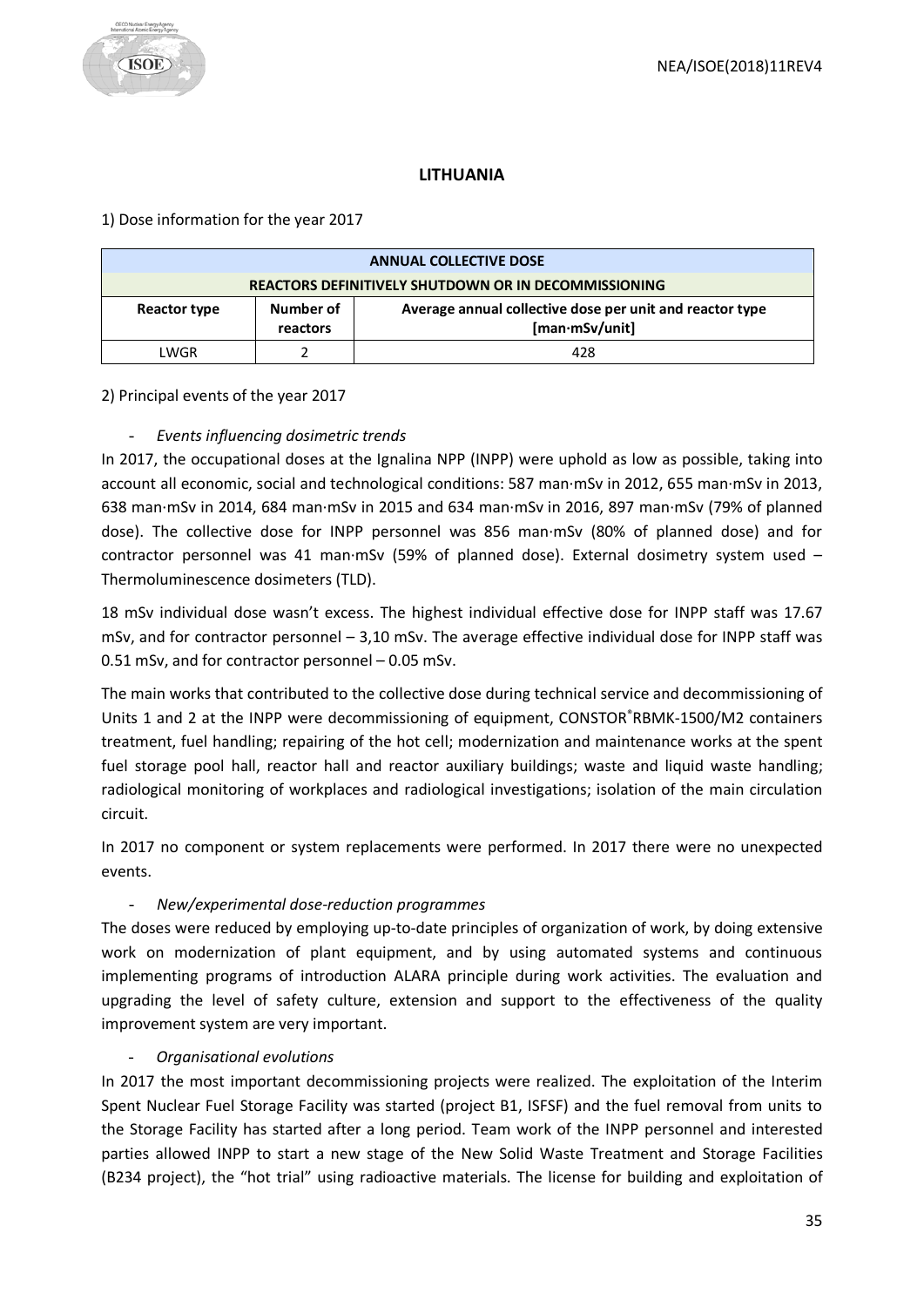

the Near Surface Repository for Low and Intermediate Level Short-Lived Radioactive Waste (B25 project) was obtained. In 2017 was made and agreement for building of The Disposal Module of the LANDFILL Facility for Short-Lived Very Low Level Waste (B19-2 project) and building works have been started.

Every year the scope of dismantling works increases, the ambitious plans are being established in 2016 were implemented in 2017. 6,7 thousand tons of the equipment and related constructions were dismantled in 2017. 44 thousand tons of the equipment were dismantled during the whole period of decommissioning.

The INPP must ensure the storage of radioactive waste according to the Nuclear and Radiation Safety Requirements by taking maximum measures to prevent radioactive contamination. Consequently, the construction of the Fuel Storage Facilities and Radioactive Waste Repositories is being an aspect of the strategical importance of the activities performed in the INPP.

The priority activities of INPP are nuclear and radiation safety, transparency and effectiveness of the activity, responsibility of staff and high professional quality of workers, and social responsibility.

## 3) Report from Authority (if a separate contribution is available)

In 2017 VATESI carried out radiation protection inspections at Ignalina NPP in accordance with an approved inspection plan. Inspections were made regarding how radiation protection requirements were fulfilled in the following areas and activities: clearance of radioactive materials, monitoring of occupational exposure, installation of appropriate technical means for workplace monitoring and monitoring of releases in Interim Spent Nuclear Fuel Storage Facility, transport of radioactive materials on site, dismantling of equipment and hot trials of the New Solid Waste Treatment and Storage Facilities. Inspections results showed that Ignalina NPP activities were carried out in accordance with the established radiation protection requirements.

In 2018 VATESI will continue supervision of radiation protection during decommissioning of INPP and management of radioactive waste.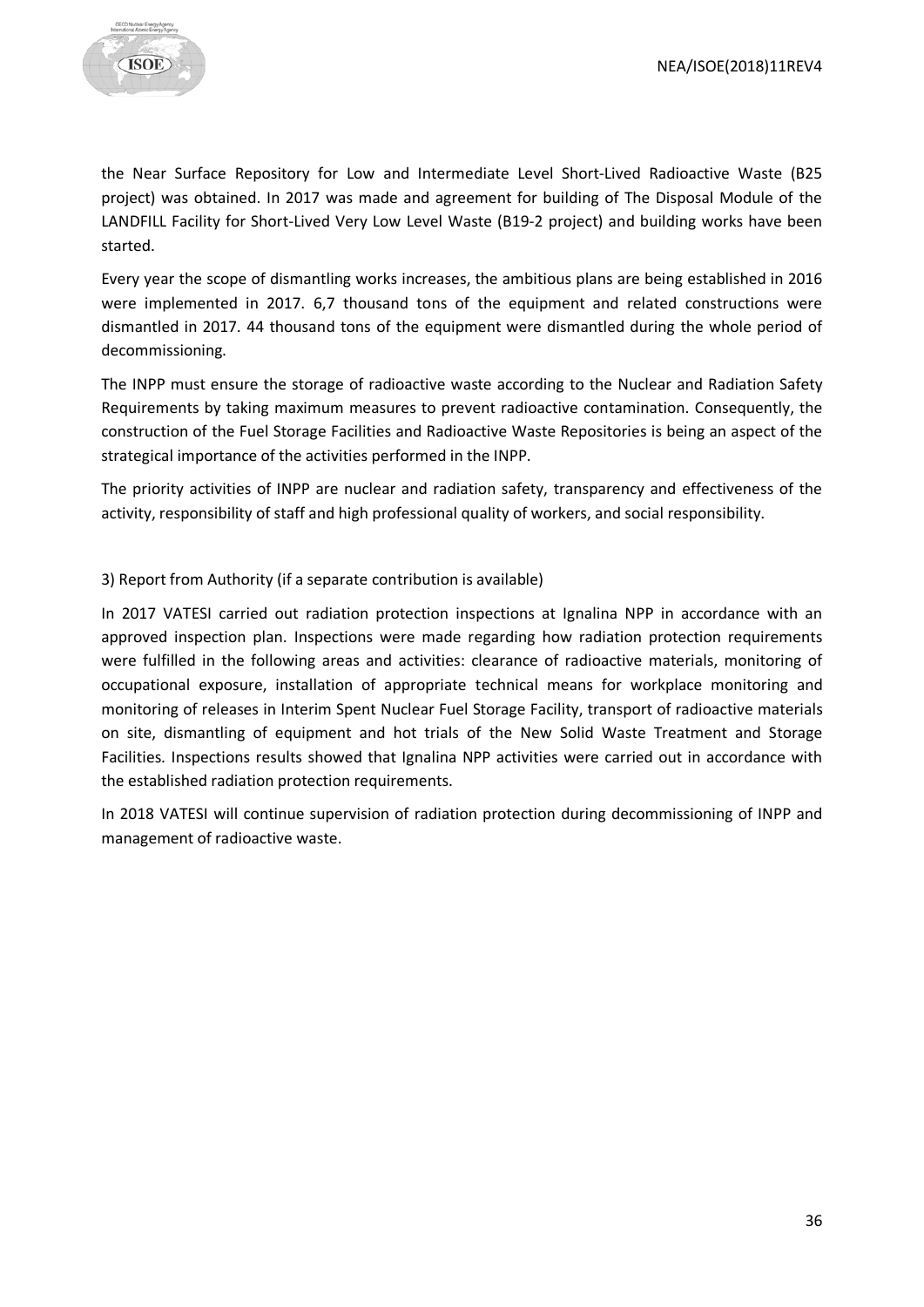## **MEXICO**

#### <span id="page-36-0"></span>1) Dose information for 2017

| <b>ANNUAL COLLECTIVE DOSE</b>                                                                                       |  |      |  |
|---------------------------------------------------------------------------------------------------------------------|--|------|--|
| <b>OPERATING REACTORS</b>                                                                                           |  |      |  |
| Average annual collective dose per unit and reactor type<br>Number of<br>Reactor type<br>[man·mSv/unit]<br>reactors |  |      |  |
| <b>BWR</b>                                                                                                          |  | 5909 |  |

#### 2) Principal events in ISOE participating countries

#### **Summary of national dosimetric trends**

The nuclear reactors existing in Mexico are two BWR/GE units at the Laguna Verde Nuclear Power Station located in Laguna Verde, State of Veracruz, Mexico.

Laguna Verde's historical collective dose both on line and during refuelling outages is higher than the BWRs average. On line collective dose is high because of failures or shortcomings in equipment reliability. Some examples are steam leaks, reactor water clean-up system pumps failures, radwaste treatment systems failures. Refuelling outage collective dose is high mainly because the relatively high radioactive source term (Co-60) caused high radiation areas.

#### **Events influencing dosimetric trends**

- a) **Increase of radioactive source term:** This factor was originated by the reactor water chemical instability induced in turn by the application of noble metals and hydrogen since 2006 to prevent the stress corrosion cracking of reactor internals. This factor is still strongly influencing dose rates at the plant and specifically in the drywell during refuelling outages. Since 2011 LV's Chemistry Manager has taken the responsibility for hydrogen injection, iron control in feed water and any other condition that can result in a chemical instability inside the reactor vessel.
- b) Chemical decontamination has been performed on three systems: RRC, RWCU and RHR.

#### **Major evolutions**

Chemical decontamination considerations.

#### **New/experimental dose-reduction programmes**

The main problem associated with the high collective dose at Laguna Verde NPS is the continued increase of the radioactive source term (insoluble Cobalt deposited in internal surfaces of piping, valves and equipment in contact with the reactor water coolant).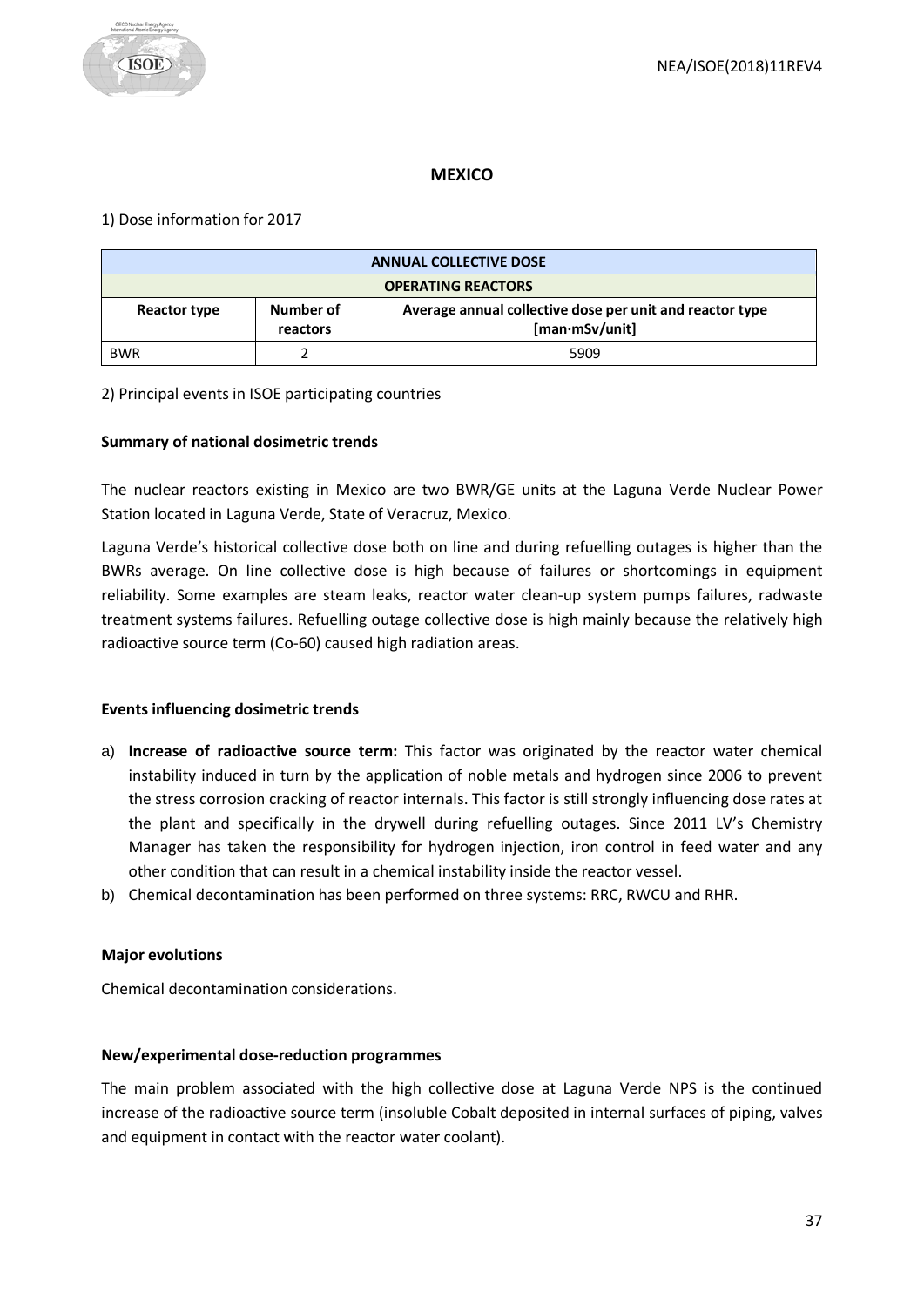

Control and optimisation of reactor water chemistry plays a fundamental role in the control and eventual reduction in the source term. The main strategies / actions aimed at source term control are:

- On Line Noble Metal Chemistry (OLNC)
- Cobalt selective removal resins continuous application to reactor water
- Continued application of Zinc to the reactor water
- Iron concentration control in feed water
- Reactor Water Cleanup System (RWCU) continuous operation
- Optimising continuity and availability of Hydrogen injection to the reactor
- CRUD pump usage with high flows (600 gpm) during the outages
- Portable demineralizer use during the outages
- RWCU system modifications to improve its efficiency
- Chemical decontamination of recirculation loops during refuelling outages
- Plans to change-out of components to those without satellite.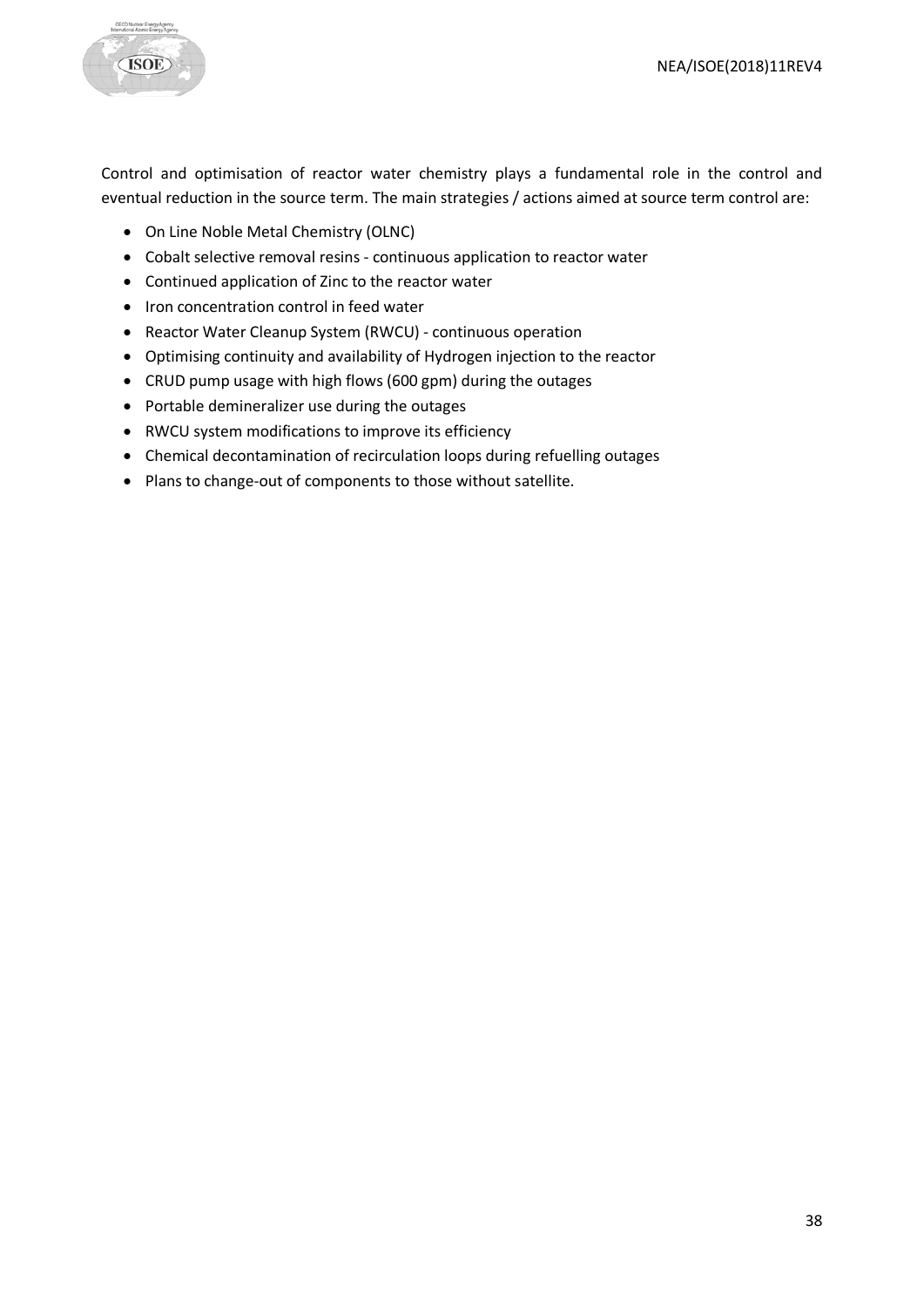## **NETHERLANDS**

<span id="page-38-0"></span>1) Dose information for the year 2017

| <b>ANNUAL COLLECTIVE DOSE</b> |                                                             |                                                                            |  |  |
|-------------------------------|-------------------------------------------------------------|----------------------------------------------------------------------------|--|--|
| <b>OPERATING REACTORS</b>     |                                                             |                                                                            |  |  |
| Reactor type                  | Number of<br>reactors                                       | Average annual collective dose per unit and reactor type<br>[man·mSv/unit] |  |  |
| <b>PWR</b>                    |                                                             | 614                                                                        |  |  |
|                               | <b>REACTORS DEFINITIVELY SHUTDOWN OR IN DECOMMISSIONING</b> |                                                                            |  |  |
| Reactor type                  | Number of<br>reactors                                       | Average annual collective dose per unit and reactor type<br>[man·mSv/unit] |  |  |
| <b>BWR</b>                    |                                                             | 0                                                                          |  |  |

2) Principal events of the year 2017

- The collective dose during the outage 2017 is 560 man**·**mSv and during normal operation 54 man**·**mSv.
- During the outage, the reactor protection system was renewed (13 man**·**mSv dose was received) and concrete work in the reactor building was performed (30 man**·**mSv was received). Chemical and mechanical cleaning of the 2 Steam generators was performed (153 man**·**mSv was received).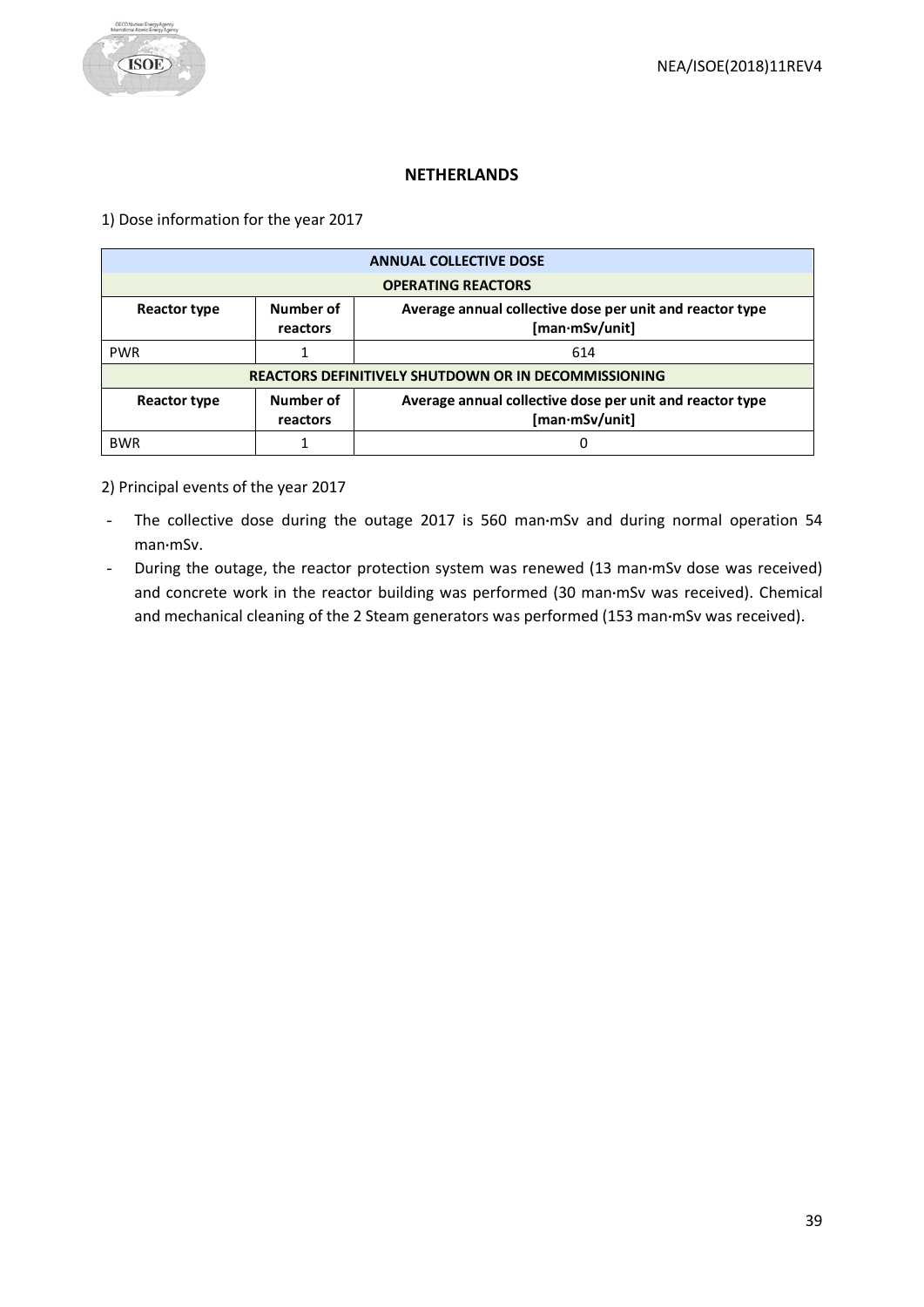

#### **PAKISTAN**

<span id="page-39-0"></span>1) Dose information for the year 2017

| <b>ANNUAL COLLECTIVE DOSE</b> |                       |                                                                            |  |
|-------------------------------|-----------------------|----------------------------------------------------------------------------|--|
| <b>OPERATING REACTORS</b>     |                       |                                                                            |  |
| Reactor type                  | Number of<br>reactors | Average annual collective dose per unit and reactor type<br>[man·mSv/unit] |  |
| <b>PWR</b>                    |                       | 123.998                                                                    |  |
| <b>PHWR</b>                   |                       | 1208.95                                                                    |  |
| All types                     |                       | 340.988                                                                    |  |

2) Principal events of the year 2017

- *Events influencing dosimetric trends (Outage information (number and duration)*

| <b>TYPE</b> | <b>UNIT</b> | <b>OUTAGES (No.)</b> | <b>DURATION (Days)</b> |
|-------------|-------------|----------------------|------------------------|
| <b>PWR</b>  | $C-1$       | 04                   | 57.0                   |
|             | $C-2$       | 04                   | 9.92                   |
|             | $C-3$       | 06                   | 24.0                   |
|             | $C-4$       | 03                   | 57.0                   |
| <b>PHWR</b> | K-1         | 12                   | 131.0                  |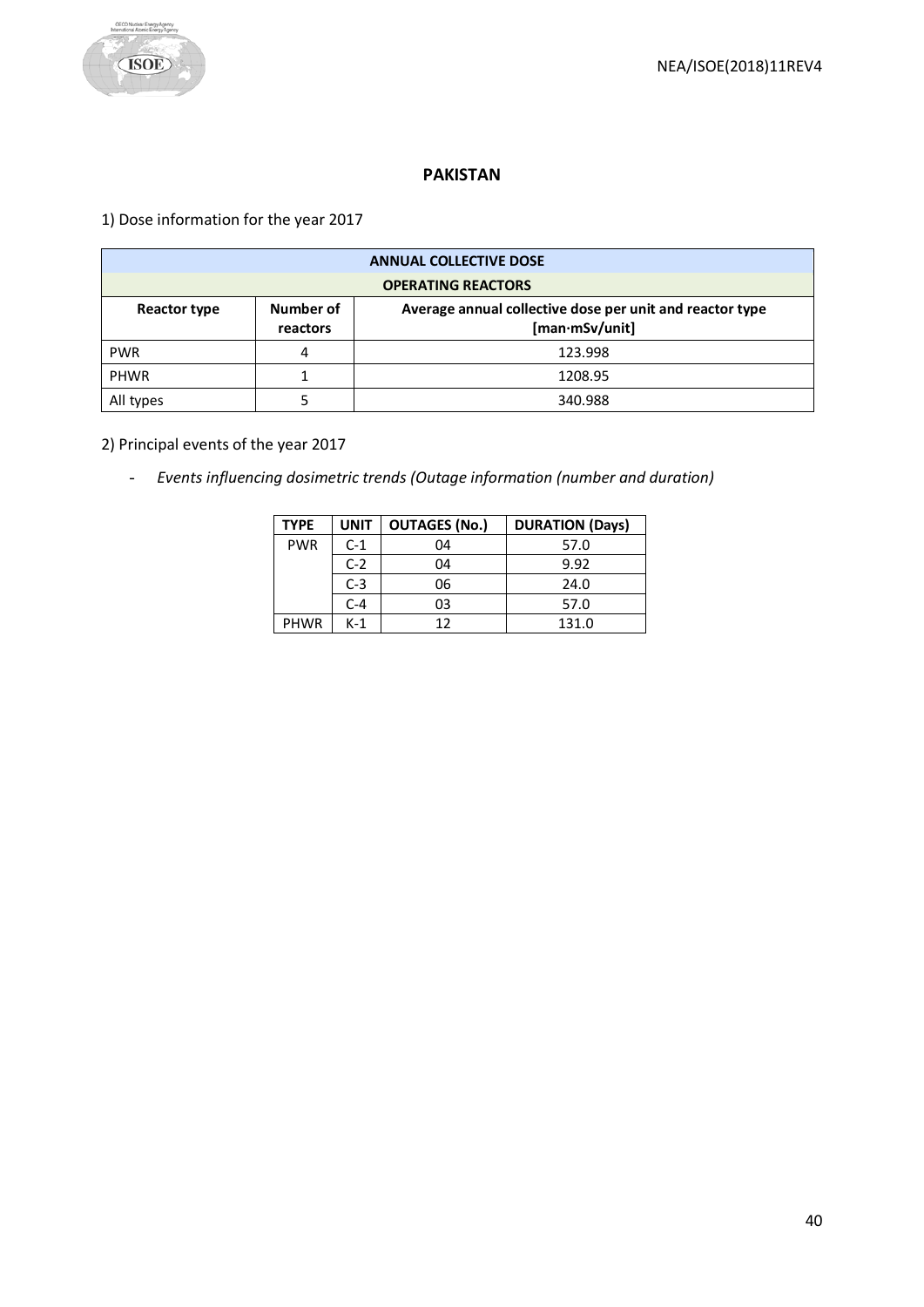

## **ROMANIA**

<span id="page-40-0"></span>1) Dose information for the year 2017

| <b>ANNUAL COLLECTIVE DOSE</b> |           |                                                          |  |
|-------------------------------|-----------|----------------------------------------------------------|--|
| <b>OPERATING REACTORS</b>     |           |                                                          |  |
| Reactor type                  | Number of | Average annual collective dose per unit and reactor type |  |
| [man·Sv]<br>reactors          |           |                                                          |  |
| <b>PHWR</b>                   |           | 0.254                                                    |  |

2) Principal events of the year 2017

- *Events influencing dosimetric trends*

## **Normal operation of the plant (U1 & U2)**

At the end of 2017:

- there are 151 employees with annual individual doses exceeding 1 mSv; 4 with individual doses exceeding 5 mSv; none with individual dose over 10 mSv (unplanned exposure) and none with individual dose over 15 mSv;
- the maximum individual dose for 2017 is 5.72 mSv;
- the contribution of internal dose due to tritium intake is 17.6%.

#### **Planned Outage**

- A 25-day planned outage was done at Unit#2 between May  $6<sup>th</sup>$  and May 30<sup>th</sup> 2017. Activities with major contribution to the collective dose were as follows:
- ECT inspection of Steam Generators;
- Fuelling machine bridge components preventive maintenance;
- Feeder yoke clearance measurements and correction;
- Inspection for tubing and supports damages in the feeder cabinets;
- Planned outages systematic inspections;
- Feeder thickness measurements, feeder clearance measurements, feeder yoke measurements, elbow UT examination;
- Snubbers inspection; piping supports inspection;
- Implementation of engineering changes
- Reactor Building Leak Rate Test.

Total collective dose at the end of the planned outage was 296.59 man·mSv (227.28 man·mSv external dose and 69.31 man·mSv internal dose due to tritium intakes).

Finally this planned outage had a 58% contribution to the collective dose of 2017.

#### **Unplanned outages**

Unit 1 – May 02 - 05: Unit was orderly shutdown to remediate a heavy water leak. (31.35 man·mSv external dose).

Unit 2 – December 07 - 09: Unit was orderly shutdown to eliminate vibrations at a local area cooler. (5.97 man·mSv external dose).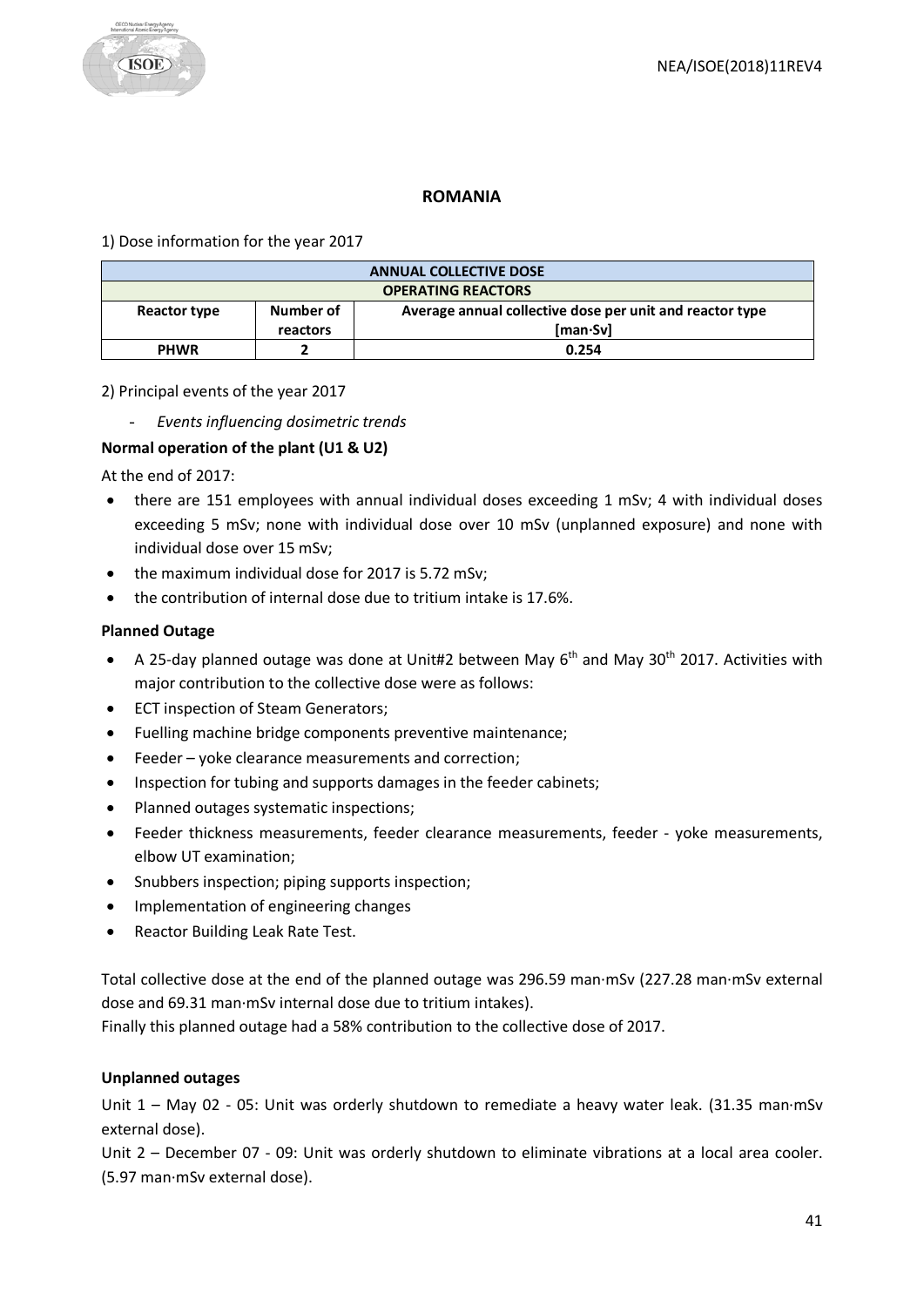

# - *New/experimental dose-reduction programmes*

In order to decrease individual and collective doses during normal operation of the plant an Actions Plan was issued for the optimization of the preventive maintenance program.

- *Regulatory requirements*
- Law 111/1996 on the safe deployment, regulation, licensing and control on nuclear activities, with subsequent modifications and completions
- Order of Ministry of Health, Ministry of Education and National Commission for Nuclear Activities Control no. 752/3978/136/2018 jointly approving the Basic Safety Standards on Radiological Safety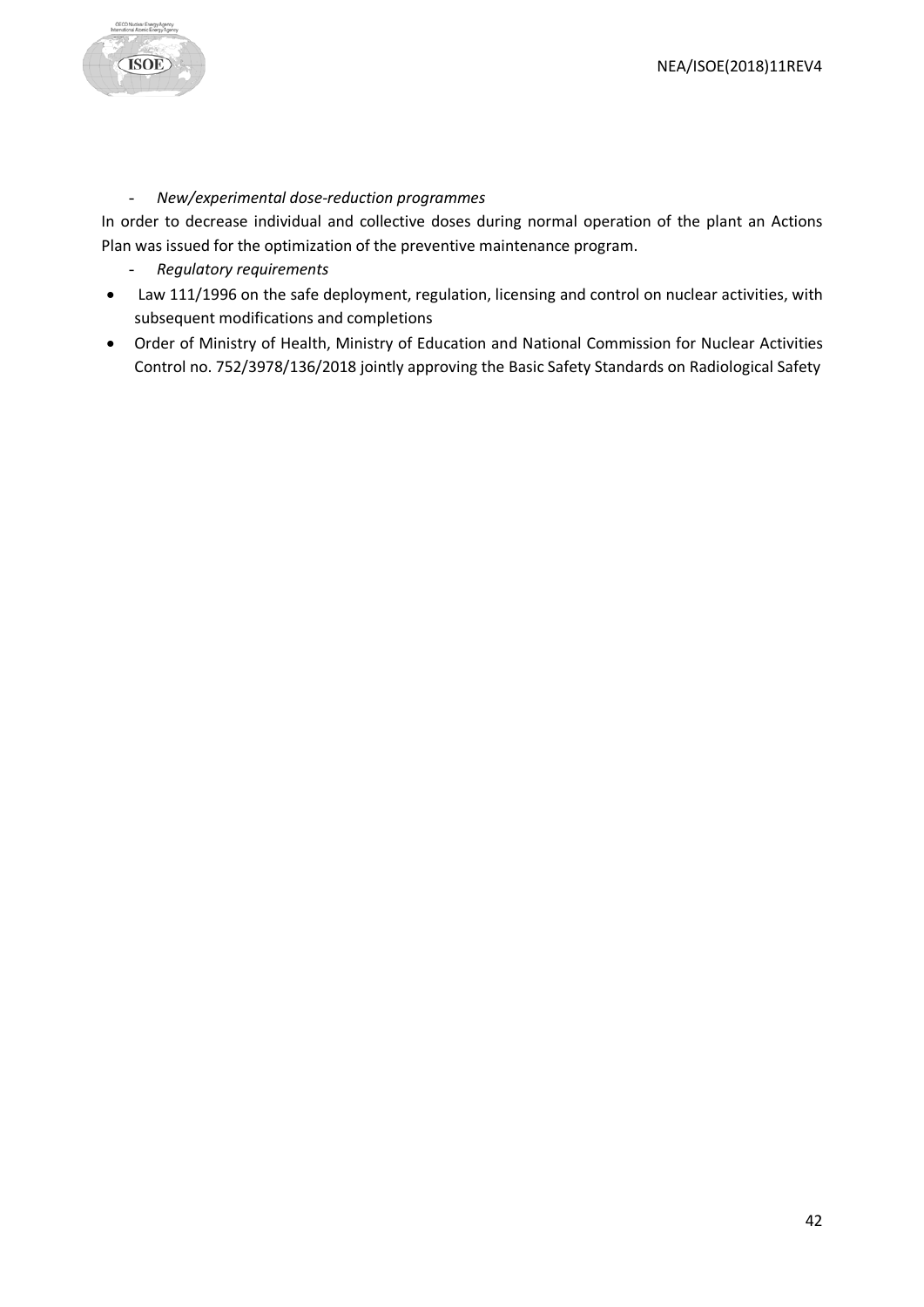# **RUSSIAN FEDERATION**

## <span id="page-42-0"></span>1) Dose information for the year 2017

| <b>ANNUAL COLLECTIVE DOSE</b>                                                                                       |                                                             |                                                                            |  |  |
|---------------------------------------------------------------------------------------------------------------------|-------------------------------------------------------------|----------------------------------------------------------------------------|--|--|
| <b>OPERATING REACTORS</b>                                                                                           |                                                             |                                                                            |  |  |
| Number of<br>Average annual collective dose per unit and reactor type<br>Reactor type<br>[man·mSv/unit]<br>reactors |                                                             |                                                                            |  |  |
| <b>VVER</b>                                                                                                         | 18<br>495.2                                                 |                                                                            |  |  |
|                                                                                                                     | <b>REACTORS DEFINITIVELY SHUTDOWN OR IN DECOMMISSIONING</b> |                                                                            |  |  |
| Reactor type                                                                                                        | Number of<br>reactors                                       | Average annual collective dose per unit and reactor type<br>[man·mSv/unit] |  |  |
| <b>VVFR</b>                                                                                                         | 3                                                           | 274.9                                                                      |  |  |

## - *Summary of national dosimetric trends*

In 2017, the total effective annual collective dose of utilities' employees and contractors at the eighteen operating VVER type reactors was 8914.4 man·mSv. This value presents 355.4 man·mSv (3.8 %) decrease from the year 2016 total collective dose of 9269.8 man·mSv.

Comparative analysis has showed a considerable difference between average annual collective doses for the groups of VVER-440 MWe, VVER-1000 MWe and VVER-1200 MWe operating reactors. In 2017, the results were as follows:

- 611.3 man·mSv/unit with respect to the group of five operating VVER-440 reactors (Kola 1-4, Novovoronezh 4);
- 467.9 man·mSv/unit with respect to the group of twelve operating VVER-1000 reactors (Balakovo 1-4, Kalinin 1-4, Novovoronezh 5, Rostov 1-3).
- 243.8 man·mSv/unit with respect to the one operating VVER-1200 reactor (Novovoronezh 6).

These results demonstrate that average annual collective dose of VVER-440 reactors was higher at 30 % in comparison with VVER-1000 reactors.

Average annual collective dose for three reactors at the stage of decommissioning (Novovoronezh 1-3) was 824.7 man·mSv.

The total planned outages collective dose of utilities employees and contractors represents 78.4 % of the total collective dose.

The total forced outages collective dose of utilities employees and contractors represents 0.03 % of the total collective dose.

- *Individual doses*

In 2017, individual effective doses of utilities' employees and contractors did not exceed the control dose level of 18.0 mSv per year at any VVER-440, VVER-1000 and VVER-1200 reactor.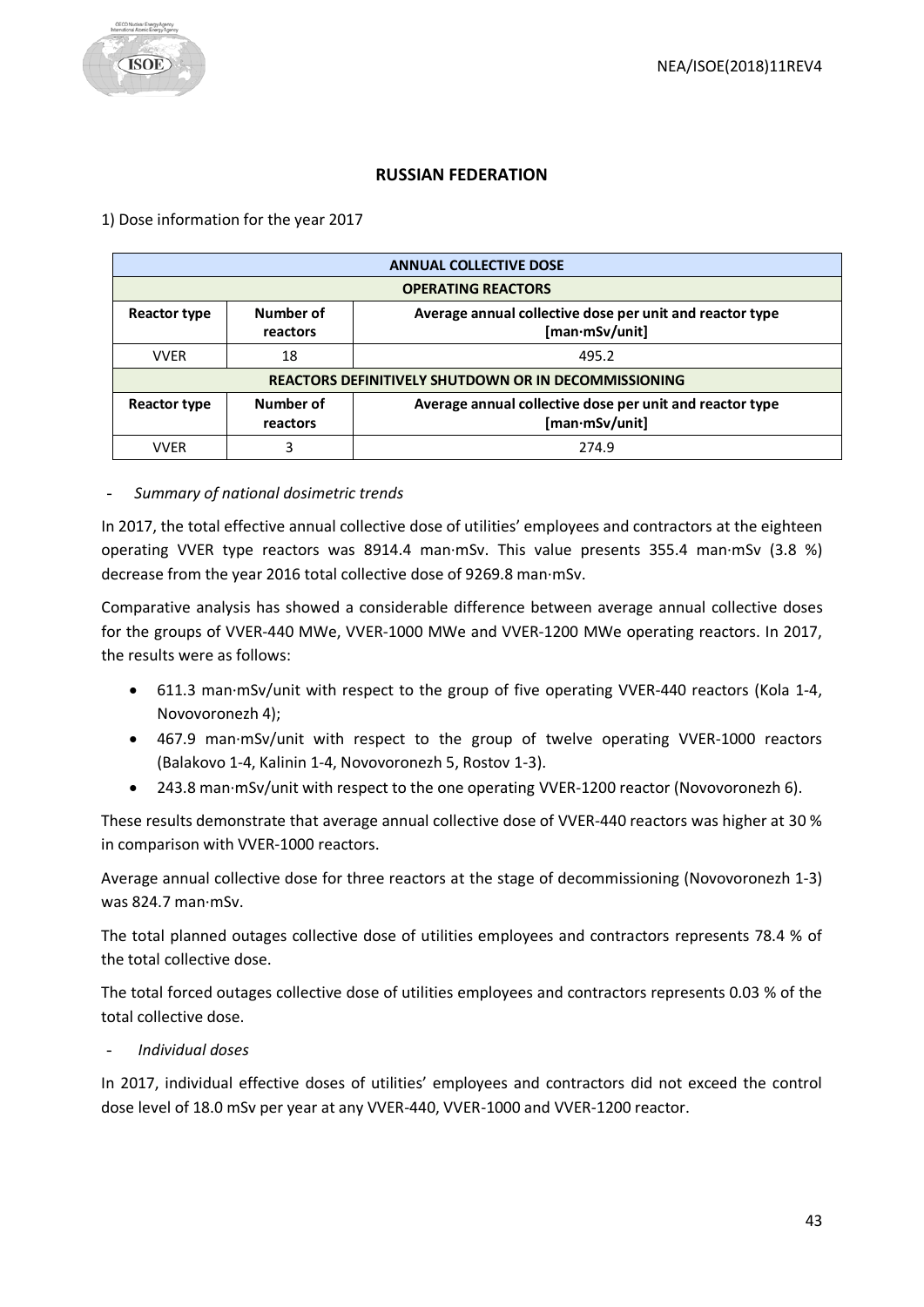

| Reactor                                                                            | <b>Duration</b> [days] | Collective dose [man·mSv] |  |  |
|------------------------------------------------------------------------------------|------------------------|---------------------------|--|--|
| Balakovo 1                                                                         | 31                     | 632.8                     |  |  |
| Balakovo 2                                                                         | 75                     | 958.4                     |  |  |
| Balakovo 3                                                                         | No outage              |                           |  |  |
| Balakovo 4                                                                         | 58                     | 792.9                     |  |  |
| Kalinin 1                                                                          | 38                     | 573.02                    |  |  |
| Kalinin 2                                                                          | 50                     | 382.33                    |  |  |
| Kalinin 3                                                                          | No outage              |                           |  |  |
| Kalinin 4                                                                          | 20                     | 159.3                     |  |  |
| Kola 1                                                                             | 67                     | 918.1                     |  |  |
| Kola 2                                                                             | 61                     | 450.4                     |  |  |
| Kola <sub>3</sub>                                                                  | 48                     | 369.1                     |  |  |
| Kola 4                                                                             | 33                     | 280.7                     |  |  |
| Novovoronezh 4                                                                     | 21                     | 225.2                     |  |  |
| Novovoronezh 5                                                                     | 40                     | 744.5                     |  |  |
| Novovoronezh 6*                                                                    | 60                     | 166.1                     |  |  |
| Rostov 1                                                                           | 41                     | 261.2                     |  |  |
| Rostov <sub>2</sub>                                                                | No outage              |                           |  |  |
| Rostov 3                                                                           | 73                     | 73.17                     |  |  |
| * Unit 1 of the Novovoronezh II nuclear power plant (also known as Novovoronezh 6) |                        |                           |  |  |

#### **Planned outages duration and collective doses**

#### **Forced outages duration and collective doses**

| Reactor             | <b>Duration [days]</b> | Collective dose [man·mSv] |
|---------------------|------------------------|---------------------------|
| Rostov <sub>2</sub> |                        | 1.85                      |
| Rostov 3            |                        | 1.04                      |

The maximum recorded individual dose was 15.0 mSv. This dose was gradually received over the full year by a worker of Novovoronezh NPP maintenance department. The maximum annual effective individual doses at other nuclear plants with VVER type reactors in 2017 varied from 6 mSv (Rostov NPP) to 14 mSv (Kola NPP).

2) Principal events of the year 2017

#### - *Events influencing dosimetric trends*

Novovoronezh 3 was definitively shut down for decommissioning preparations in December 2016. Unit 1 with VVER-1200 reactor of the Novovoronezh II nuclear power plant (also known as Novovoronezh 6) was put into commercial operation in February 2017.

In 2017, despite the listed events and significant changes in collective doses (both increasing and decreasing) in some cases, the total effective annual collective dose of utilities' employees and contractors at the eighteen operating VVER type reactors, operated by Rosenergoatom Concern, have remained quite similar in comparison with the previous year.

The main reasons of these significant changes in collective doses at some reactors in comparison with previous year are:

1) lack of refueling outage in current year or previous year due to switching from a 12-month to an 18 month fuel cycle strategy for VVER-1000 reactors (Balakovo 1-3, Kalinin 3 and Rostov 1-2);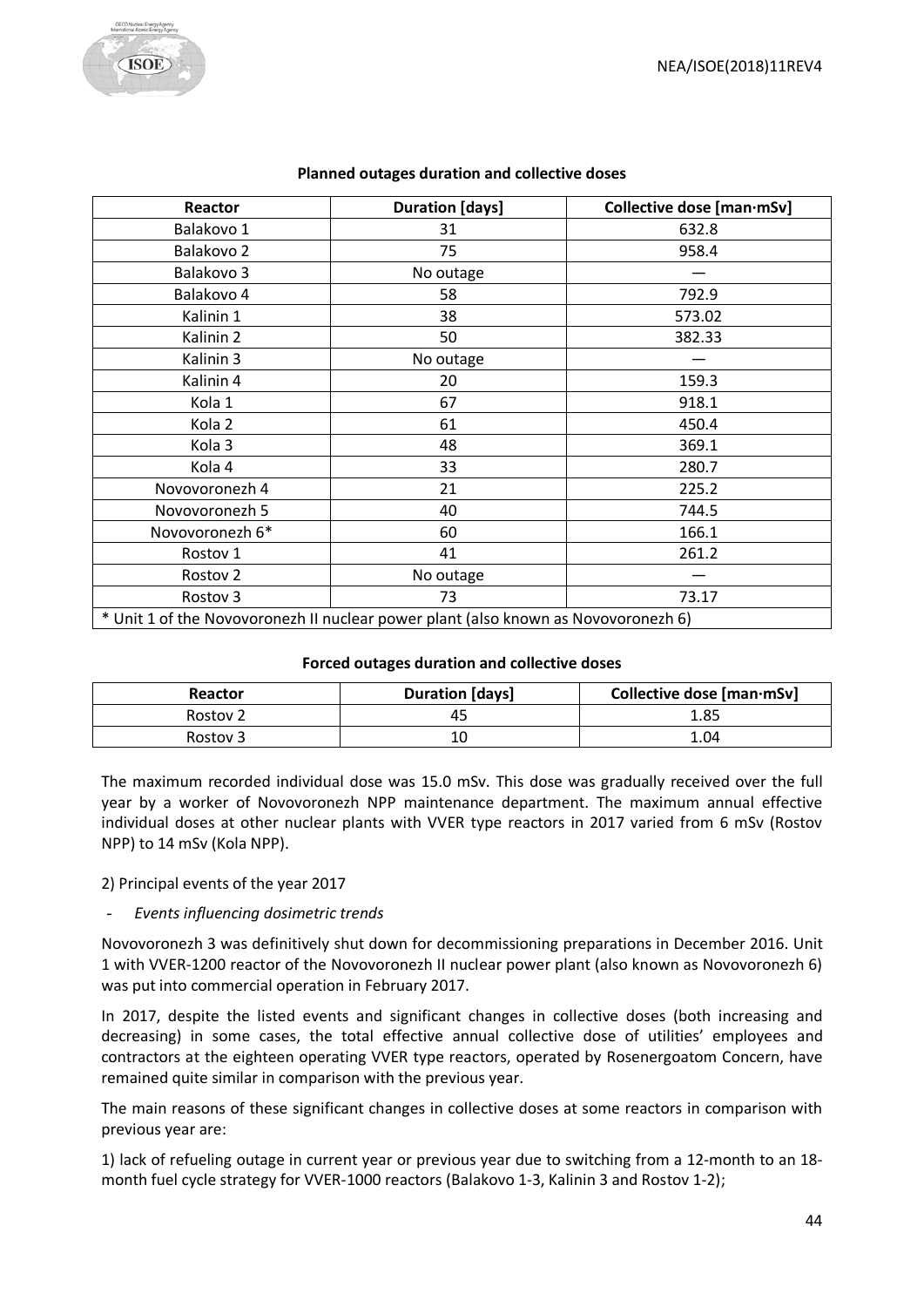

2) significant increasing in the scope of outage works or outage duration (for example, from 31 to 58 days at the Balakovo 4);

3) small amount of work completed during the Novovoronezh unit 4's scheduled refueling outage in 2017. The outage has been started only in December 2017, it will last till August 2018. Therefore almost all high-dose work will be performed in 2018.

It should be noted that, in 2017, the average annual collective dose for the three reactors at the stage of decommissioning have significantly increased as a result of the Novovoronezh 3 joining the given reactor group. A number of large tasks were done at the Novovoronezh 3 in 2017, including refit of its systems to provide additional safety of the neighboring Novovoronezh 4. These works have been performed as part of justification of the possibility of Novovoronezh 4 service life extension.

- *Optimization of radiation protection of workers at nuclear power plants*

Since 2015, Rosenergoatom Concern has been implementing the multi-year programme for optimisation of radiation protection of workers at nuclear power plants. Goals for the year 2020 were set in the Programme, including targets for individual, collective doses and other dosimetric indicators. The goals should be achieved by completing several tasks:

- − improvement of work management;
- − dose rate reduction;
- − minimizing the amount of time spent in a radiation field.
- *Organizational evolutions*

In 2016, requirements for organization and technical support of occupational exposure monitoring at nuclear power plants in Russian Federation have been changed. Action plans were developed to meet these requirements. Concern Rosenergoatom NPPs have been implementing actions in order to improve the radiation monitoring methods, equipment and instrumentation.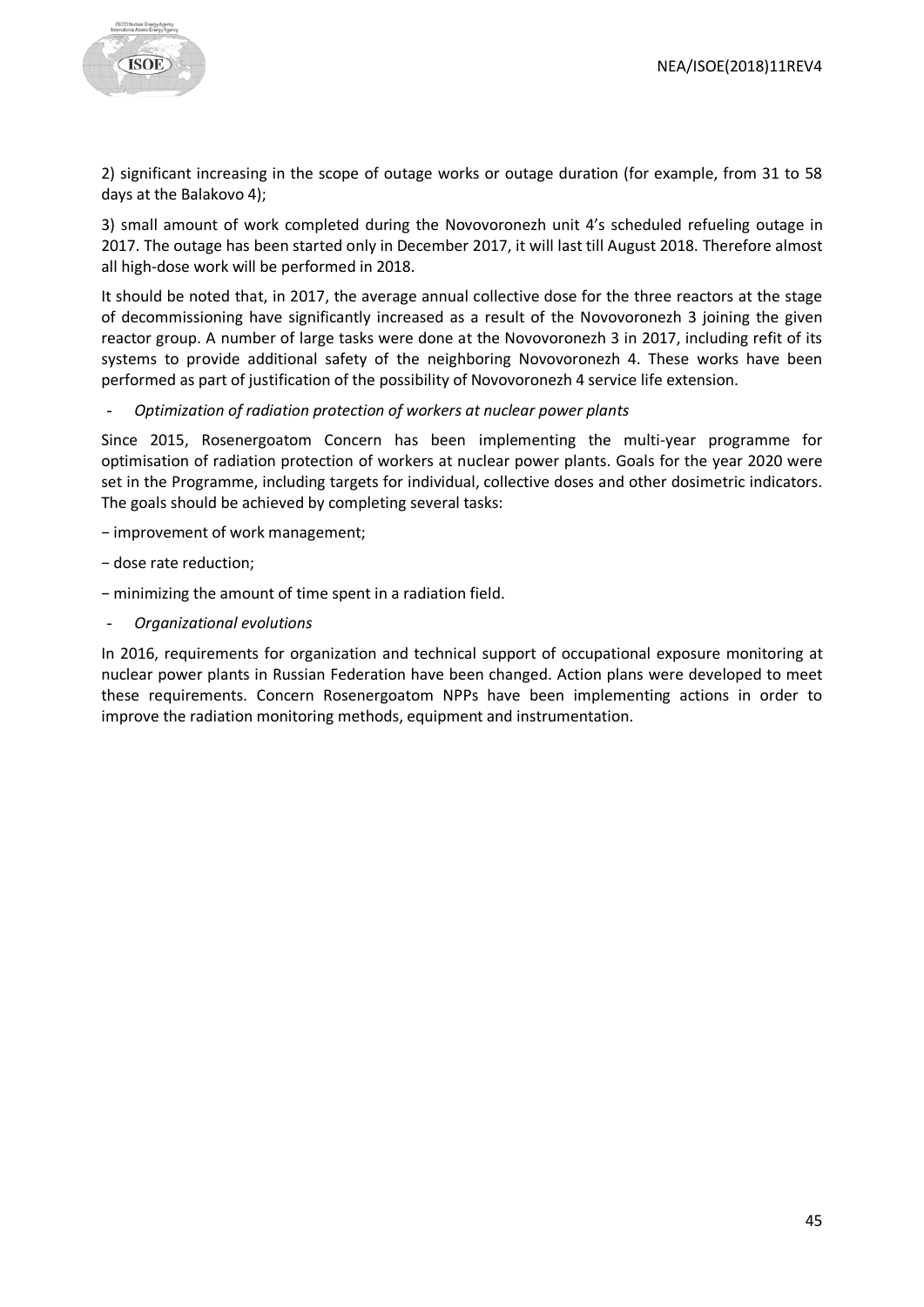# **SLOVAK REPUBLIC**

<span id="page-45-0"></span>1) Dose information for the year 2017

| <b>ANNUAL COLLECTIVE DOSE</b> |                       |                                                                                   |
|-------------------------------|-----------------------|-----------------------------------------------------------------------------------|
| <b>OPERATING REACTORS</b>     |                       |                                                                                   |
| Reactor type                  | Number of<br>reactors | Average annual collective dose per unit and reactor type<br>$[man\cdot mSv/unit]$ |
| <b>VVER</b>                   |                       | 126.152                                                                           |

2) Principal events of the year 2017

- *Events influencing dosimetric trends*
- Bohunice NPP (2 units): The total annual effective dose in Bohunice NPP in 2017, calculated from legal film dosimeters, was 178.485 man·mSv (employees 65.99 man·mSv, outside workers 112.495 man·mSv). The maximum individual dose was 2.571 mSv (contractor). Without internal contamination. Without anomalies in radiation conditions
- Mochovce NPP (2 units):

The total annual effective dose in Mochovce NPP in 2017, evaluated from legal film dosimeters and E50, was 326.123 man·mSv (employees 130.517 man·mSv, outside workers 195.606 man·mSv). The maximum individual dose was 4.336 mSv (employee).

# - *Outage information*

Bohunice NPP:

- Unit 3 22.69 days standard maintenance outage. The collective exposure was 111.093 man·mSv from electronic operational dosimetry
- Unit 4 20.5 days standard maintenance outage. The collective exposure was 90.992 man·mSv from electronic operational dosimetry Mochovce NPP:
- Unit 1 50.1 days extended maintenance outage. The collective exposure was 205.32 man·mSv from electronic operational dosimetry.
- Unit 2 20.0 days standard maintenance outage. The collective exposure was 9.626 man·mSv from electronic operational dosimetry
- *New reactors on line* Mochovce NPP, Unit 3&4 still under construction.

# 3) Report from Authority

In 2017 The Slovak Radiation Regulatory Authority made inspections at both two nuclear power plant facilities in operation concerning optimization of radiation protection. The conclusions from the inspections are that the authority calls for more short and long term concrete and proactive goals for the optimization of radiation protection. The Slovak Radiation Regulatory Authority continued preparations for change the regulations for radiation protection according to Council Directive 2013/59/EURATOM. The major change in this revision includes: (1) to lower the individual effective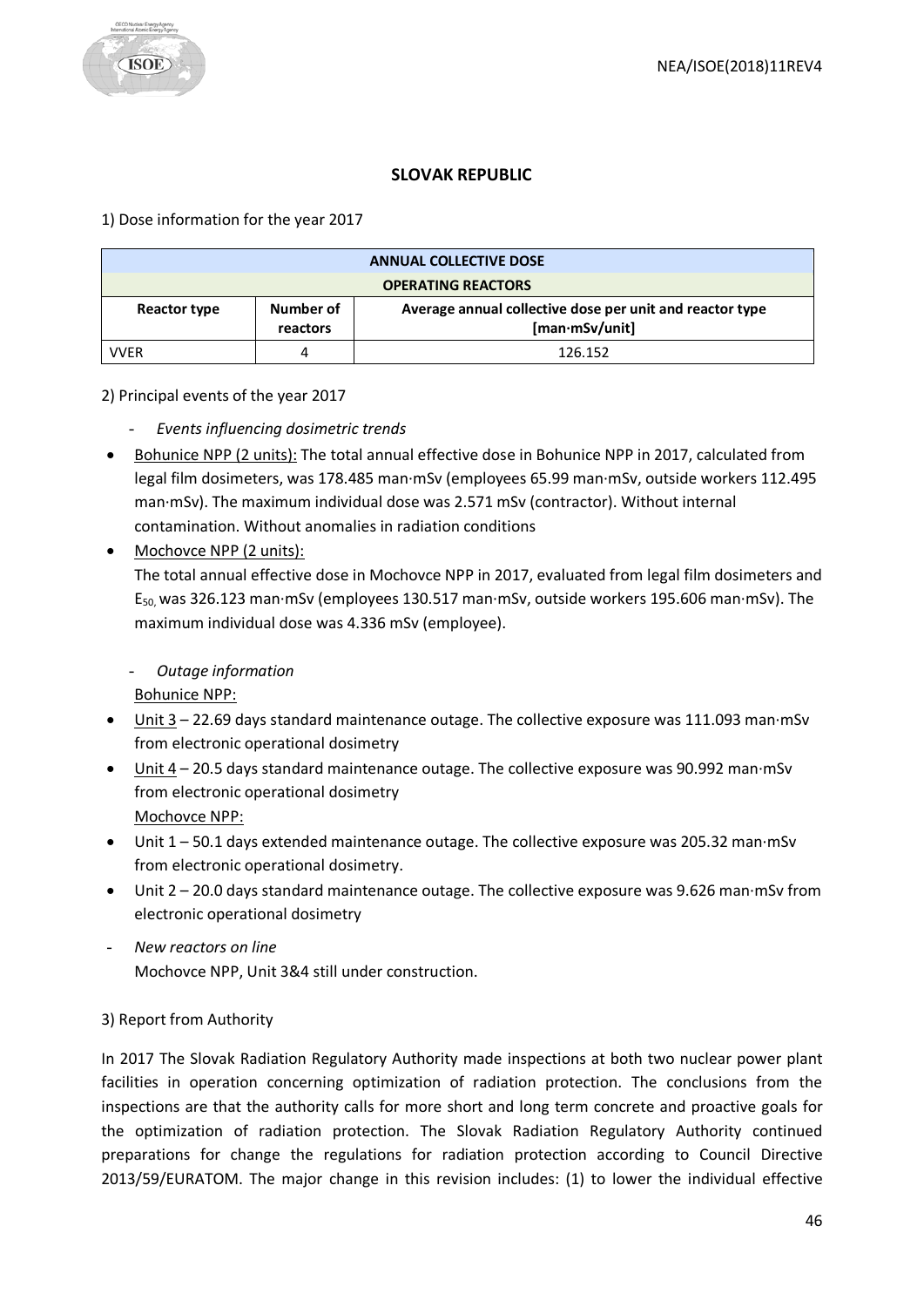

dose limit from the current value of 50 mSv/year to 20mSv/year in alignment with the individual dose limits as published in Council Directive 2013/59/EURATOM; (2) to lower the current lens dose equivalent limit to 20mSv/year in alignment with the lens dose limit as published in Council Directive 2013/59/EURATOM. During 2017 The Slovak Radiation Regulatory Authority staff has been continuing to engage all licensee categories, industry groups, radiation protection professional organizations and public interest groups for input related to the potential changes to the radiation protection regulations.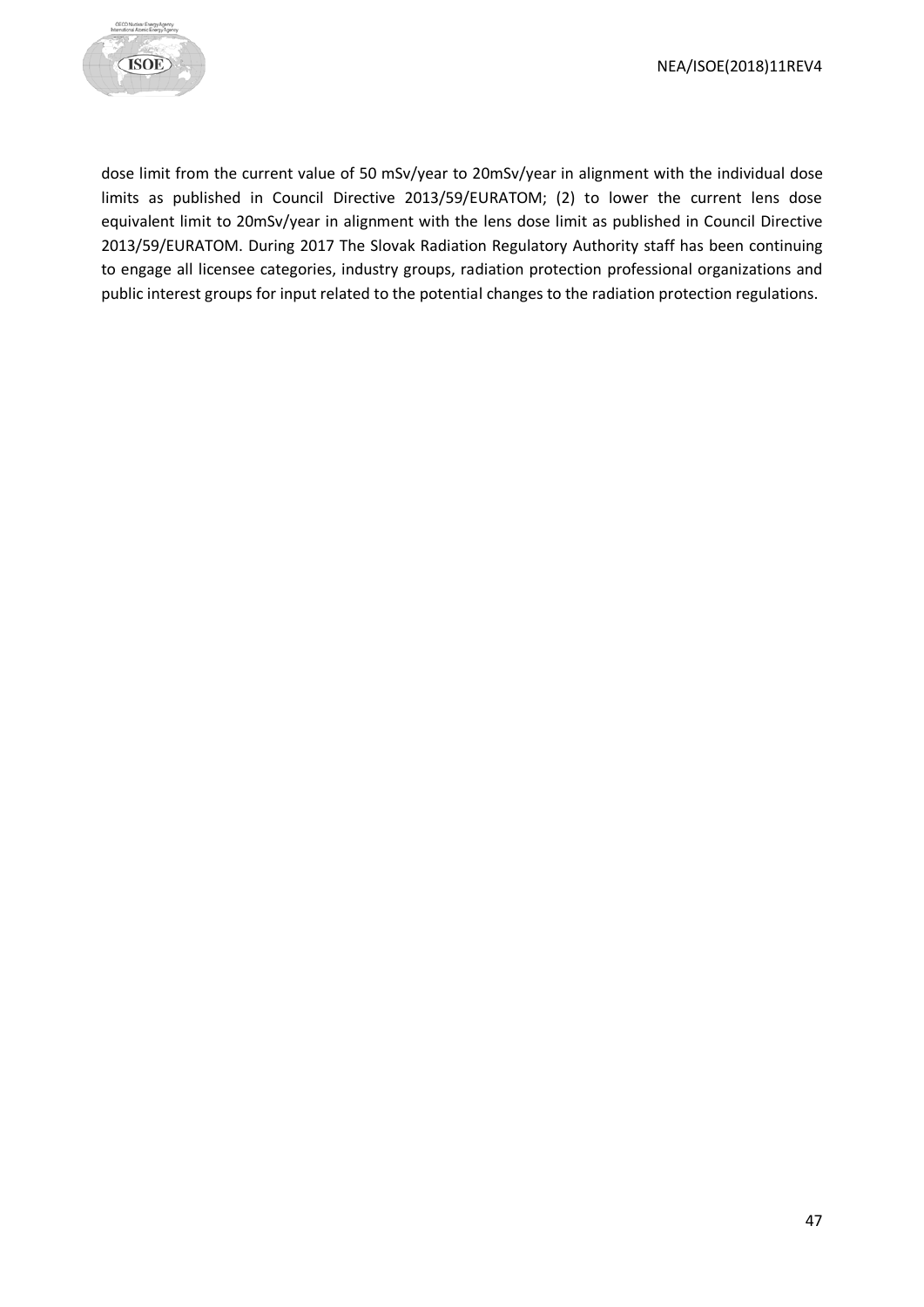# **SLOVENIA**

<span id="page-47-0"></span>1) Dose information for the year 2017

|                           | <b>ANNUAL COLLECTIVE DOSE</b> |                                                                                   |  |
|---------------------------|-------------------------------|-----------------------------------------------------------------------------------|--|
| <b>OPERATING REACTORS</b> |                               |                                                                                   |  |
| Reactor type              | Number of<br>reactors         | Average annual collective dose per unit and reactor type<br>$[man\cdot mSv/unit]$ |  |
| <b>PWR</b>                |                               | 63                                                                                |  |

2) Principal events of the year 2017

- *Events influencing dosimetric trends* 
	- The main tasks were:

Preparatory work on the construction of a new Waste Manipulation Building and corrective actions for a new In-core Neutron Flux Detection system were carried out. No refuelling outage took place in this year due to the 18-month fuel cycle.

- Three years rolling collective radiation exposure was 0.46 man·Sv in 2017, which is lower than before due to positive effects of the accomplished long-term Dose Reduction Programme (as already presented in 2016 report).
- Preparations for the new building required radwaste handling or drums transportation. These actions resulted in a maximum individual dose of 7.56 mSv.

## 3) Report from Authority

The main activity of the regulatory authorities in 2017 was the transposition of a new European BSS directive. The Ionising Radiation Protection and Nuclear Safety Act was adopted at the end of 2017. The transposition process was presented at the 26<sup>th</sup> International Conference entitled *Nuclear Energy for New Europe NENE 2017*. The abstract is available at:

[http://www.nss.si/nene2017/downloads/NENE2017\\_BoA.pdf,](http://www.nss.si/nene2017/downloads/NENE2017_BoA.pdf) page 158.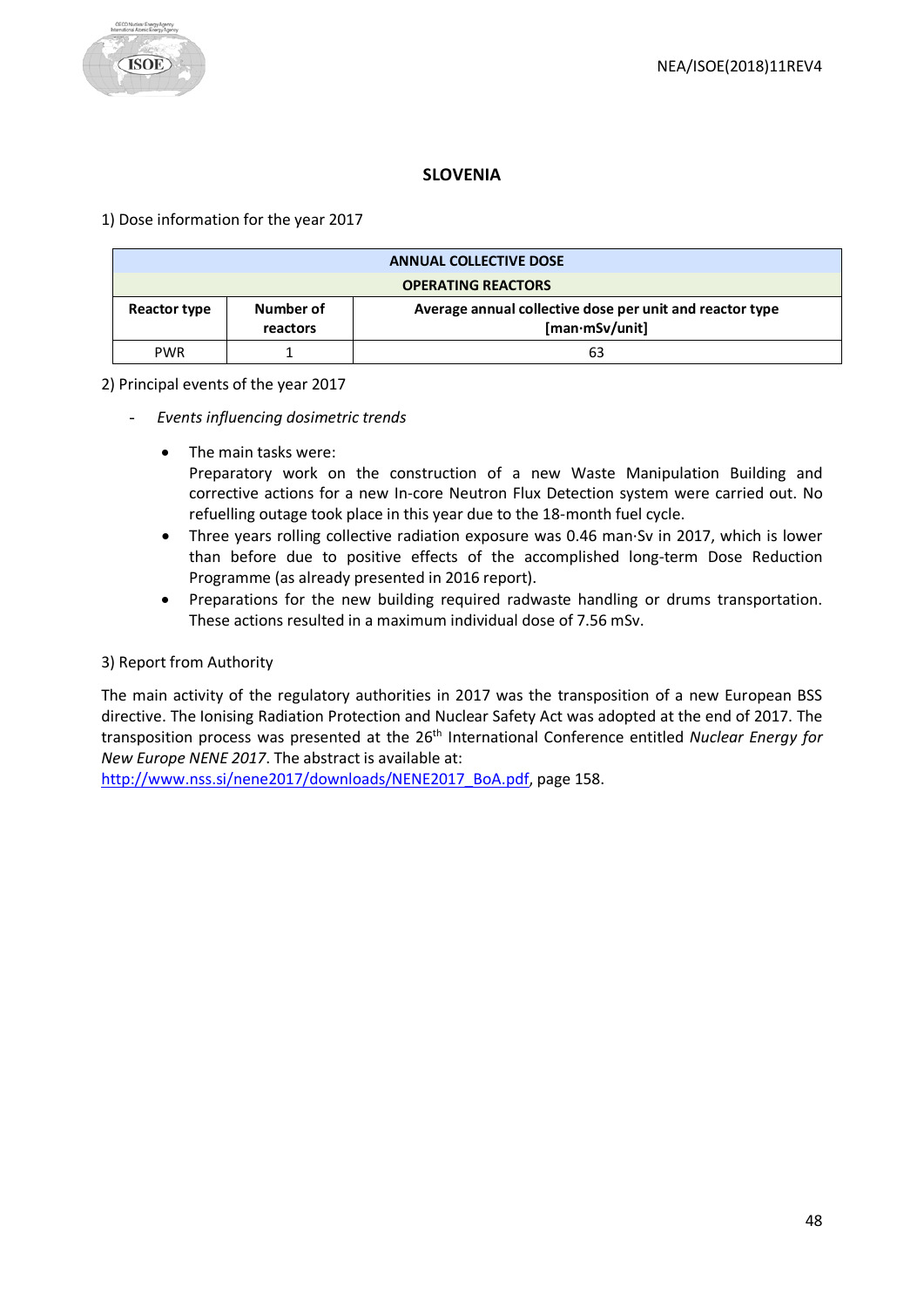# **SOUTH AFRICA**

<span id="page-48-0"></span>1) Dose information for the year 2017

|                                       | <b>ANNUAL COLLECTIVE DOSE</b> |                                                                            |  |
|---------------------------------------|-------------------------------|----------------------------------------------------------------------------|--|
| <b>OPERATING REACTORS</b>             |                               |                                                                            |  |
| Number of<br>Reactor type<br>reactors |                               | Average annual collective dose per unit and reactor type<br>[man·mSv/unit] |  |
| <b>PWR</b>                            |                               | 287.506                                                                    |  |

2) Principal events of the year 2017

## - *Events influencing dosimetric trends*

The 22nd refuelling outage commenced on the Koeberg Unit 2 on 18 April 2017 and was concluded within 37 days. The collective dose assessment predicted an estimated dose for all outage related activities to be 423 mSv. The actual collective dose for the outage was 440.141 man·mSv. A total of 29751 entries were made into radiological controlled areas for work which equates to 14.8 µSv per entry.

#### - *Component or system replacements, unexpected events/incidents, New reactors on line*

No major components or system replacements were performed. No reportable unexpected events or radiological incidents occurred and no new reactors were brought on line.

## - *New/experimental dose-reduction programmes*

Historically, a dose estimate was performed for the valve work scope for the Mechanical Maintenance Group. This estimate was then separated into the different plant systems and Radiation Protection Certificates were derived for the valve work scope accordingly. A new process was introduced to derive dose targets and radiation protection certificates according to work sections in order to identify and appoint accountable leaders (dose champions) responsible for dose management relating to these work sections. This method proved to be successful and improvements in dose reduction, work performance and communication were experienced.

Additional shielding was installed in high occupancy areas of the plant to reduce ambient dose rates and subsequently reducing collective radiation exposure to personnel. Also, early identification of potential high radiation areas and early shielding interventions have contributed to dose reduction.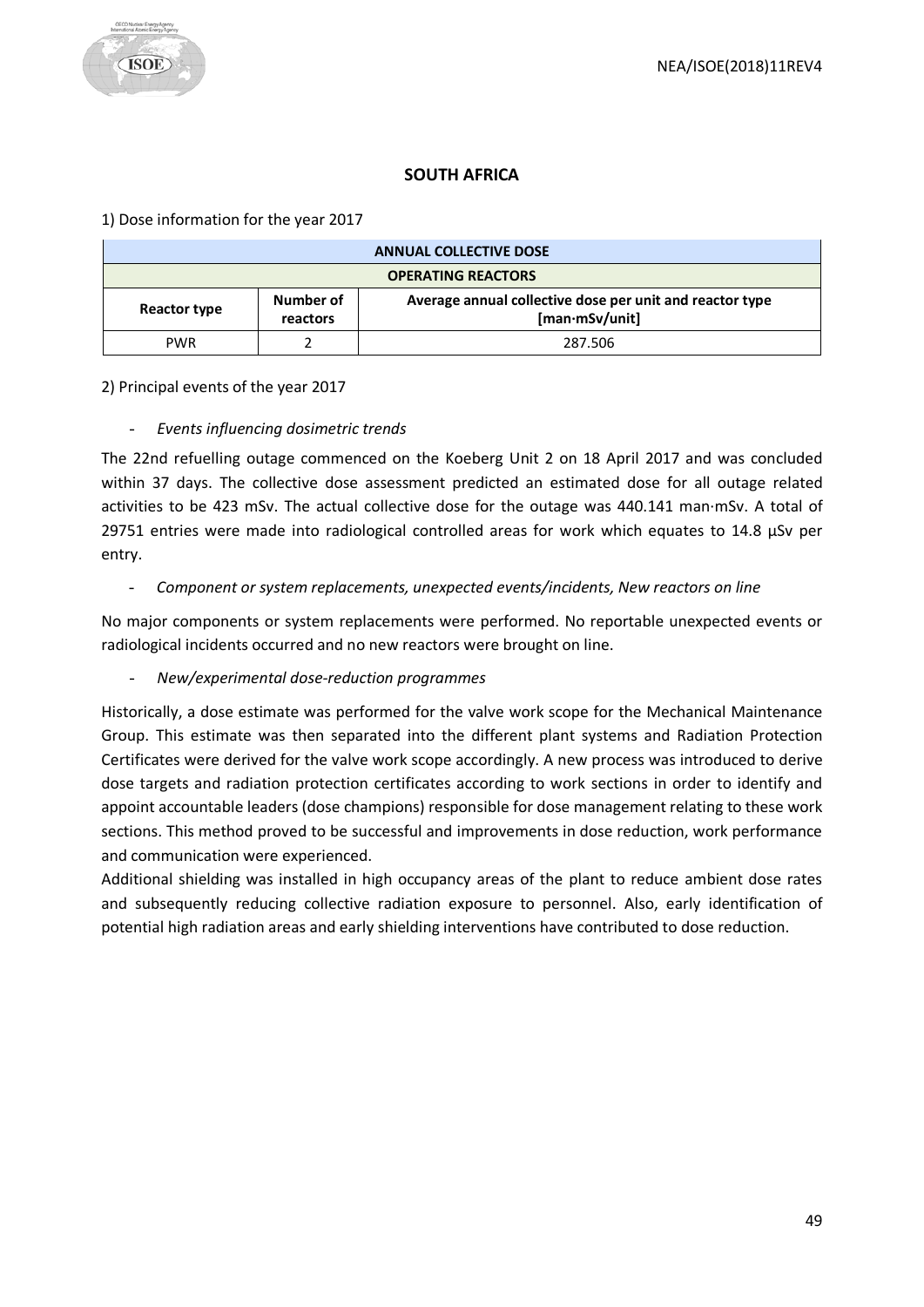

## **SPAIN**

<span id="page-49-0"></span>1) Dose information for the year 2017

| <b>ANNUAL COLLECTIVE DOSE</b>                                                                                              |   |                           |  |  |  |
|----------------------------------------------------------------------------------------------------------------------------|---|---------------------------|--|--|--|
|                                                                                                                            |   | <b>OPERATING REACTORS</b> |  |  |  |
| Number of<br>Average annual collective dose per unit and reactor type<br><b>Reactor type</b><br>[man·mSv/unit]<br>reactors |   |                           |  |  |  |
| <b>PWR</b>                                                                                                                 | 6 | 249.8                     |  |  |  |
| <b>BWR</b>                                                                                                                 |   | 2331.84                   |  |  |  |
| <b>REACTORS DEFINITIVELY SHUTDOWN OR IN DECOMMISSIONING</b>                                                                |   |                           |  |  |  |
| Number of<br>Average annual collective dose per unit and reactor type<br><b>Reactor type</b><br>[man·mSv/unit]<br>reactors |   |                           |  |  |  |
| <b>PWR</b>                                                                                                                 |   | 236.6                     |  |  |  |
| <b>BWR</b>                                                                                                                 |   | 135.51                    |  |  |  |

2) Principal events of the year 2017

## **PWR**

#### **ALMARAZ NPP**

- *a) Number and duration of outages*
	- 25<sup>th</sup> outage of ALMARAZ Unit 1: Duration: 33 days. Beginning: June 26<sup>th</sup>, 2017. Ending: July 28th, 2017. Collective dose: 385.727 man·mSv. Maximum individual dose: 2.844 mSv.
- *b) Component or system replacement:*
	- Implantation of the filtered containment venting system
	- Design modification to collect and confine oil leaks from reactor coolant pump.
- *c) New/experimental dose-reduction programmes*
	- Limitation of maximum exposed workers for contractor enterprises during refuelling 25<sup>th</sup> of Unit 1.
	- Shredding for minimizing radioactive waste volume.
	- Centralized system for collect and treat waste liquid in order to reduce individual doses derived from cleaning and decontamination equipment, reduction of reaction times to respond to cleaning and decontamination needs and minimize the spread of contamination in the reactor building.
	- Continuous improvement of the optimization dose program and of the radiation protection procedures and measures.
	- Airborne contamination reduction while flooding reactor cavity.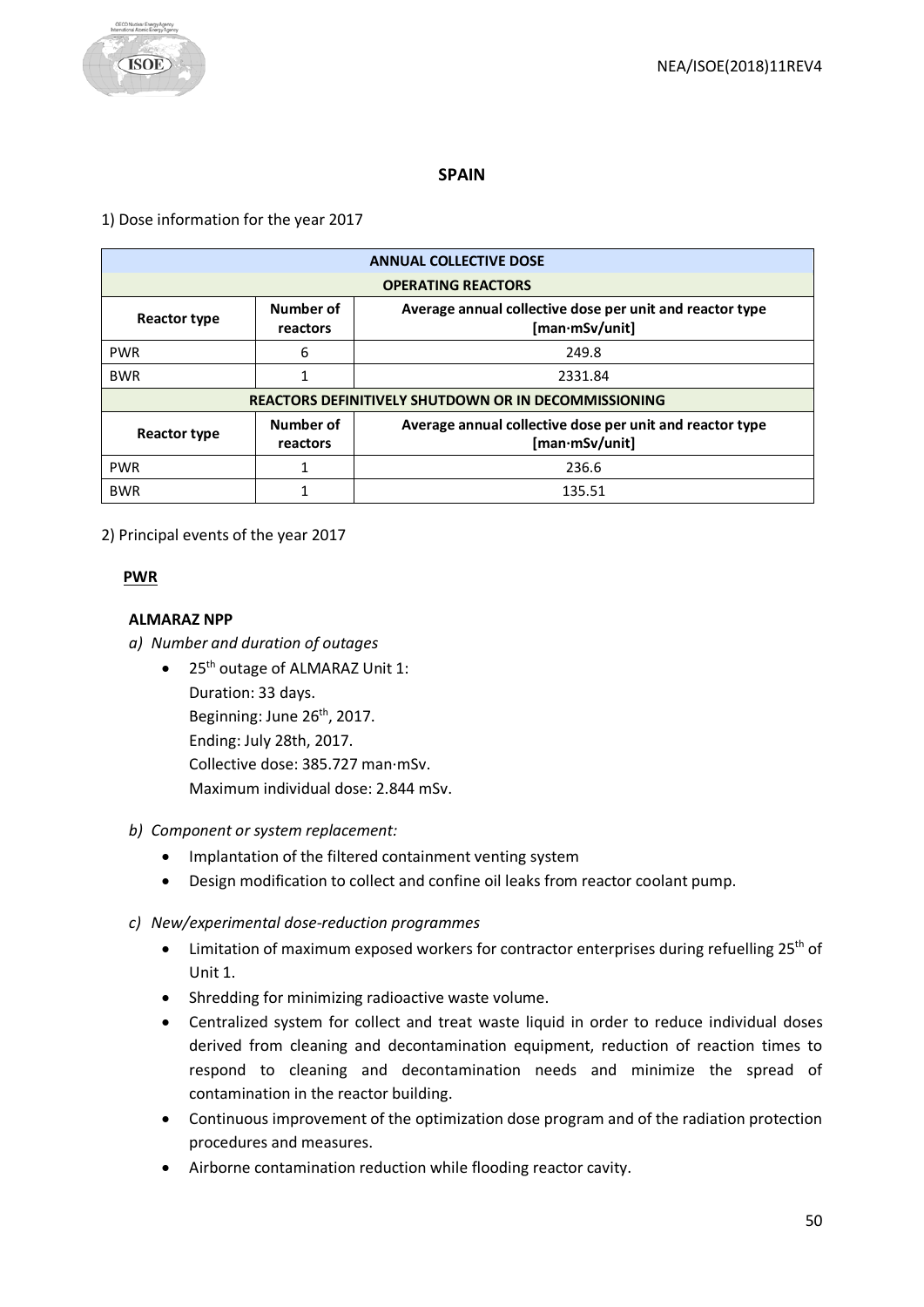

## *d) Organisational evolution*

• The Department has been recently reorganized into two major areas Operation Radiation Protection and Radioactive Waste management area.

# **ASCÓ NPP**

- *a) Number and duration of outages*
	- 25<sup>th</sup> refuelling outage of Ascó 1
		- Duration: 43 days
		- Operational collective dose: 522.286 man·mSv.
		- Maximum operational individual dose: 4.010 mSv.
		- Relevant activities from RP point of view performed during refuelling outage:
		- Steam Generators drainage valves substitution
		- Fire detection system substitution in reactor containment and mechanical penetrations buildings.
		- Walk-down for inspection in reactor coolant nozzle-safe end region.
	- $\bullet$  24<sup>th</sup> refuelling outage of Ascó 2
		- Duration: 35 days

Operational Collective dose: 397.490 man·mSv.

Maximum operational individual dose: 3.183 mSv.

Relevant activities from RP point of view performed during refuelling outage:

- Steam Generators drainage valves substitution.
- Unit 1 shutdown to repair a leakage in a steam generator drainage valve:
	- Duration: from 26/04/2017 to 27/04/2017
	- Collective dose: 0.927 man·mSv.
- Unit 1 intervention in an isolation valve of the H2 dilution line in the reactor containment (at 100% power):
	- Duration: from 04/09/2017 to 15/09/2017
	- Collective dose: 3.059 man·mSv.

#### **TRILLO NPP**

*a) Number and duration of outages*

- $\bullet$  29<sup>th</sup> refuelling outage of CN Trillo
	- Duration: 29 days.

Operational collective dose: 192.242 man·mSv.

Maximum operational individual dose: 2.09 mSv.

Relevant activities from RP point of view performed during refuelling outage:

- Modernization / change of the level sensors of the reactor vessel.
- Implantation of the filtering system of the containment.
- Ultrasonic inspection of the casings of the three main primary coolant pumps

Capping of tubes in a high-pressure heat exchanger of the volume control system:

- Duration: from 30/01/2017 to 17/03/2017
- Collective dose: 5.697 man·mSv.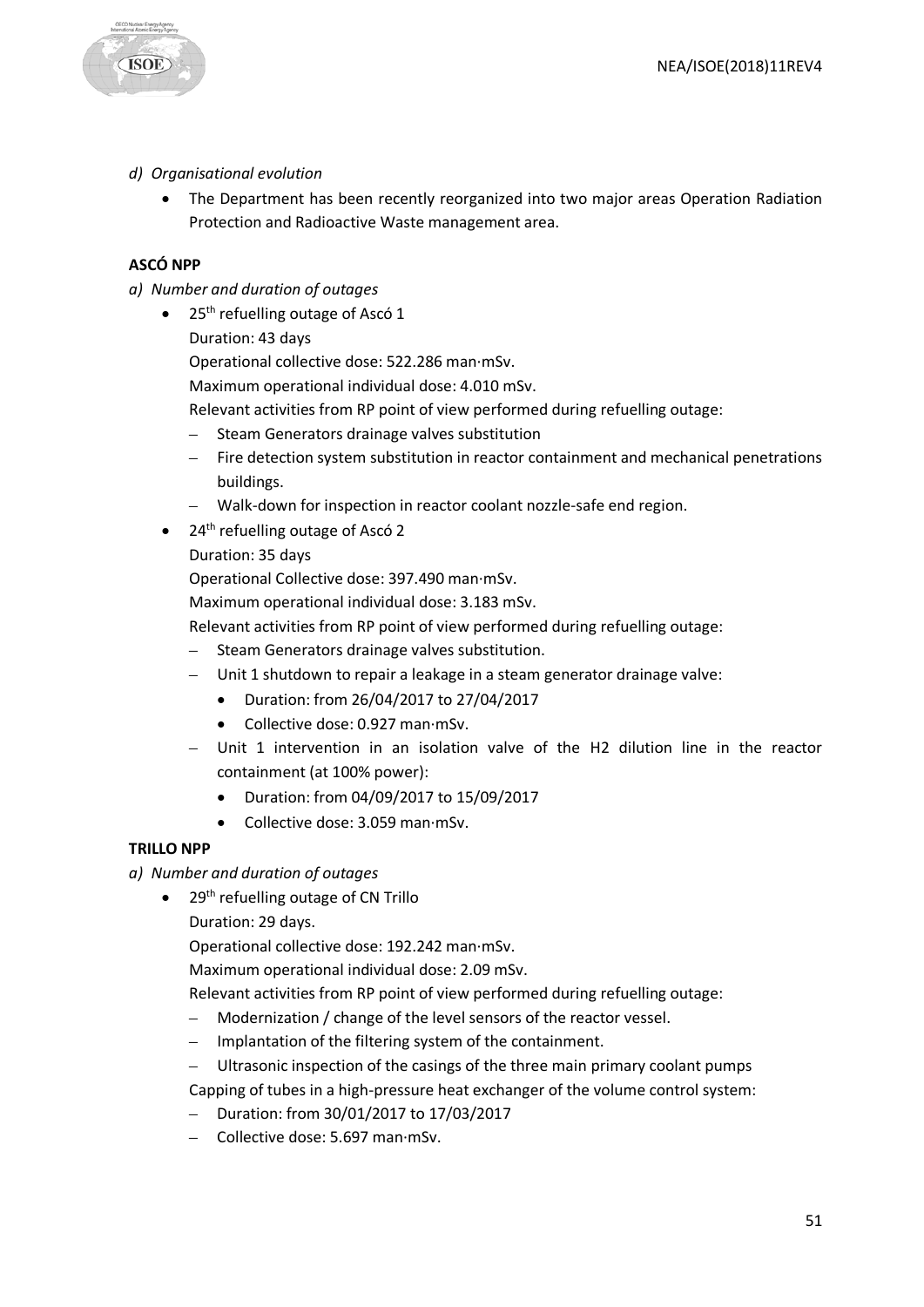

## **VANDELLÓS 2 NPP**

*a) Number and duration of outages*

- Collective dose: 45.32 man·mSv (official dose).
- No refuelling outage in 2017.

#### **COFRENTES NPP**

- *Events influencing dosimetric trends*

In the 20th outage (2015) there was realized a chemical decontamination of the systems of recirculation (B33) and of water cleanup of the reactor (G33).

In relation with the evolution of the term source in the dry well in the 21th outage (2017) is observed that the values of rate of dose in the recirculation pipelines follow a behavior of recontamination similar to the observed one in the measures realized in the 16th outage (year 2007), after the chemical decontamination realized in the above mentioned systems in the 15th outage (year 2005).

In relation with the reactor water cleanup system the behavior is a bit less accused to the observed one in the measures realized in the 18th outage (year 2011), after the chemical decontamination realized in it the 17th outage (year 2009).

## *a) Number and duration of outages*

- 21th outage.
	- Duration 36 days.

There was 1 forced outage for recovery of FME in the feedwater sparger (37 days).

*b) Component or system replacements*

During the outage there has been carried out the substitution of control rods in order to reduce the inventory of tritium in the reactor.

*c) New/experimental dose-reduction programmes*

There has been strengthened the team of coordinators of the dry well in the outage with two members of the service of radiological protection.

Along the cycle 21 the planning of the outage jobs has been carried out by means of his group for systems. This process allows to involve the whole organization in the process of planning of the outage with major anticipation, allowing to realize the analysis of the activities with major depth.

The sequence of cavity disassembly and assembly has been modified due to the acquisition of the new plugs for the main steam pipelines. The placement of these plugs does not need the drain of the cavity below the lines of the main steam pipelines, for what it improves the nuclear safety and reduce the time with the cavity drained.

Bars have been designed for monitoring measure of the rate of dose in the nozzles by help of teledosimetry. With this system the associate dose is reduced and there is obtained the information of the rate of dose in the minor possible time and in a remote way, in order to optimize the process of cleanliness.

The environmental conditions have got improved in the refueling floor and steam tunnel by means of the installation of electrical outlets, water intakes or implementation of a better refrigeration of the zones.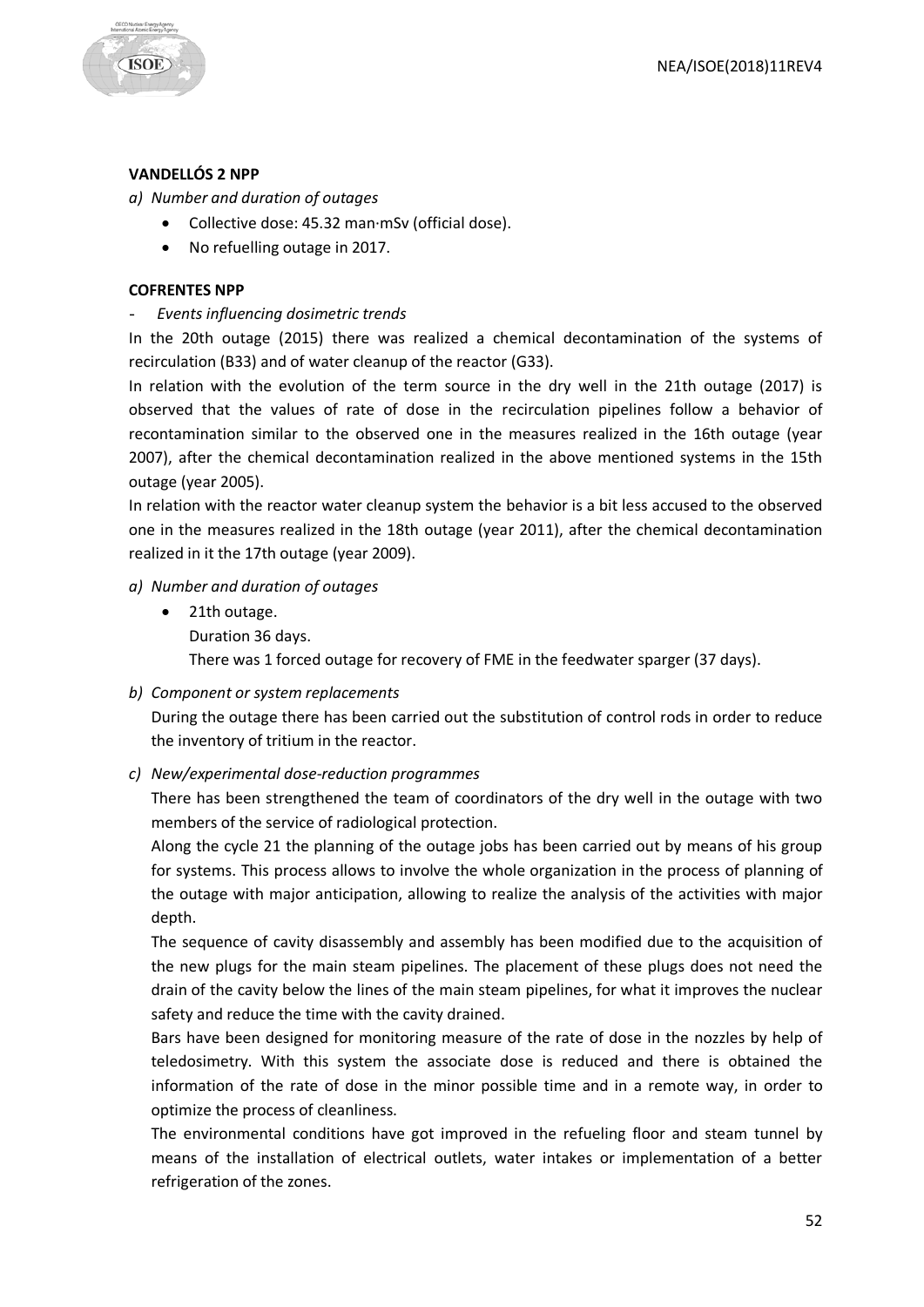

Use of ventilated hoods for specific works with high risk of personal contamination to improve the workers conditions in reactor cavity.

Auxiliary filtering systems in reactor building spent fuel pools.

Use of equipment of remote inspection of nozzles and pipelines improved.

Use of suction robot in reactor building spent fuel pools.

The remote dose control system has been used in multitude of works in dry well, like CRDs change, LPRMs change, SRMs and IRMs revision, inspection of nozzles and pipelines and others.

IP type TV cameras installation in different points of the dry well and auxiliary building steam tunnel allowing the radiological control and supervision of the works from low radiation areas, and Additionally time-lapse TV cameras were installed in the refueling and turbine floor.

Screens installation at the dry well and refuelling floor entrances to be able to check the component locations and to control jobs from low radiation area. Besides, this tool has been in use during the job planning stage.

Temporary and permanent shieldings.

Trainings in scale models in jobs with high radiological load: LPRM's extraction and cut, CRD's change and cleaning of the PRM's conduit, inspection of nozzles and pipelines and others.

*d) Organisational evolutions*

Have been integrated in the Radiological Protection Service three workers who previously were dedicated to topics related to radiological protection inside the group of Iberdrola Engineering and Construction. With this organizational change, the SPR assumes the functions of Engineering of radiological protection, including the application of the criterion ALARA in the modifications of design.

#### **BWR**

## **SANTA MARIA DE GAROÑA NPP**

*a) Number and duration of outages*

| Date                                                 | Event                                                                   | <b>Collective Dose</b><br>$(man \cdot mSv)*$ |
|------------------------------------------------------|-------------------------------------------------------------------------|----------------------------------------------|
| January 2 <sup>nd</sup> to December 30 <sup>th</sup> | Reconditioning of drums containing waste built-in   123.416<br>MICROCEL |                                              |
| January 3rd to October 17th                          | Conditioning of metallic materials                                      | 14.306                                       |

*(\*) Note that this is operational dose*

#### 3) Report from Authority

The CSN has been collaborating in activities for the transposition of the Euratom Directive 2013/59. A final draft version of the Regulation on the Protection of health against ionising radiations is available and the draft is under public consultation. Simultaneously an internal CSN group is reviewing certain aspects of the Regulation on Nuclear and Radioactive Installations that are affected by the provisions of this Directive

As a result of the application of the Integrated Plant Supervision System (SISC), nor significant findings nor indicators have been found in occupational radiation protection in 2017.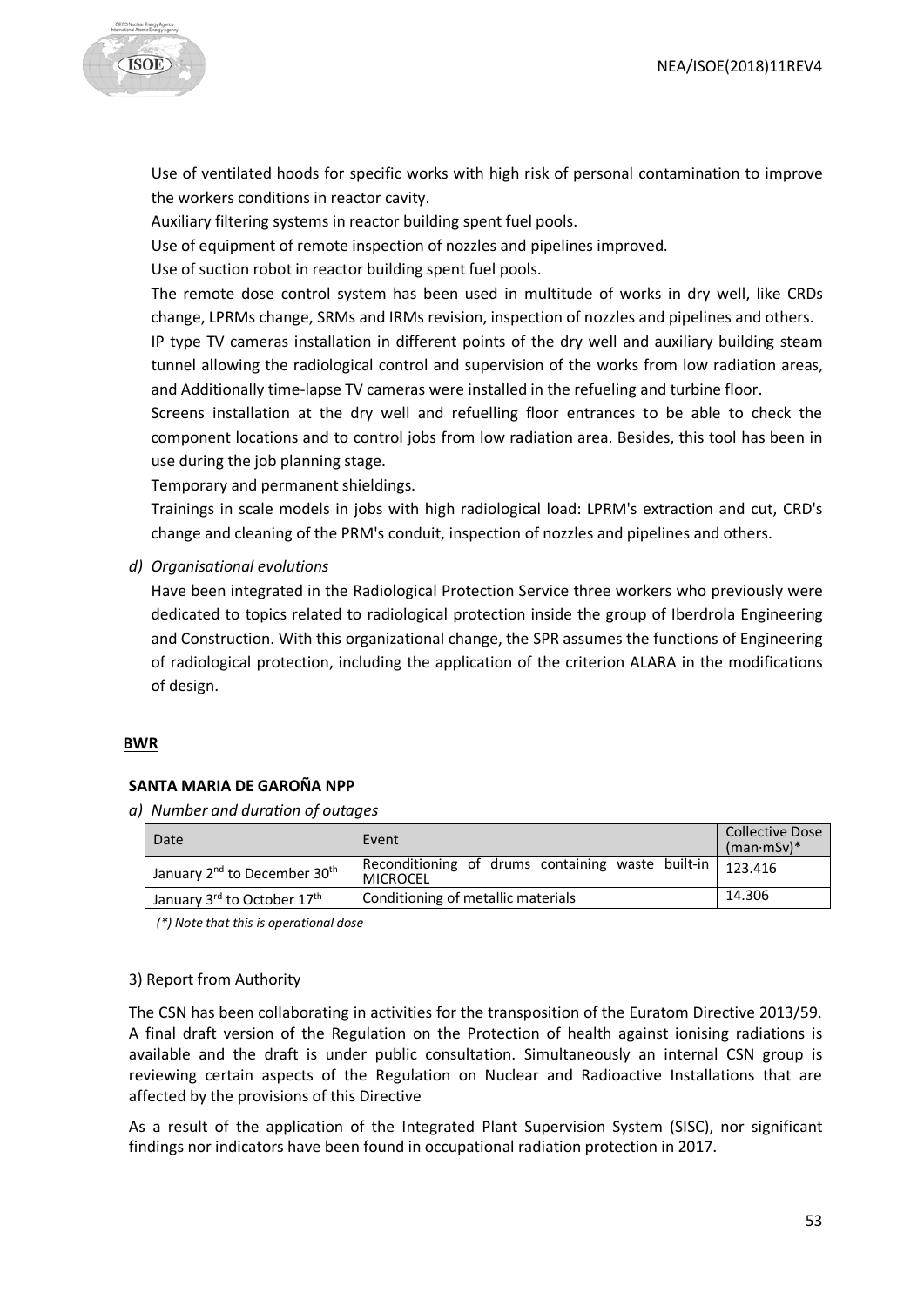

The spent nuclear fuel generated in Spain (with the exception of that generated at the operation of the Vandellós I nuclear power plant and that generated at the Santa María de Garoña nuclear power plant until 1982) is currently stored in the fuel pools associated with the nuclear reactors and in the dry storage casks located at the temporary Independent Spent Fuel Storage Installation (ATI for its Spanish acronym) at the Trillo, José Cabrera and Ascó nuclear power plant sites. During 2017, CSN carried out the assessments associated with the approval of the new casks design ENUN 32P dual-purpose container valid for the storage and transport of PWR spent fuel from Trillo, Almaraz and Vandellós II nuclear power plants. CSN also carried out the assessments associated with the licensing of the ATI's foreseen at the Santa María de Garoña and Almaraz plant sites in 2018.

Regarding the actions deriving from the Fukushima nuclear power plant accident, the CSN favorably appreciated in 2017 the requests for the commissioning of the filtering system of the containment (SVCF) for Trillo and Cofrentes NPP

Considering that all the Spanish NPP finish their 40-year design lifetime during the ten-year period following the next renewal of their Operation Permit (between 2020 and 2027), the CSN has review the CSN safety guide GS- 1.10 "*Periodic Safety Review for Nuclear Power Plants*" based on IAEA safety guide SSG-25.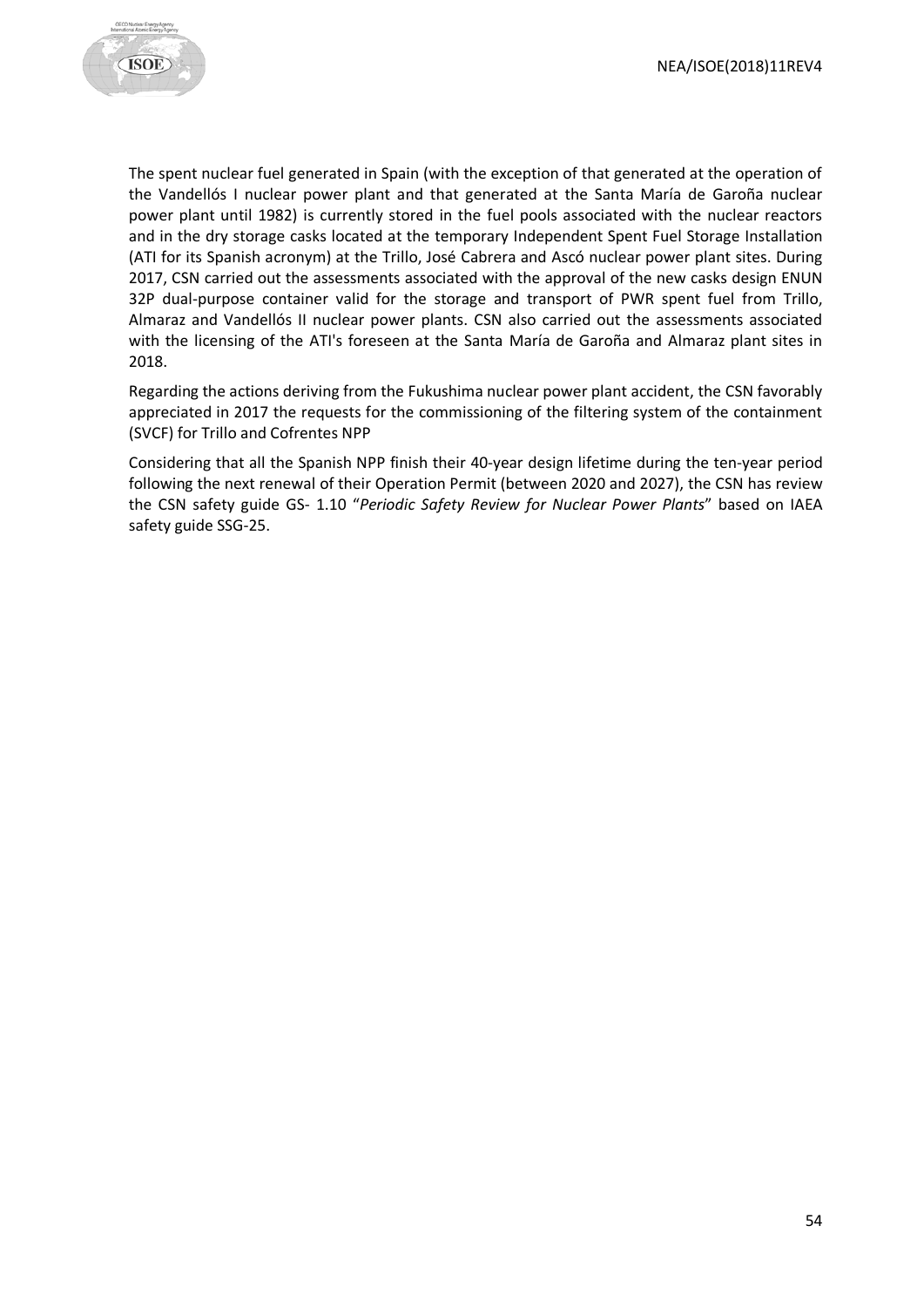## **SWEDEN**

<span id="page-54-0"></span>1) Dose information for the year 2017

| <b>ANNUAL COLLECTIVE DOSE</b> |                                                                                                     |     |  |  |
|-------------------------------|-----------------------------------------------------------------------------------------------------|-----|--|--|
|                               | <b>OPERATING REACTORS</b>                                                                           |     |  |  |
| Reactor type                  | Number of<br>Average annual collective dose per unit and reactor type<br>[man·mSv/unit]<br>reactors |     |  |  |
| <b>PWR</b>                    | 3                                                                                                   | 233 |  |  |
| <b>BWR</b>                    | 5                                                                                                   | 417 |  |  |
| All types                     | 8                                                                                                   | 356 |  |  |
|                               | <b>REACTORS DEFINITIVELY SHUTDOWN OR IN DECOMMISSIONING</b>                                         |     |  |  |
| Reactor type                  | Number of<br>Average annual collective dose per unit and reactor type<br>[man·mSv/unit]<br>reactors |     |  |  |
| <b>BWR</b>                    | 3                                                                                                   | 21  |  |  |

2) Principal events of the year 2017

#### **Barsebäck NPP**

2 BWR UNITS shut down permanently in 1999 and 2005, in service operation preparing for decommissioning.

Major work performed during 2017 is project HINT - Removal of RPV internals in unit 2. The project started in September 2016 and the Barsebäck annual collective dose (2017) was 23.4 mmanSv TLD.

## **Oskarshamn NPP**

Final shutdown of 2 of the 3 reactors at the OKG site have resulted in a restructuring program, with staff reductions that have been carried out in 2017 and has included both consultants and permanent staff.

The decision to permanently shut down the O1 reactor in mid of the year, and the less extensive efforts undertaken during the year, resulted in a lower collective dose than planned.

System operations and component replacement have in 2017 substantially followed the plans for revisions and short stops at the O1 and O3 reactors.

Data collection and analysis have continued regarding planned investments at the O3 reactor, such as an independent core cooling system.

Work has been done during 2017 to further increase the quality of the dose budget work for the facilities by "rolling out" individual dose budgets to departments and units. The purpose of the work is to gain a greater understanding of the need for high quality in the plans made in the line organizations and in the documentation delivered to the radiation protection organization, in advance of the preparation of the dose budgets. The aim is also to raise awareness of the lines radiation protection responsibilities when planning, for budgeting and for dose monitoring and for the purpose of getting understanding of their own responsibility, to minimize the doses to staff, both for their own staff and for contractors and hired staff.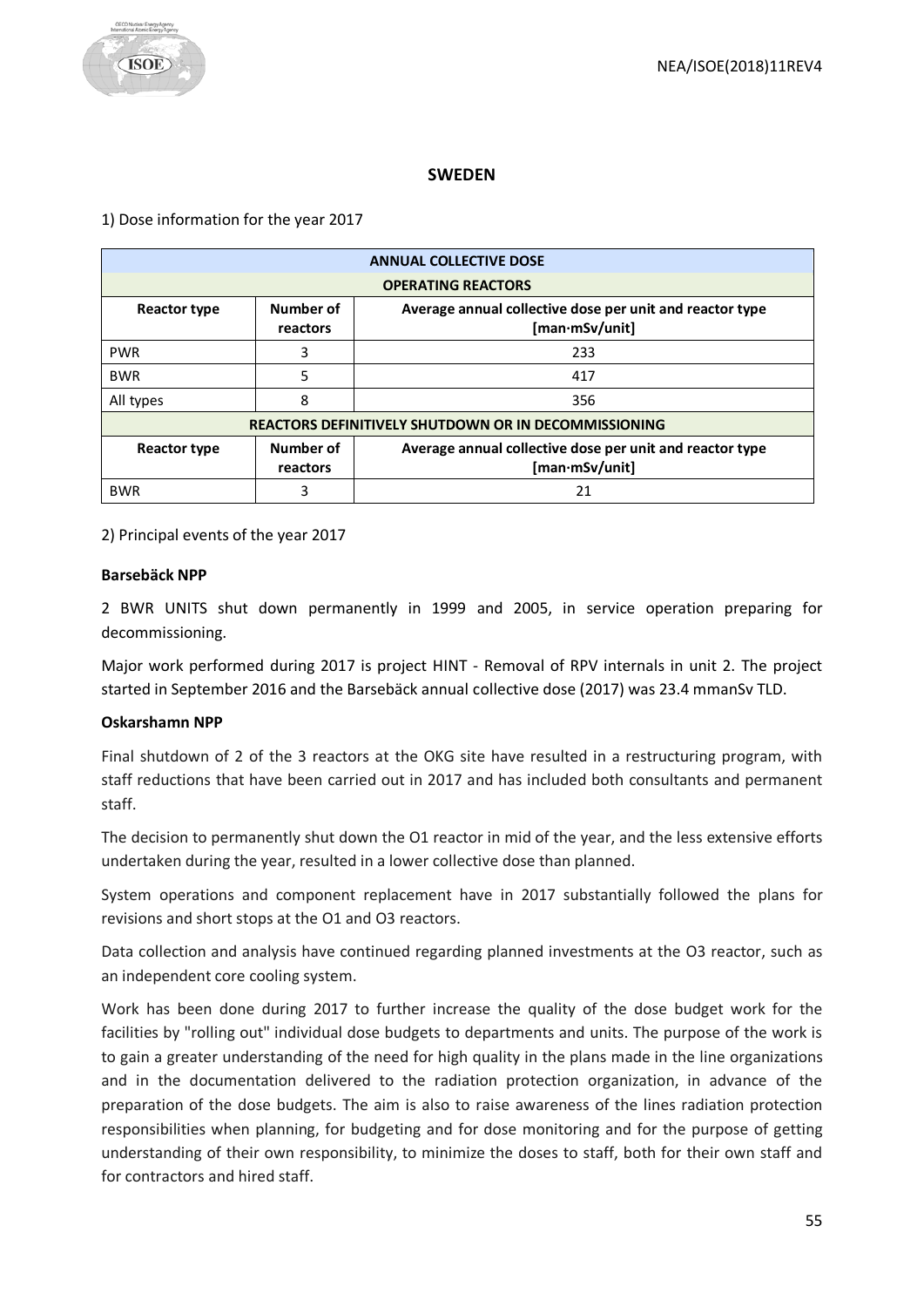

#### **Forsmark NPP**

**Forsmark 1, yearly outage:**  $25^{th}$  **June –**  $27^{th}$  **July (32 days): 453 mmanSv** Removal of valve V17 and associated T-piece in the reactor water clean-up system (331) due to problem with thermal cracking of the metal. Dose prognosis 80 mmanSv – outcome 44 mmanSv

- Reasons for a lower dose outcome: good communication and cooperation between RP personnel and work force conducting the work and successful use of tele dosimetry.
- No internal contamination incidents.
- Extended recurring testing done on certain reactor systems resulted in overrun dose prognosis for this specific work task.

# **Forsmark 2**, yearly outage: 3<sup>rd</sup> September – 16<sup>th</sup> October (43 days): 355 mmanSv

Removal of valve V17 and associated T-piece in the reactor water clean-up system (331) due to problem with thermal cracking of the metal.

- Experiences and feedback from Forsmark 1 were taken into consideration.
- Dose prognosis 50 mmanSv outcome 52 mmanSv.
- Good communication and cooperation between RP personnel and work force conducting the work and successful use of tele dosimetry.
- No internal contamination incidents.
- Some attitude issues with external personnel conducting relining of the condenser hatches led to that some of the personnel were locked out from FKA.

**Forsmark 3**, no outage planned 2017, but, due to fuel failures the unit had 3 unplanned stops.

## **Forsmark,** New/experimental dose-reduction programmes;

- Enhanced use of tele dosimetry.
- A time slot to perform RP ALARA-measures secured in outage planning, both for reactor and turbine, to enable shielding and other measures to be taken with little or no sharp time pressure.
- Specific eye lens dosimeters,  $H<sub>p</sub>(3)$ , have been extendedly used in order to gather more data prior designing a monitoring programme for when the lower dose limit will apply after that the EU BSS will be adopted in the national regulations.
- A formalised procedure for preparation of dose prognosis was developed and launched.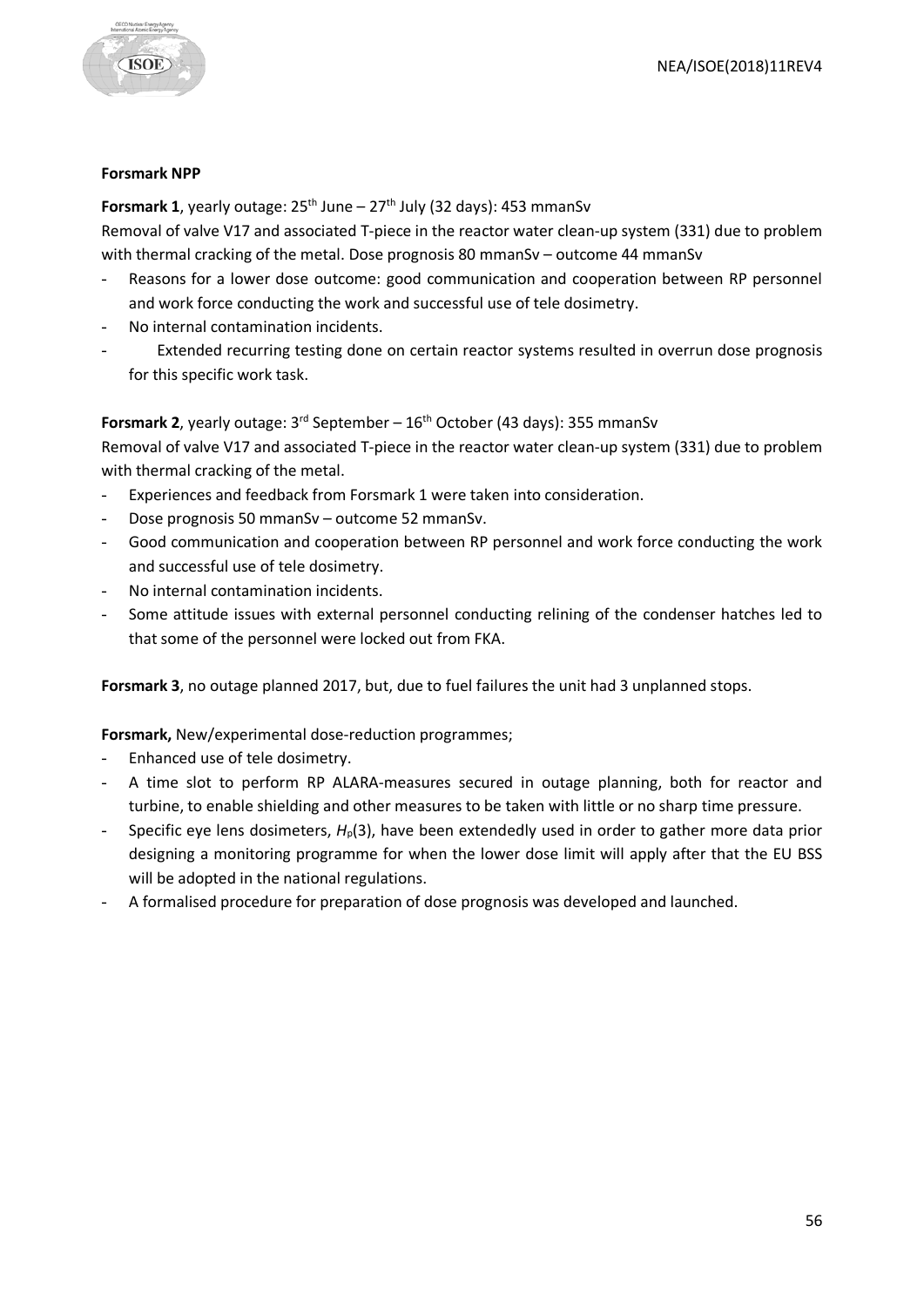

#### **Ringhals NPP**

Ringhals 4 reactors were all performing well during 2017 from a Radiation Protection point of view which resulted in an all-time low collective dose (1261 mmanSv excluded waste handling, workshop and decontamination facility). The forecast for 2018 is < 1100 mmanSv.

The continuous work on source term control is one main factor in dose reducing measures along with, what we believe has effect, education and training SIP (Radiation Protection in practise). Furthermore, the fact that decision has been taken to finally shut down R2 in 2019 and R1 in 2020, has resulted in minimizing the outage work needed which decreased the total dose exposure.



# 3) Report from Authority

The Swedish Radiation Safety Authority (SSM) is working on a draft of a new radiation protection law, and a complete set of radiation protection legislation framework, supporting the law. The regulations include nuclear safety, radiation protection, security and safeguard. The radiation protection law and basic regulation is planned for implementation the 1st of June 2018.

SSM is actively following the planning of the decommissioning of the four reactors that close down 2016-2020 and normal surveys of the operating nuclear reactors.

The requested self-evaluation of education and competence regarding RP-training from each of the licensees was reviewed in 2017 with some findings; among other; some of the licensees could improve their verification that all personal that is required to have in-depth RP training also completes the training.

SSM have planned inspections for 2018 at the 3 operational nuclear power plant concerning "work at site" with focus on RP.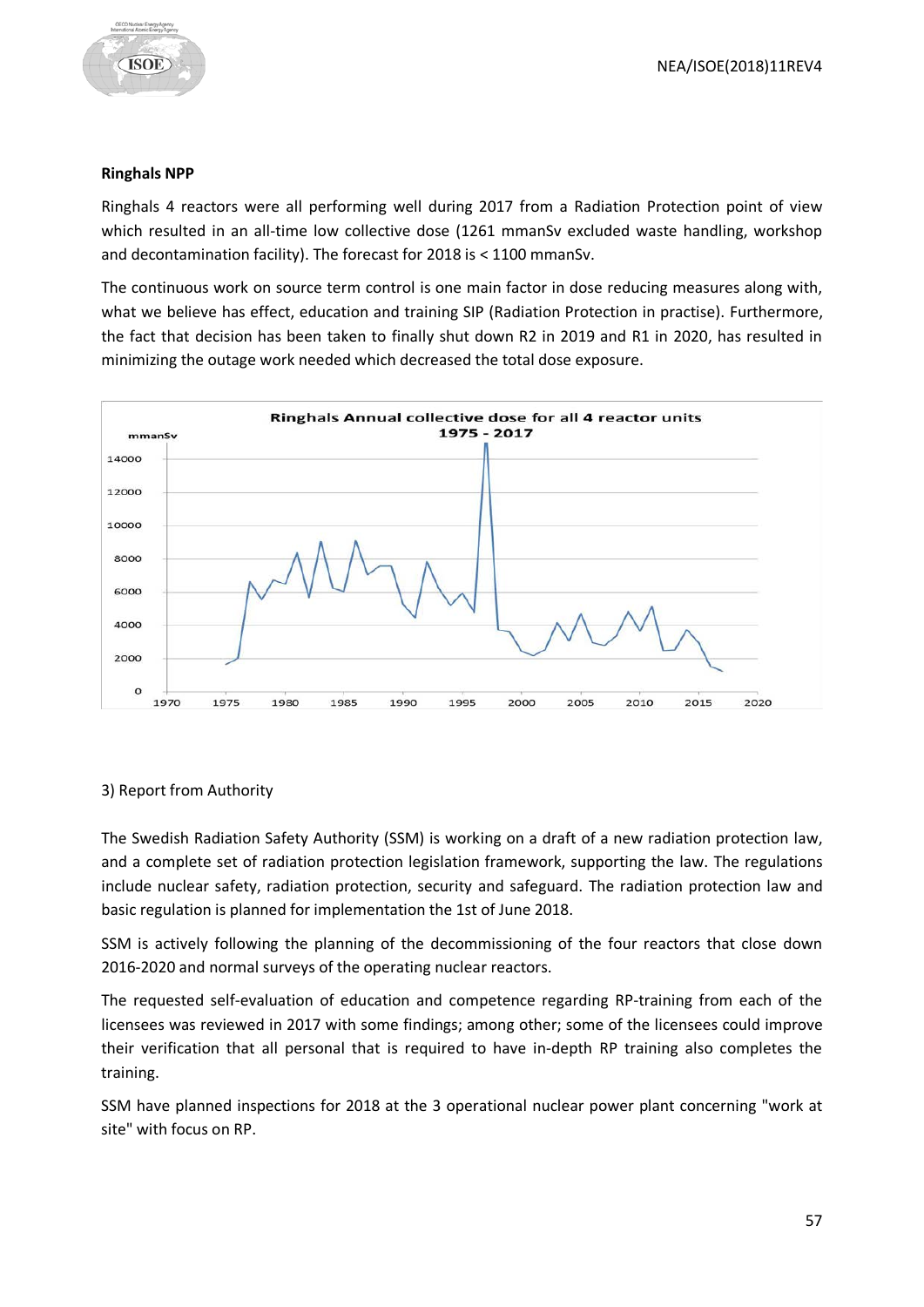

## **SWITZERLAND**

## <span id="page-57-0"></span>1) Dose information for the year 2017

| <b>ANNUAL COLLECTIVE DOSE</b> |                       |                                                                            |  |
|-------------------------------|-----------------------|----------------------------------------------------------------------------|--|
| <b>OPERATING REACTORS</b>     |                       |                                                                            |  |
| Reactor type                  | Number of<br>reactors | Average annual collective dose per unit and reactor type<br>[man·mSv/unit] |  |
| <b>PWR</b>                    |                       | 177                                                                        |  |
| <b>BWR</b>                    |                       | 1395                                                                       |  |

## 2) Principal events of the year 2017

- *Events influencing dosimetric trends* Beznau NPP (KKB)
	- Unit 1 was shut down the entire year, due to extended investigations of RPV materials, as required by the regulator.
	- Unit 2 outage duration was 39 days. Major tasks involved replacement of inner block of main coolant pump, eddy current testing of steam generator tubes and RPV seams, testing of a residual heat radiator.

Gösgen NPP (KKG)

• Outage duration was 26 days. Since the beginning of zinc injection in 2005 the average dose rate of the primary circuit components has been reduced by 69%. In consequence the annual dose as well as the average individual dose was lowered significantly.

# Leibstadt NPP (KKL)

The plant was shut down January  $1^{st}$  – February 20<sup>th</sup> and September  $18^{th}$  – December  $18^{th}$ , due to outage work and problems with fuel elements. Because of these fuel problems the plant was operated at 86 % of rated power during the cycle. Two moisture separator reheaters of the turbine were replaced by new ones.

Mühleberg NPP (KKM)

- Outage duration was 26 days. KKM had a regular outage with in service inspection of RPV nozzles. A first sampling campaign for the radiological characterization of the plant with regard to the planned decommission starting 2019 was performed.
- *Organisational evolutions*

KKM is starting to adapt its organization to the upcoming decommissioning phase.

- *Regulatory requirements*

Several Radiation protection ordinances were updated with regard to ICRP publication 103 and Euratom Basic Safety Standards 2013. The Swiss government published the revised ordinances on April 26<sup>th</sup> 2017. They are effective as of January 1<sup>st</sup> 2018. Swiss ISOE members created a task group in order to gain a common understanding and implementation of the new regulations.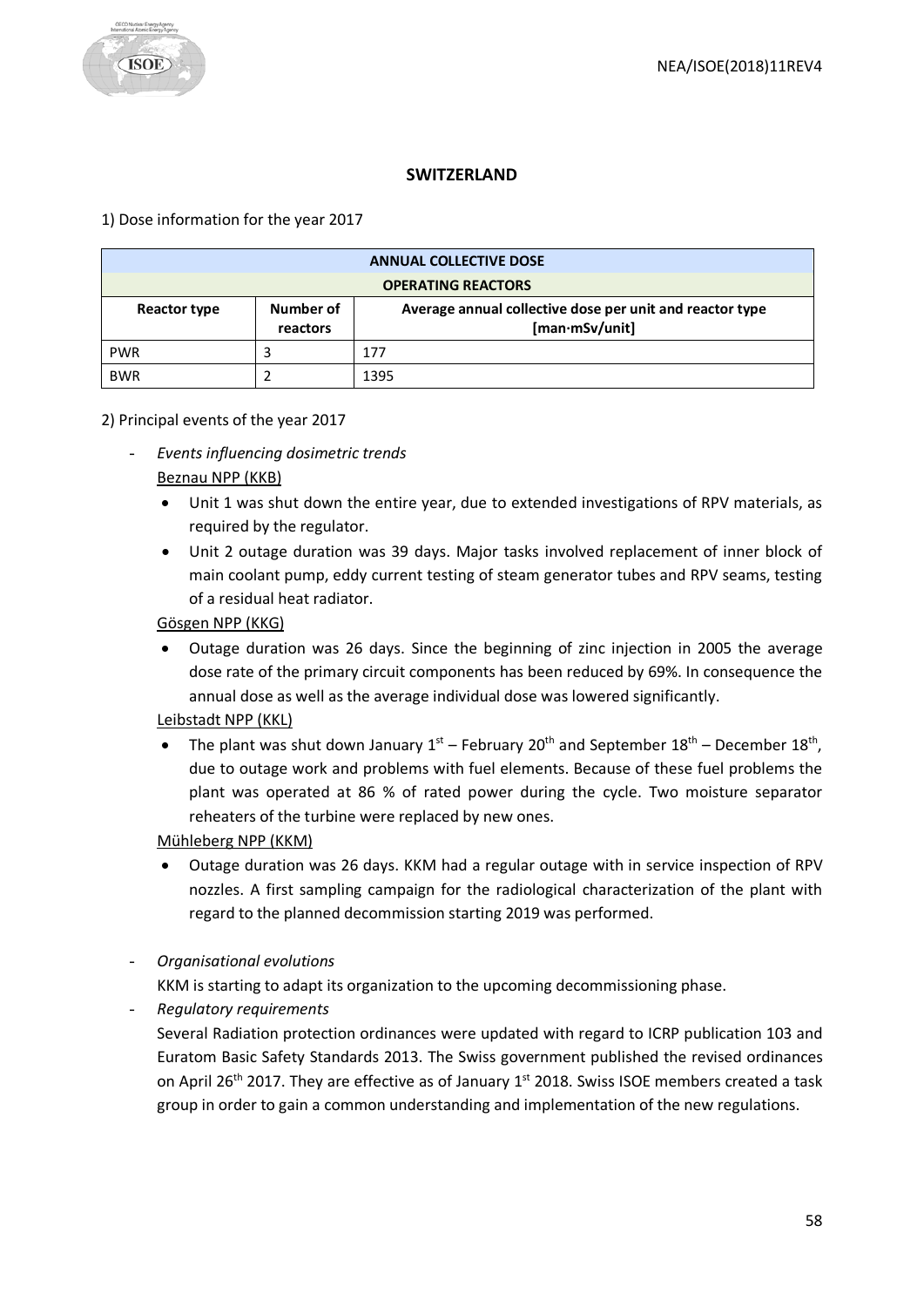

#### **UKRAINE**

<span id="page-58-0"></span>1) Dose information for the year 2017

| <b>ANNUAL COLLECTIVE DOSE</b>                           |    |                                                          |
|---------------------------------------------------------|----|----------------------------------------------------------|
| <b>OPERATING REACTORS</b>                               |    |                                                          |
| Number of<br>Reactor type<br>[man·mSv/unit]<br>reactors |    | Average annual collective dose per unit and reactor type |
| VVFR                                                    | 15 | 608 man mSv/unit                                         |

In 2017 the dose rate per unit was about the same level as in 2015-2016.

The common reason an increased level of this indicator could be defined as increased duration and scope of radiation works when performing overhauls and planned outages of the NPP's units.

Degradation of last years is related to a significant scope of rehabilitation work performed with the intent of extending the life of NPP's units beyond their original design lifetime and involving a significant number of contracted personnel to perform these activities.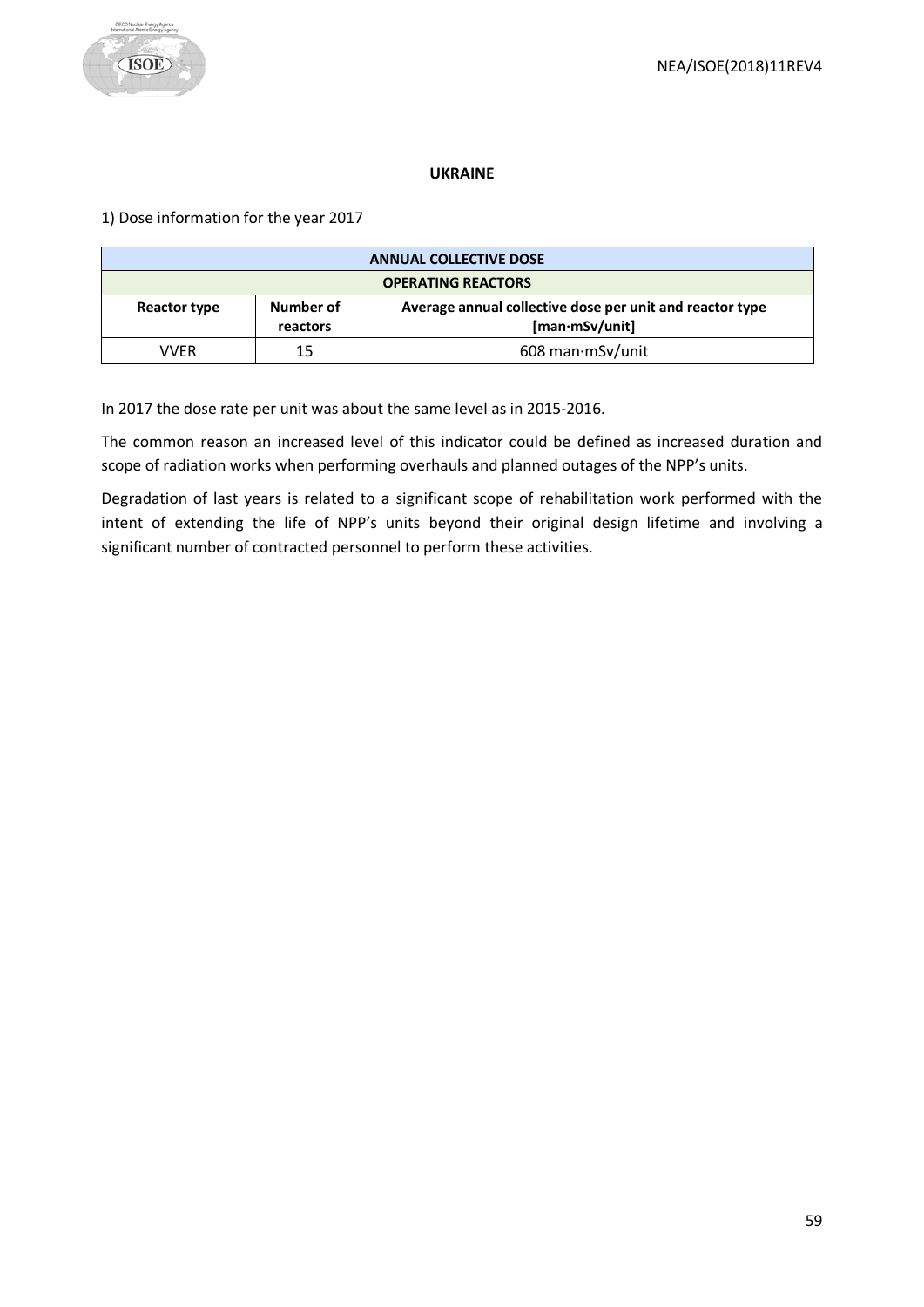#### **UNITED KINGDOM**

<span id="page-59-0"></span>1) Dose information for the year 2017

| <b>ANNUAL COLLECTIVE DOSE</b> |                                                                                                     |                           |  |
|-------------------------------|-----------------------------------------------------------------------------------------------------|---------------------------|--|
|                               |                                                                                                     | <b>OPERATING REACTORS</b> |  |
| <b>Reactor type</b>           | Number of<br>Average annual collective dose per unit and reactor type<br>[man·mSv/unit]<br>reactors |                           |  |
| <b>PWR</b>                    |                                                                                                     | 294.6                     |  |
| <b>GCR</b>                    | $14^{(1)}$                                                                                          | 19.7                      |  |
|                               | <b>REACTORS DEFINITIVELY SHUTDOWN OR IN DECOMMISSIONING</b>                                         |                           |  |
| Reactor type                  | Number of<br>Average annual collective dose per unit and reactor type<br>[man·mSv/unit]<br>reactors |                           |  |
| GCR                           | $20^{(2)}$                                                                                          | 31.706                    |  |

Notes

(1) 14 Advanced Gas-Cooled Reactors.

(2) 20 Magnox Reactors.

2) Principal events of the year 2017

Sizewell B recorded a 2017 calendar year Collective Radiation Exposure of approx. 295 man·mSv which was 25% below the station goal. Britain's only commercial PWR started its fifteenth refuelling outage, in early November. Early in the outage, during bare metal inspections a boric acid leak was discovered on one of the Steam Generator channel head drain lines. Subsequent investigation highlighted stress corrosion defects in all four Steam Generator drain line welds. The discovery required extensive emergent work to machine out the defective material and to plug the drain lines. As a consequence of the new Steam Generator work the outage duration extended to 90 days, eventually completing at the end of January 2018. The collective radiation exposure for the emergent Steam Generator repair work was approx. 50 man·mSv (including support doses such as Radiological Protection).

Sizewell B carried out its first dry fuel storage campaign between February and June. Seven Holtec casks were loaded, each with 24 irradiated fuel assemblies, with an average cask heat load of 19 kW. Doses per cask fell from 6.5 man·mSv, for cask one, to 2.34 man·mSv for the seventh cask. Dose reduction was influenced by improved equipment reliability, modified radiation shielding and rapid incorporation of operating experience. The collective radiation exposure for the entire campaign was 26 man·mSv, compared to the initial estimate of 42 man·mSv.

Elsewhere in the EDF Energy operational fleet the annual collective radiation exposures recorded by the Advanced Gas Cooled reactors were low, ranging from 18 man·mSv to 83 man·mSv. The low radiation doses reflect the absence of any significant or novel work during the year.

The majority of the decommissioning Magnox sites are in Care and Maintenance preparations, Care and Maintenance being a passively safe and secure state where radiation levels are left to decay naturally. The first site is anticipated to enter this state in 2019. Wylfa NPP is the only Magnox site still in the defueling phase of decommissioning and is expected to have removed all irradiated fuel from its site by the end of 2019. Decommissioning site doses varied from 11.7 man·mSv to 208.3 man·mSv, with doses being very dependent upon the scope of work being carried out.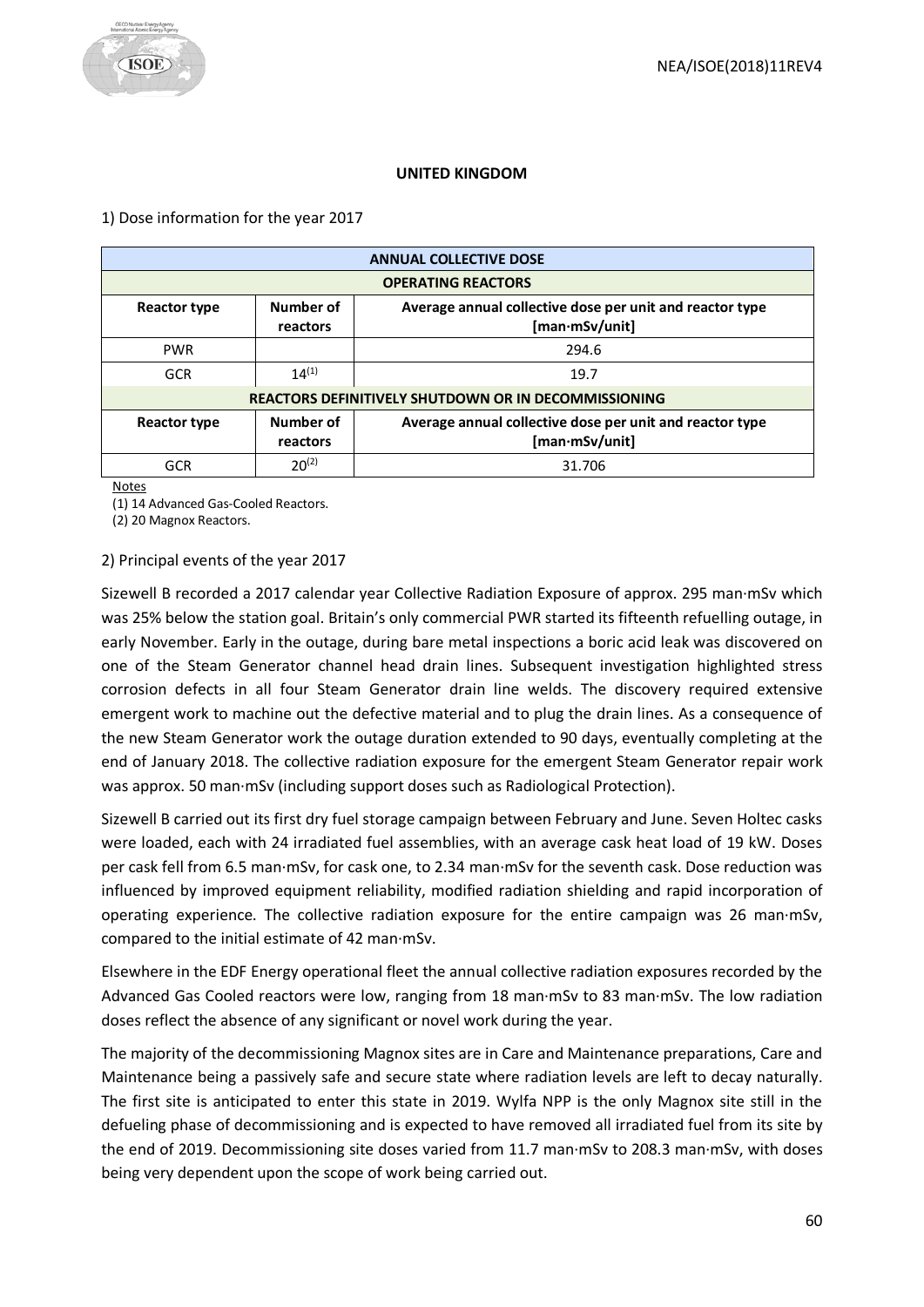

#### 3) New Nuclear Build

Construction work is progressing well at Hinkley Point C, to build two EPR reactors with commissioning expected to complete in 2025. EDF Energy also intends to construct two further EPRs at Sizewell C, alongside the existing Sizewell B plant. Horizon Nuclear Power plans to build twin GE-Hitachi Advanced Boiling Water Reactors at Wylfa and has proposed the same at Oldbury. Regulatory approval, in the form of a Generic Design Assessment, was received for the ABWR design in December 2017.

Three Westinghouse AP1000 units are also proposed at Moorside by the Nu-Generation consortium. These proposals have also reached the Generic Design Assessment approval stage. EDF and Chinese General Nuclear have also agreed to advance plans for two Chinese *Hualong* HPR-1000 PWRs at Bradwell. Generic Design Assessment has commenced for this reactor design.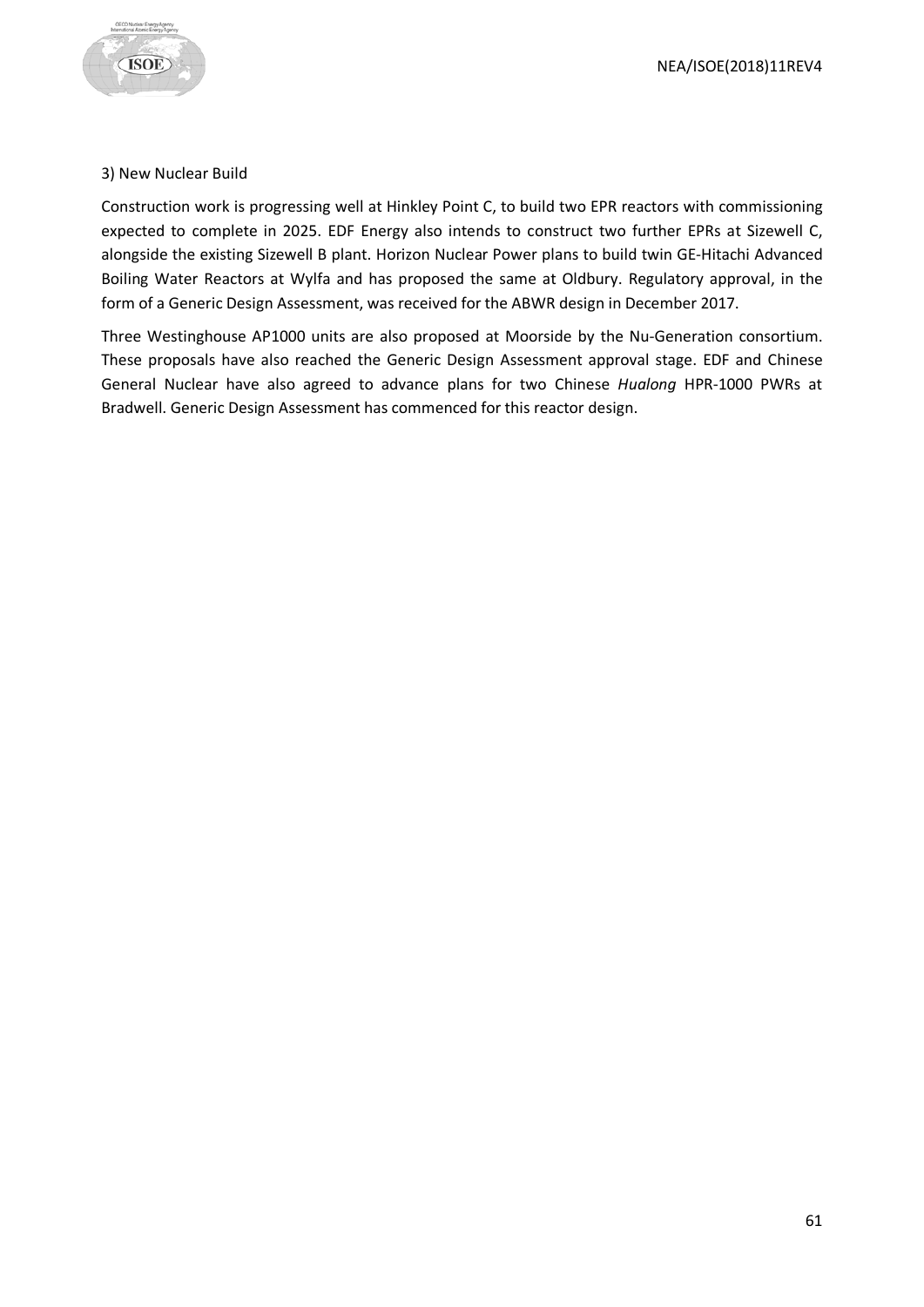# **UNITED STATES**

<span id="page-61-0"></span>1) Dose information for the year 2017

| <b>ANNUAL COLLECTIVE DOSE</b>                               |                                                                                                     |                           |
|-------------------------------------------------------------|-----------------------------------------------------------------------------------------------------|---------------------------|
|                                                             |                                                                                                     | <b>OPERATING REACTORS</b> |
| <b>Reactor type</b>                                         | Number of<br>Average annual collective dose per unit and reactor type<br>[man·mSv/unit]<br>reactors |                           |
| <b>PWR</b>                                                  | 65                                                                                                  | 370.6                     |
| <b>BWR</b>                                                  | 34                                                                                                  | 1178.6                    |
| <b>REACTORS DEFINITIVELY SHUTDOWN OR IN DECOMMISSIONING</b> |                                                                                                     |                           |
| <b>Reactor type</b>                                         | Number of<br>Average annual collective dose per unit and reactor type<br>[man·mSv/unit]<br>reactors |                           |
| <b>PWR</b>                                                  | 12                                                                                                  | 14.97                     |
| <b>BWR</b>                                                  | 2                                                                                                   | 100.27                    |
| <b>FBR</b>                                                  | 1                                                                                                   | $0.00*$                   |

\* Fermi 1

2) Principal events of the year 2017

## **Summary of USA Occupational Dose Trends**

The USA PWR and BWR occupational dose averages for 2017 reflected a continued emphasis on dose reduction initiatives at the 99 operating commercial reactors: Also, four units transitioned to the decommissioning phase.

| Reactor Type | Number of Units | Total Collective Dose, person mSv | Avg Dose per Reactor, person Sv/unit |
|--------------|-----------------|-----------------------------------|--------------------------------------|
| <b>PWR</b>   | 65              | 24.092.06                         | 0.371                                |
| <b>BWR</b>   | 34              | 40.073.42                         | 1.18                                 |

The total collective dose for the 99 reactors in 2017 was 64,165.48 person·mSv, an increase of 16 percent from the 2016 total. The resulting average collective dose per reactor for USA LWR was 648.136 person·mSv/unit. No individual received between 20-30 mSv in 2017 (within the current 50 mSv annual dose limit in the USA).

## **US PWRs**

The total collective dose for US PWRs in 2017 was 24,092.06 person·mSv for 65 operating PWR units, an increase of 16 percent from 2016. The 2017 average collective dose per reactor was 371 person·mSv/PWR unit. US PWR units are generally on 18- or 24-month refueling cycles. The US PWR sites that achieved annual site doses of under 100 person·mSv in 2017 were:

• Davis Besse 16 person·mSv Harris 2.17 person·mSv

## **US BWRs**

The total collective dose for US BWRs in 2017 was 40,073.42 person·mSv for 34 operating BWR units an increase of 17% from 2016. The 2017 average collective dose per reactor was 1,179 person·mSv/BWR unit. Most US BWR units are on 24-month refueling cycles. This level of average collective dose is primarily due to power up-rates and water chemistry challenges at some US BWR units.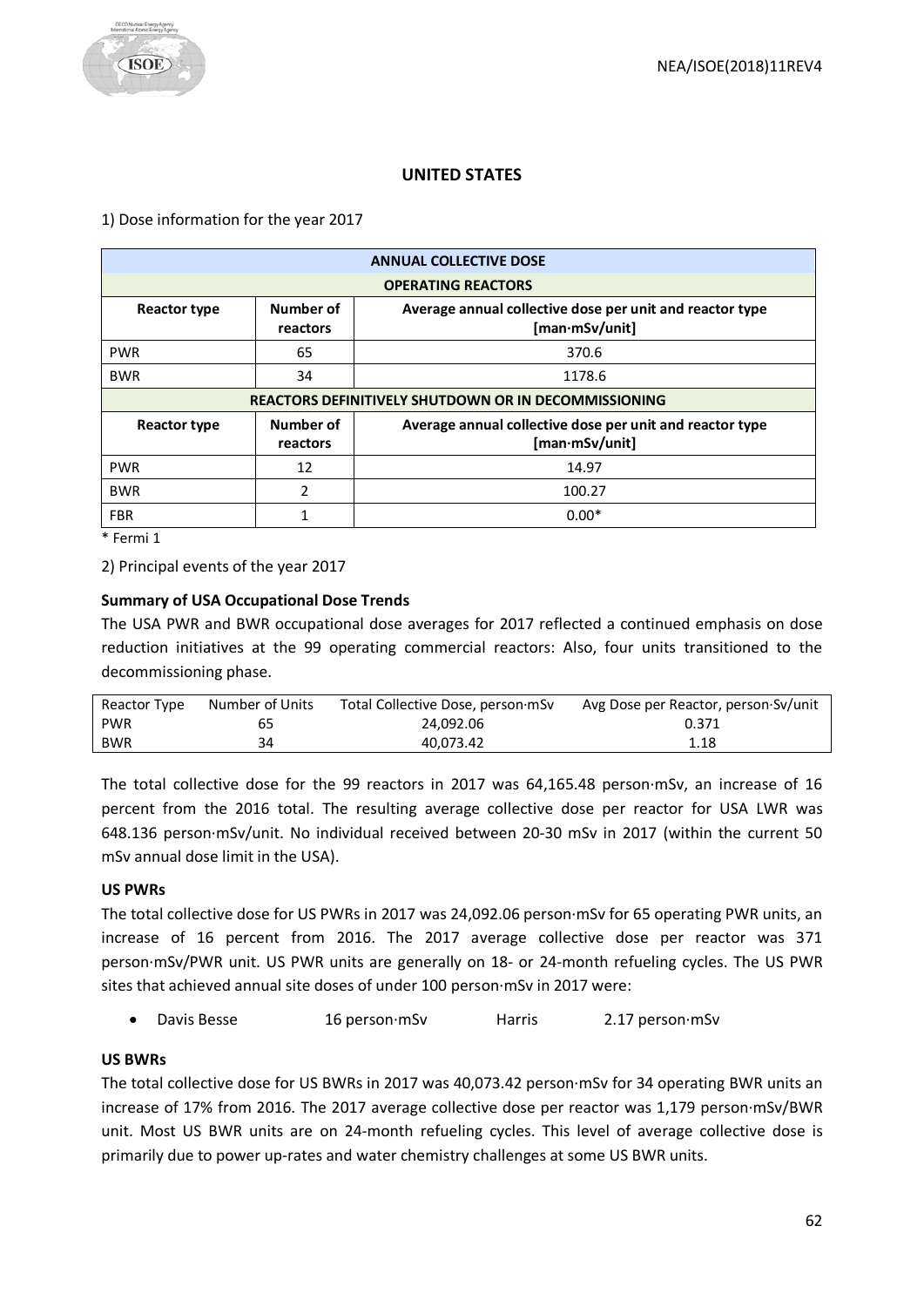

#### **New plants on line/plants shut down**

Southern Company is continuing the construction of two new PWRs at the Vogtle site in Georgia. South Carolina Electric & Gas halted constructing two new PWRs on the V.C. Summer site due to cost overruns and other issues.

Zion Units 1 and 2 located on Lake Michigan in Northern Illinois started decommissioning in 2010. Energy Solutions is responsible for the decommissioning of the site. Kewaunee, San Onofre 2,3 and Crystal River transitioned into the decommissioning phase. Oyster Creek will transition into decommissioning phase in 2018.

#### **New/experimental dose-reduction programmes**

Several RPMs are also implementing the H3D CZT detector system developed by the University of Michigan which achieves individual isotopic identification in plant RP surveys. Diablo Canyon has implemented a telemetry, real-time electronic dosimeter system to produce electronic RP dose surveys to save labor costs and improve accuracy.

#### **Regulatory plans for major work in 2017**

Some US PWRs are replacing up to 800 baffle bolts on their core barrel due to FME and embrittlement issues. About 200 baffle bolts are being replaced per refuelling outage at PWRs classified as highly susceptible by NRC. Some PWRs are having Westinghouse complete an Up Flow modification in the reactor vessel to preclude failed fuel episodes.

#### **NRC's Reactor Oversight Program - Regulatory Framework**

The U.S. Nuclear Regulatory Commission's (NRC) regulatory framework for reactor oversight is shown in the diagram below. It is a risk-informed, tiered approach to ensuring plant safety. There are three key strategic performance areas: reactor safety, **radiation safety**, and safeguards. Within each strategic performance area are cornerstones that reflect the essential safety aspects of facility operation. Satisfactory licensee performance in the cornerstones provides reasonable assurance of safe facility operation and that the NRC's safety mission is being accomplished.

Within this framework, the NRC's operating reactor oversight process provides a means to collect information about licensee performance, assess the information for its safety significance, and provide for appropriate licensee and NRC response. The NRC evaluates plant performance by analyzing two distinct inputs: inspection findings resulting from NRC's inspection program and performance indicators (PIs) reported by the licensees.